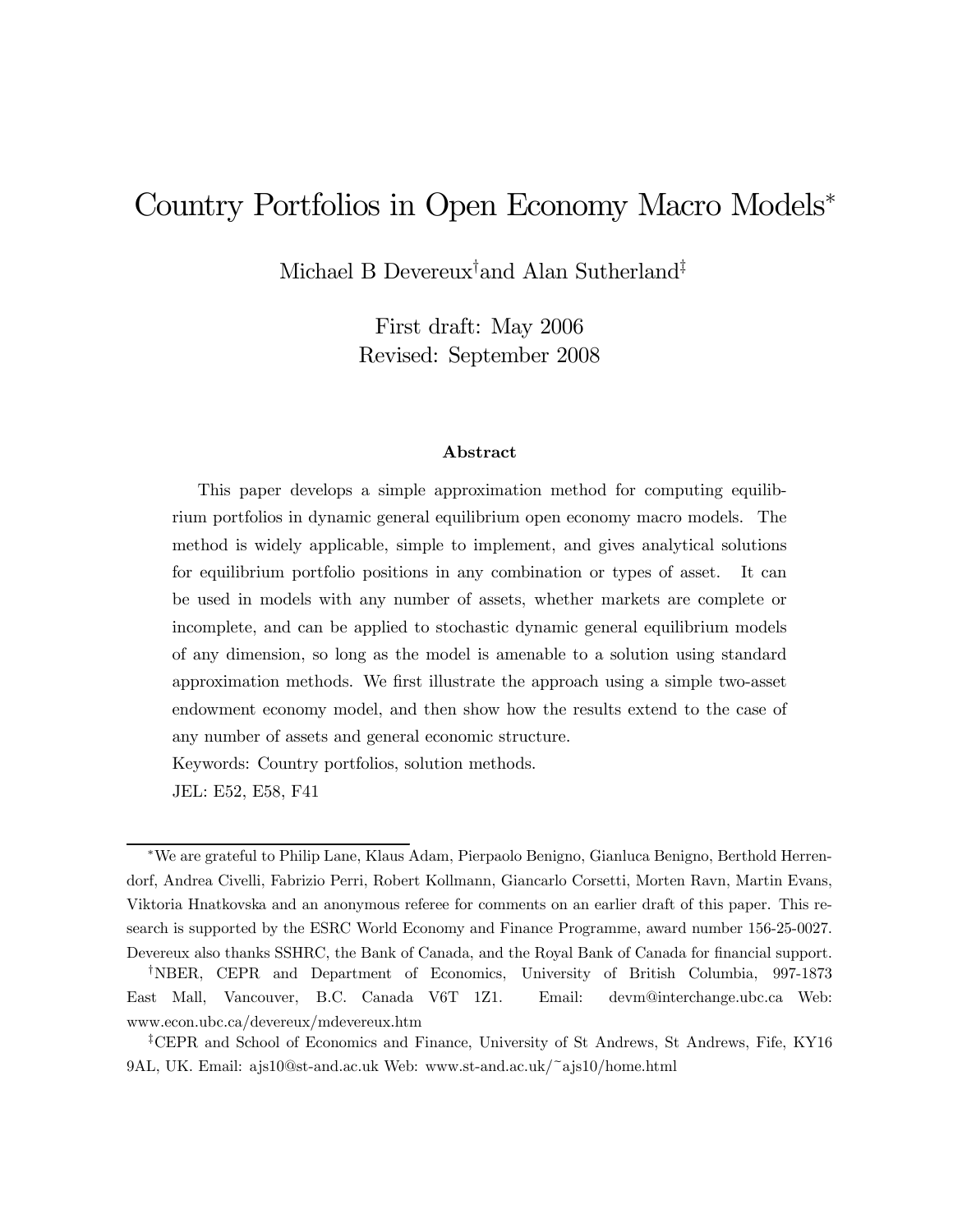### 1 Introduction

This paper develops a simple and tractable approach to computing equilibrium financial asset portfolios in open economy dynamic stochastic general equilibrium (DSGE) models. To a large extent, existing open economy macroeconomic models ignore portfolio composition, analyzing financial linkages between countries in terms of net foreign assets, with no distinction made between assets and liabilities. But recent research has highlighted the presence of large cross-country gross asset and liability positions, with considerable heterogeneity among countries in the composition of portfolios among different classes of assets. Lane and Milesi-Ferretti (2001, 2006) document the rapid growth of country portfolio holdings, particularly in the last decade. They show that even large countries such as the UK hold gross assets and liabilities that are multiples of GDP.

The growth in international financial portfolios raises a number of important questions for open economy macroeconomics. What are the determinants of the size and composition of gross portfolio positions? Can standard theories account for the observed structure of portfolio holdings? Moreover, the large size of gross positions makes it likely that the portfolio composition itself affects macroeconomic outcomes. With gross positions as large or larger than GDP, unanticipated changes in exchange rates or asset prices can generate changes in next external wealth ('valuation effects') that are the same order of magnitude as annual current accounts.<sup>1</sup> This raises questions about how portfolio composition may affect the international business cycle and international transmission of shocks. Finally, by generating significant wealth re-distributions in response to fluctuations in exchange rates and asset prices, international portfolio composition may have significant implications for economic policy. How should monetary and fiscal policies be designed in an environment of endogenous portfolio choice?

While these questions are obviously of interest to open economy macroeconomists and policymakers, current theoretical models and solution methods cannot answer them in any very systematic way. This is because the standard approaches to solving general equilibrium models make it difficult to incorporate portfolio choice. The usual method of analysis in DSGE models is to take a linear approximation around a non-stochastic steady

<sup>&</sup>lt;sup>1</sup>Lane and Milesi-Ferretti (2001) emphasize the quantitative importance of valuation effects on external assets and liabilities. See also subsequent work by Ghironi et al. (2005), Gourinchas and Rey (2005), and Tille (2003, 2004).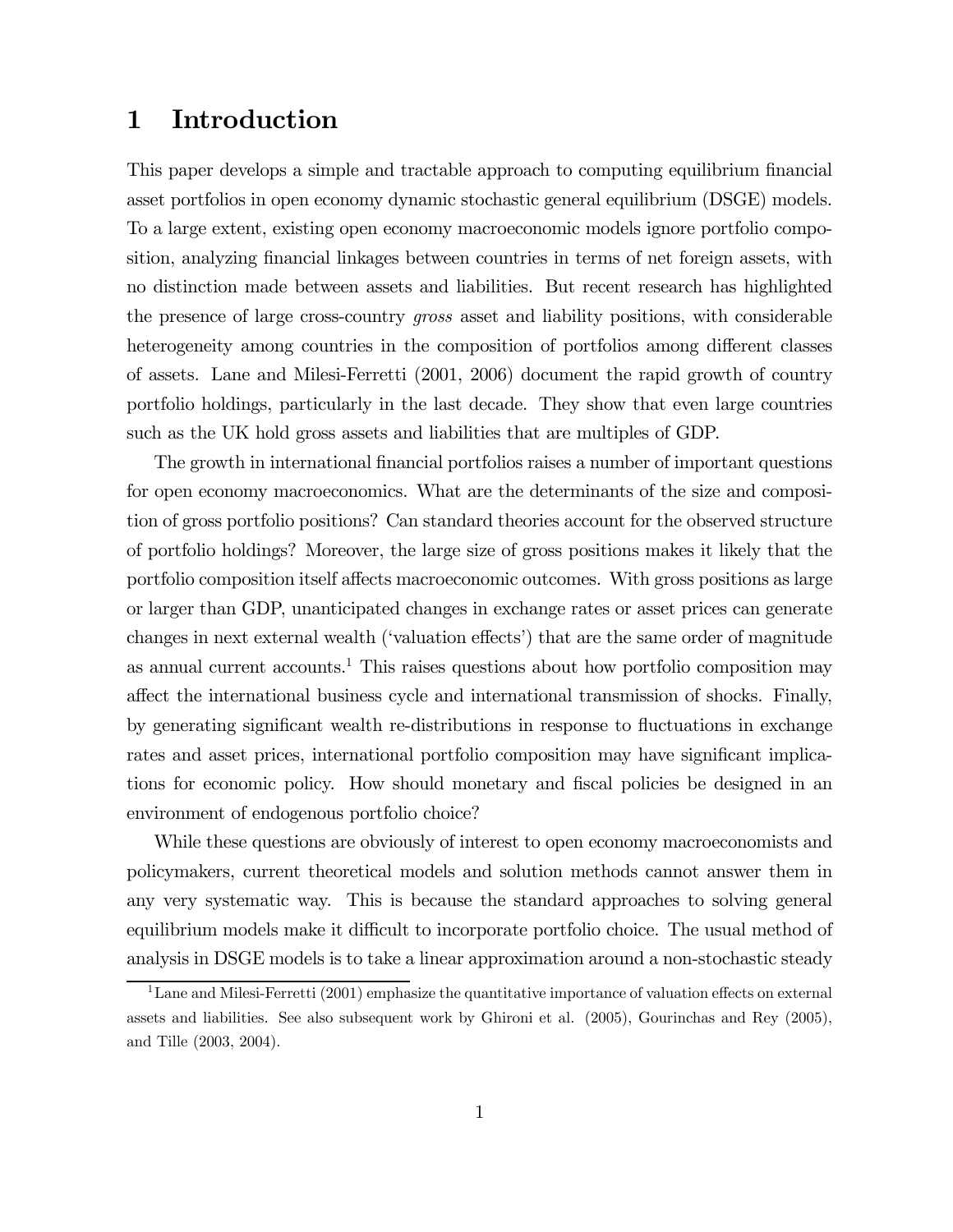state. But optimal portfolios are not uniquely defined in a non-stochastic steady state, so there is no natural point around which to approximate. Moreover, portfolios are also not defined in a first-order approximation to a DSGE model, since such an approximation satisfies certainty equivalence, so that all assets are perfect substitutes. As a result, the analysis of portfolio choice in DSGE models appears to be intractable in all but the most restricted of cases.2

In this paper we develop and analyze an approximation method which overcomes these problems. Our method can be applied to any standard open economy model with any number of assets, any number of state variables, and complete or incomplete markets, so long as the model is amenable to solution using conventional approximation procedures for DSGE models. We find a general formula for asset holdings which can be very easily incorporated into the standard solution approach. The technique is simple to implement and can be used to derive either analytical results (for sufficiently small models) or numerical results for larger models.

A key feature of our approach is to recognize that, at the level of approximation usually followed in open economy macroeconomics, one only requires a solution for the 'steady-state' portfolio holdings. The steady state portfolio is defined as the constant (or 'zero-order') term in a Taylor series approximation of the true equilibrium portfolio function. Higher-order aspects of portfolio behaviour are not relevant for first-order accurate macro dynamics. Equivalently, time variation in portfolios is irrelevant for all questions regarding the first-order responses of macroeconomic variables like consumption, output, real exchange rates, etc. Therefore, the solution we derive exhausts all the macroeconomic implications of portfolio choice at this level of approximation.

<sup>&</sup>lt;sup>2</sup>If there are enough financial assets to allow perfect risk sharing (so that international financial markets are effectively complete) the problem becomes somewhat easier. In this case, it is possible to identify an equilibrium macroeconomic allocation independent of financial structure, and then, given this allocation, one can derive the implied portfolio which supports the equilibrium. Engel and Matsumoto (2005) and Kollmann (2006) represent examples of such an approach. However, when markets are incomplete (in the sense that there are not sufficient assets to allow perfect risk sharing) optimal portfolios and macroeconomic equilibrium must be derived simultaneously. This makes the problem considerably more difficult. Given the lack of empirical support for international risk sharing (see, for instance, Obstfeld and Rogoff, 2000), models with incomplete markets are likely to be of particular interest. Heathcote and Perri (2004) provide one example of an incomplete markets model in which it is possible to derive explicit expressions for equilibrium portfolios. Their model is, however, only tractable for a specific menu of assets and for specific functional forms for preferences and technology.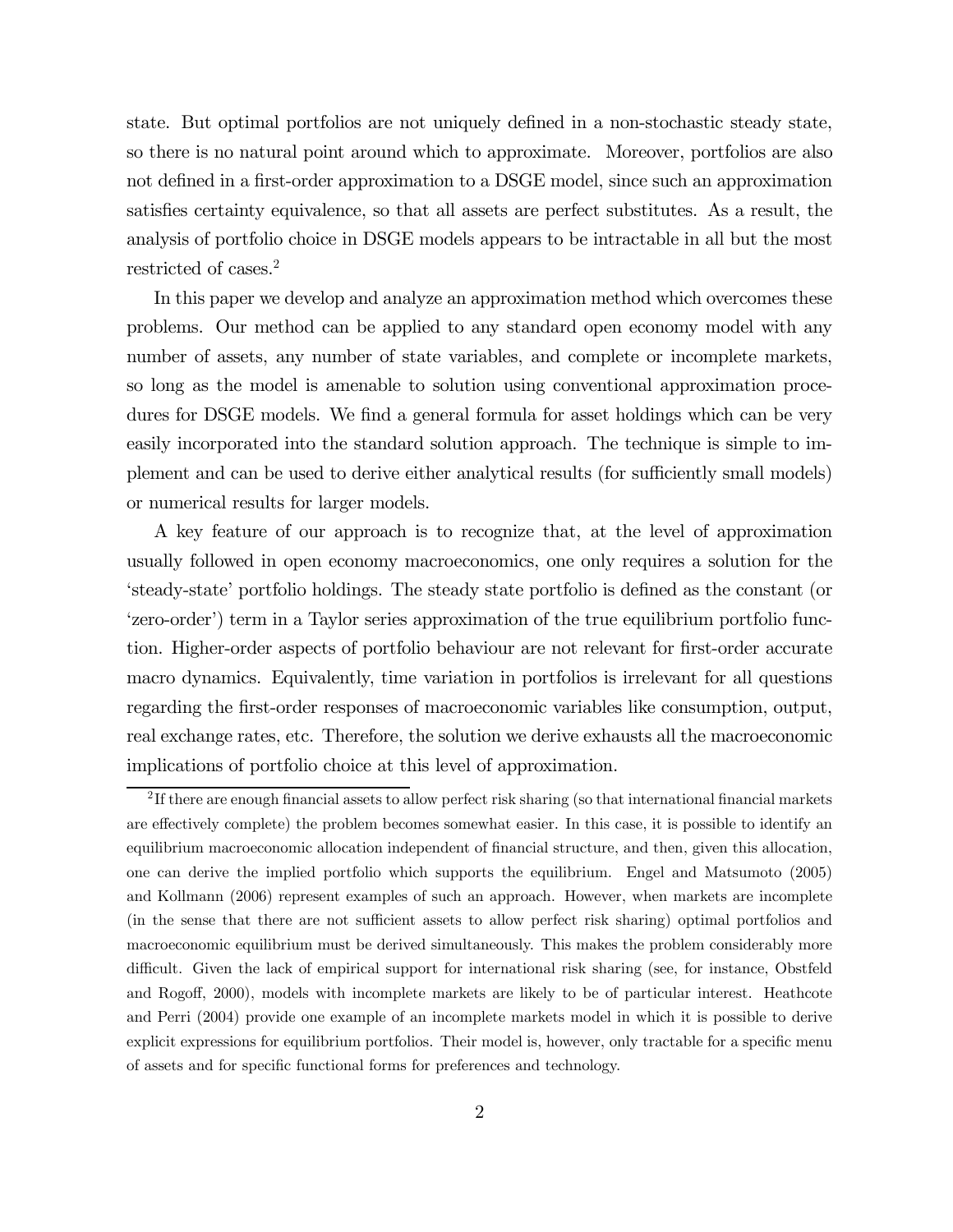How do we obtain the zero-order component of the equilibrium portfolio? This is done by combining a second-order approximation of the portfolio selection equation with a first-order approximation to the remaining parts of the model. Of course, these two approximations will be interdependent; the endogenous portfolio weights will depend on the variance-covariance matrix of excess returns produced by the general equilibrium model, but that in turn will depend on the portfolio positions themselves. The key innovation of our approach is to show that this simultaneous system can be solved to give a simple closed-form analytical solution for the equilibrium portfolio.

While our solution procedure is novel, its mathematical foundations are already established in the literature, in particular in the work of Samuelson (1970), and in different form by Judd (1998) and Judd and Guu (2001). Samuelson shows how a mean-variance approximation of a portfolio selection problem is sufficient to identify the optimal portfolio in a near-non-stochastic world. Judd and Guu (2001) show how the same equilibrium can be identified by using a combination of a Bifurcation theorem and the Implicit Function Theorem. Our solution approach relies on first-order and second-order approximations of the model, rather than the Implicit Function and Bifurcation Theorems, but the underlying theory described by Judd and Guu (2001) is applicable to our equilibrium solution. In particular, the steady-state portfolio derived using our technique corresponds to a bifurcation point in the set of non-stochastic equilibria. The main contribution of this paper is to show how this solution can easily be derived in standard DSGE models. We note in addition, that there is nothing about the approximation method that restricts its use to open economy models. It can be applied to any heterogeneous agent DSGE model, whether in a closed or open economy context.<sup>3</sup>

As we have already stated, the steady-state portfolio is all that is needed in order to analyze the first-order properties of a general equilibrium model. But for many purposes, it may be necessary to analyze the dynamics of portfolio holdings themselves. In addition, in order to do welfare analysis, it is usually necessary to analyze a second-order approximation of a model. At the level of second-order approximation, time variation in portfolios becomes relevant for macroeconomic dynamics. But these features can be obtained by an extension of our method to higher-order approximations of the model. In particular, the state-contingent, or first-order aspects of the equilibrium portfolio, can be

<sup>3</sup>Samuelson (1970) and Judd and Guu (2001) did not develop their results in open economy (or general equilibrium) contexts.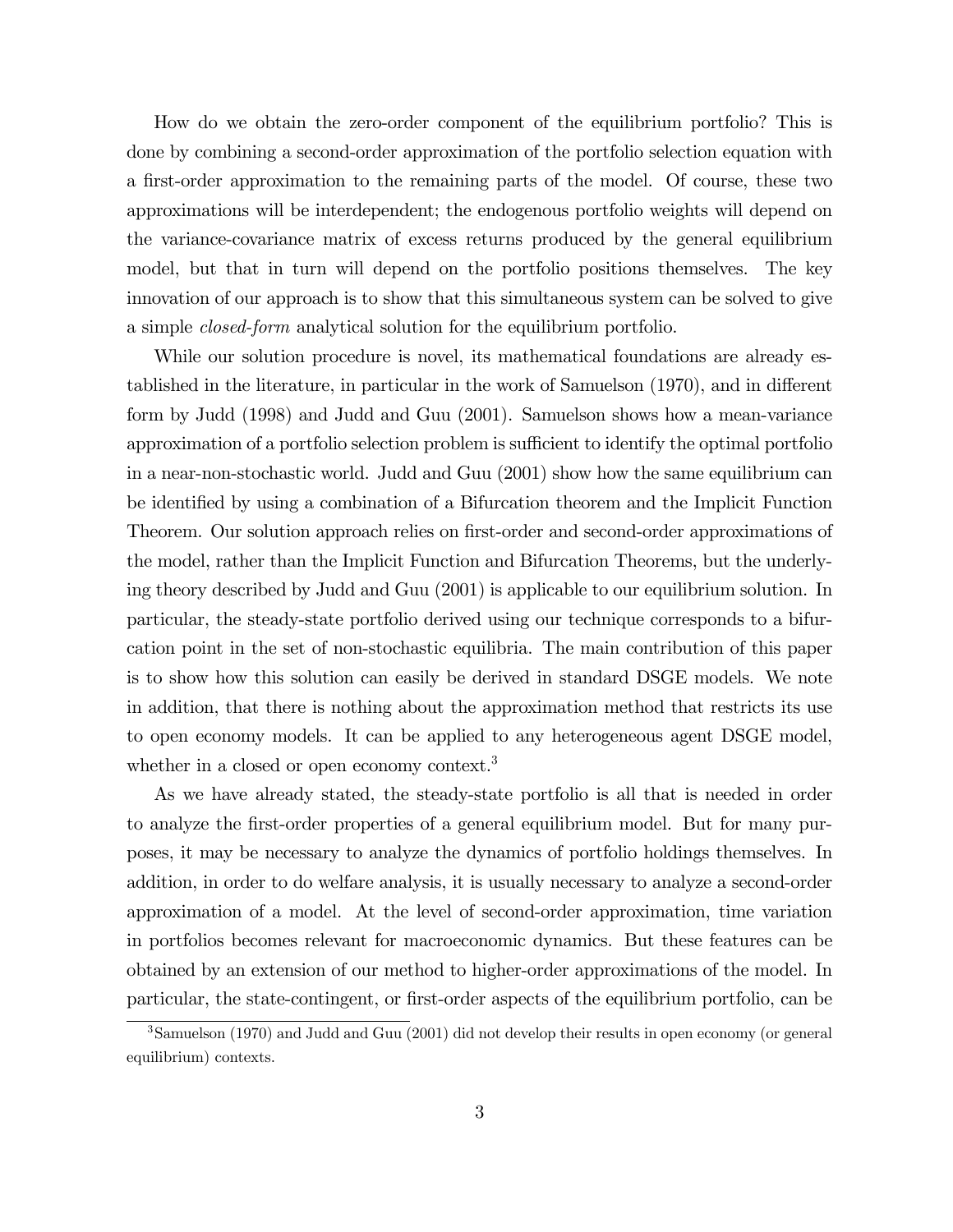obtained by combining a third-order approximation of the portfolio selection equations, with a second-order approximation to the rest of the model. The current paper focuses on the derivation of steady-state portfolios because this represents a distinct and valuable first-step in the analysis of portfolio choice in open-economy DSGE models. In a final section however, we discuss briefly the extension of the method to higher orders. A companion paper, Devereux and Sutherland (2007), shows how higher-order solutions to portfolios also have an analytical representation.

In the related literature a number of approaches have been developed for analysing portfolio choice in incomplete-markets general equilibrium models. In a recent paper, Tille and Van Wincoop (2007) show how the zero and higher-order components of portfolio behaviour in an open economy model can be obtained numerically via an iterative algorithm. Their approach delivers a numerical solution for steady-state portfolios in manner analogous to the analytical solutions derived in this paper. Judd *et al* (2002) develop a numerical algorithm based on 'spline collocation' and Evans and Hnatkovska (2005) present a numerical approach that relies on a combination of perturbation and continuoustime approximation techniques.<sup>4</sup> The methods developed by Judd *et al* and Evans and Hnatkovska are very complex compared to our approach and they represent a significant departure from standard DSGE solution methods. Devereux and Saito (2005) use a continuous time framework which allows some analytical solutions to be derived, but their approach can not handle general international macroeconomic models with diminishingreturns technology or sticky nominal goods prices.<sup>5</sup>

This paper proceeds as follows. The next section sets out a two-asset portfolio choice problem within a simple two-country endowment model and shows how our method can be applied in this context. Section 3 develops a more general n-asset portfolio problem within a generic two country DSGE model and shows how the method can be generalised to accommodate a wide class of models. In this section also, we extend the basic example model of Section 2 to allow for more shocks and a wider class of assets. Section 4 briefly outlines how the method can be extended to derive a solution for the first-order component

<sup>&</sup>lt;sup>4</sup>Evans and Hnatkovska (2005) develop an approach similar to that of Campbell and Viceira (2005), who present a comprehensive analysis of optimal portfolio allocation for a single agent.

<sup>&</sup>lt;sup>5</sup>More recently, a number of papers have started to use the method developed in the current paper to solve for optimal portfolio holdings in DSGE models. See in particular Coeurdacier, Kollmann and Martin (2008), and Coeurdacier (2008).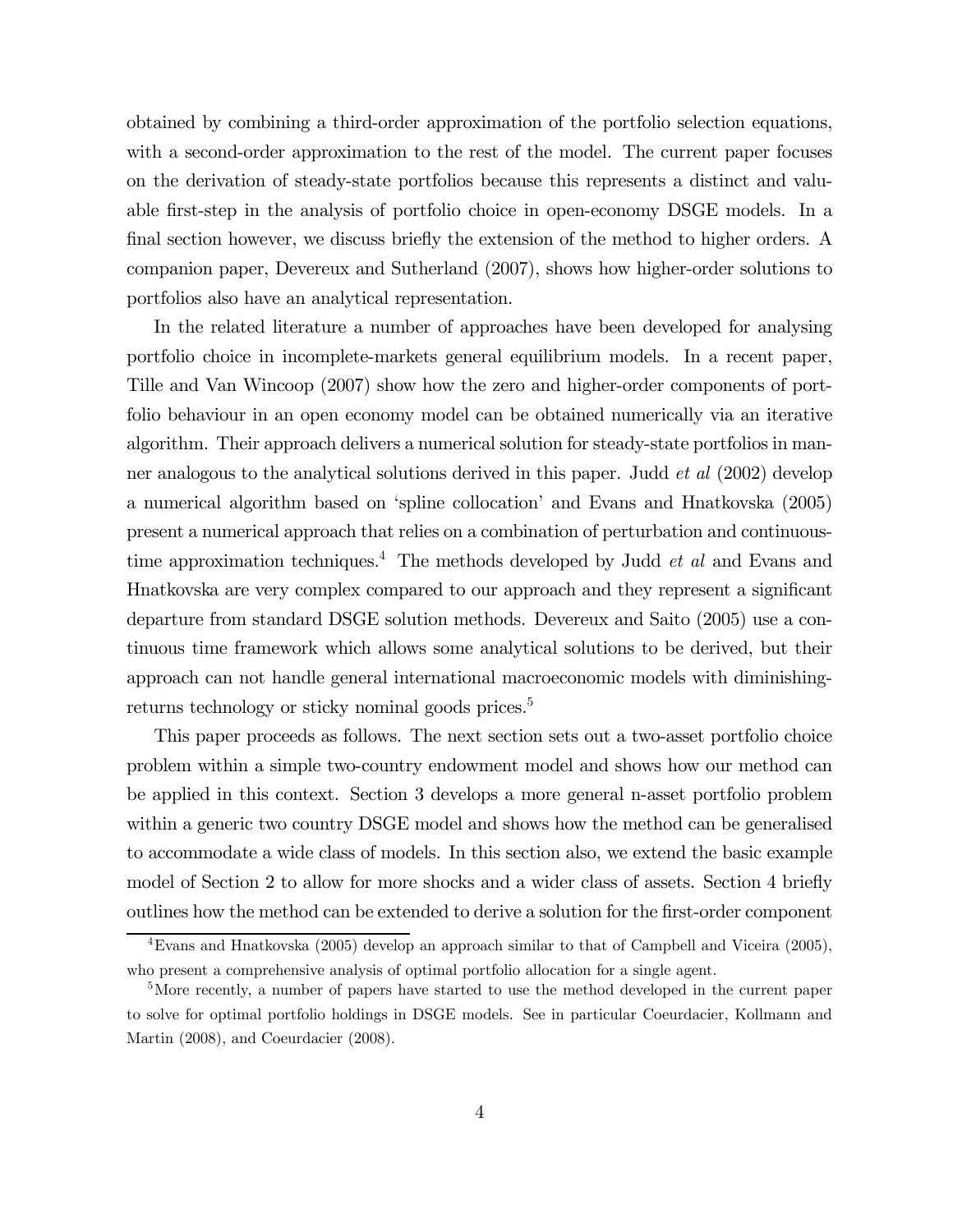of the equilibrium portfolio. Section 5 concludes the paper.

### 2 Example: A Simple Two-Asset Endowment Model

### 2.1 The Model

We first illustrate how the solution procedure works in a simple two-country example with only two internationally traded assets, where agents consume an identical consumption good, and income takes the form of an exogenous endowment of the consumption good.

Agents in the home country have a utility function of the form

$$
U_t = E_t \sum_{\tau=t}^{\infty} \theta_{\tau} u(C_{\tau})
$$
\n(1)

where C is consumption and  $u(C)=(C^{1-\rho})/(1-\rho)$ .  $\theta_{\tau}$  is the discount factor, which is determined as follows

$$
\theta_{\tau+1} = \theta_{\tau} \beta(C_{A\tau}), \ \theta_0 = 1
$$

where  $C_A$  is aggregate home consumption and  $0 < \beta(C_A) < 1, \beta'(C_A) \leq 0$ . If  $\beta(C_A)$ is a constant (i.e.  $\beta'(C_A) = 0$ ) then the discount factor is exogenous. It is well known that, in this case, incompleteness of financial markets implies a unit root in the first-order approximated model. Although our solution approach works perfectly well in this case, there may be occasions where it is useful to eliminate the unit root. This can be achieved by allowing  $\beta'(C_A) < 0$ . Endogenising the discount factor in this way has no impact on the applicability of our solution approach.<sup>6</sup> In what follows we assume

$$
\beta(C_A) = \omega C_A^{-\eta}
$$

where  $0 \leq \eta < \rho$  and  $0 < \omega \bar{C}_A^{-\eta} < 1$  where  $\bar{C}_A$  is the steady state value of consumption.

The budget constraint for home agents is given by

$$
\alpha_{1,t} + \alpha_{2,t} = \alpha_{1,t-1} r_{1,t} + \alpha_{2,t-1} r_{2,t} + Y_t - C_t \tag{2}
$$

<sup>&</sup>lt;sup>6</sup>Following Schmitt Grohe and Uribe (2003),  $\theta_{\tau}$  is assumed to be taken as exogenous by individual decision makers. The impact of consumption on the discount factor is therefore not internalized. Our solution approach can be easily modified to deal with the alternative case where  $\theta_{\tau}$  depends on *individual* consumption, and the effect of consumption plans on  $\theta_{\tau}$  is internalised (see Devereux and Sutherland 2008).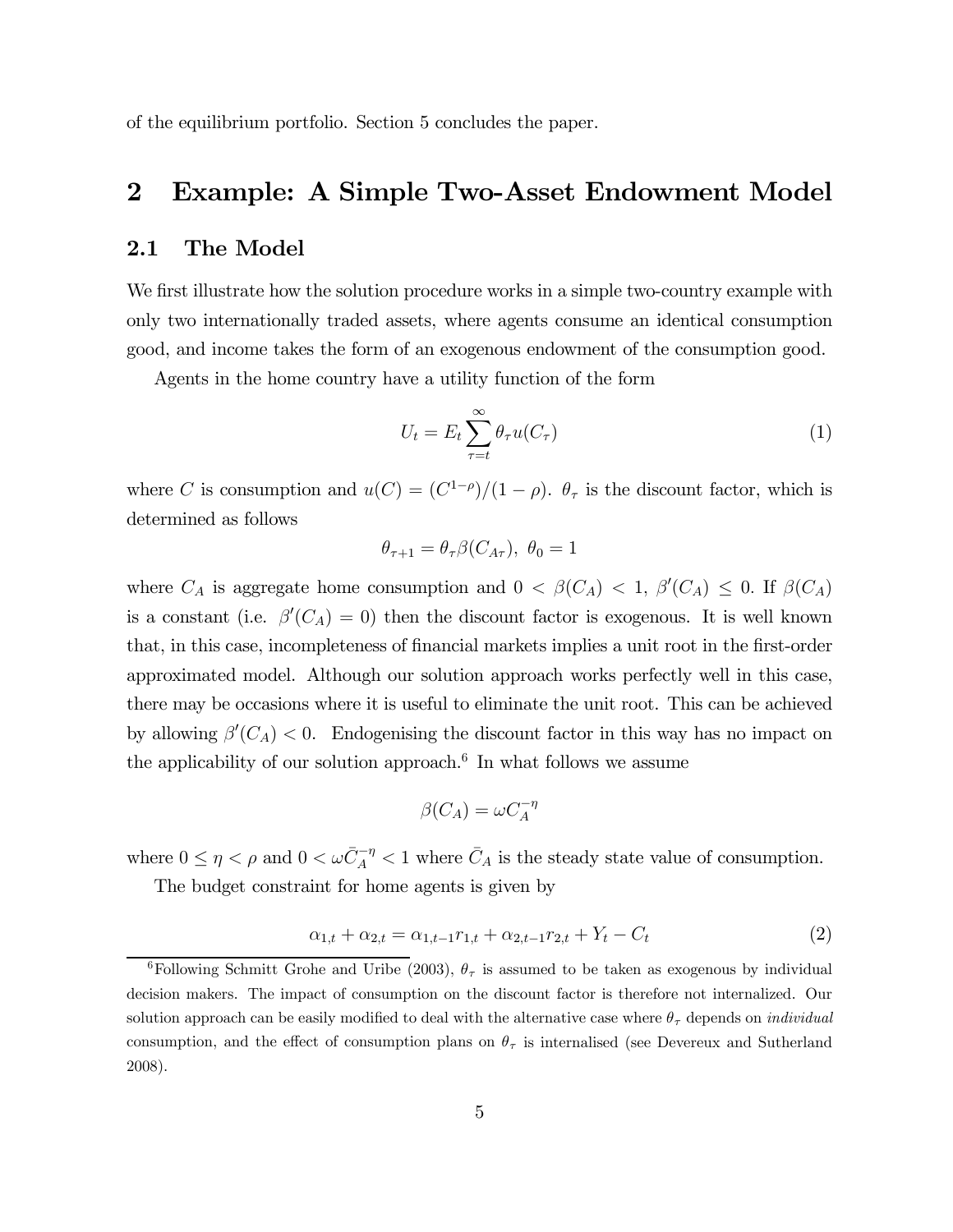where Y is the endowment received by home agents,  $\alpha_{1,t-1}$  and  $\alpha_{2,t-1}$  are the real holdings of the two assets (purchased at the end of period  $t-1$  for holding into period t) and  $r_{1,t}$ and  $r_{2,t}$  are gross real returns. It is assumed that the vector of available assets is exogenous and predefined. The stochastic process determining endowments and the nature of the assets and the properties of their returns are specified below.

Define  $W_t = \alpha_{1,t} + \alpha_{2,t}$  to be the total net claims of home agents on the foreign country at the end of period  $t$  (i.e. the net foreign assets of home agents). The budget constraint can then be re-written as

$$
W_t = \alpha_{1,t-1} r_{x,t} + r_{2,t} W_{t-1} + Y_t - C_t \tag{3}
$$

where

$$
r_{x,t} = r_{1,t} - r_{2,t}
$$

Here asset 2 is used as a numeraire and  $r_{x,t}$  measures the "excess return" on asset 1.

At the end of each period agents select the portfolio of assets to hold into the following period. Thus, for instance, at the end of period t home agents select  $\alpha_{1,t}$  to hold into period  $t+1$ . The first-order condition for the choice of  $\alpha_{1,t}$  can be written in the following form

$$
E_t[u'(C_{t+1})r_{1,t+1}] = E_t[u'(C_{t+1})r_{2,t+1}] \tag{4}
$$

Foreign agents face a similar portfolio allocation problem with a budget constraint given by

$$
W_t^* = \alpha_{1,t-1}^* r_{x,t} + r_{2,t} W_{t-1}^* + Y_t^* - C_t^* \tag{5}
$$

where an asterisk indicates foreign variables. In equilibrium it follows that  $W_t^* = -W_t$ . Foreign agents have preferences similar to (1) so the first-order condition for foreign agents' choice of  $\alpha_{1,t}^*$  is

$$
E_t\left[u'(C_{t+1}^*)r_{1,t+1}\right] = E_t\left[u'(C_{t+1}^*)r_{2,t+1}\right]
$$
\n(6)

Assets are assumed to be in zero net supply, so market clearing in asset markets implies

$$
\alpha_{1,t-1} + \alpha_{1,t-1}^* = 0, \qquad \alpha_{2,t-1} + \alpha_{2,t-1}^* = 0
$$

To simplify notation, in what follows we will drop the subscript from  $\alpha_{1,t}$  and simply refer to  $\alpha_t$ . It should be understood, therefore, that  $\alpha_{1,t} = -\alpha_{1,t}^* = \alpha_t$ ,  $\alpha_{2,t} = W_t - \alpha_t$  and  $\alpha_{2,t}^* = W_t^* + \alpha_t.$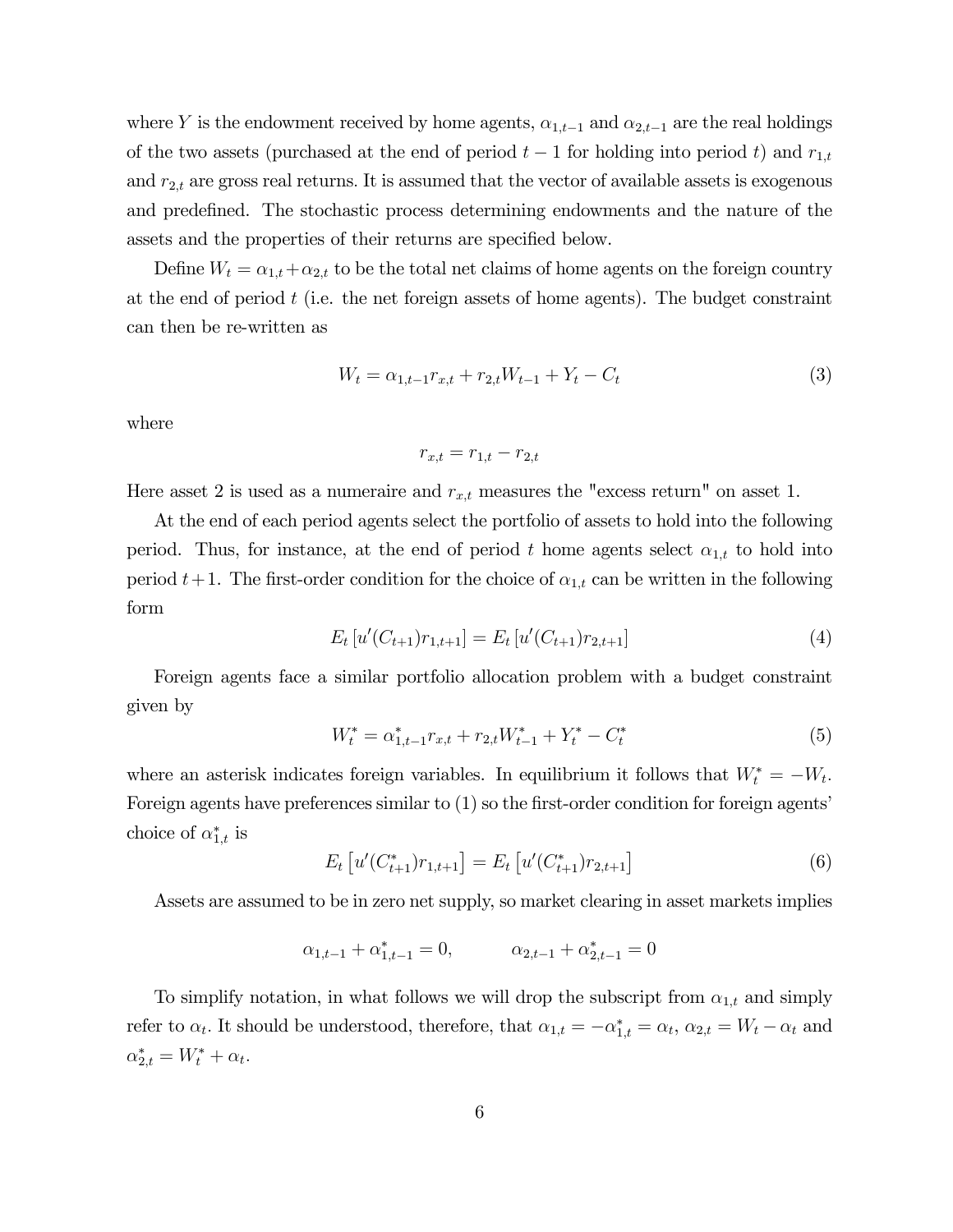Endowments are the sum of two components, so that

$$
Y_t = Y_{K,t} + Y_{L,t}, \qquad Y_t^* = Y_{K,t}^* + Y_{L,t}^* \tag{7}
$$

where  $Y_{K,t}$  and  $Y_{K,t}^*$  represent 'capital income' and  $Y_{L,t}$  and  $Y_{L,t}^*$  'labour income'. The endowments are determined by the following simple stochastic processes

$$
\log Y_{K,t} = \log \bar{Y}_K + \varepsilon_{K,t}, \qquad \log Y_{L,t} = \log \bar{Y}_L + \varepsilon_{L,t}
$$
  

$$
\log Y_{K,t}^* = \log \bar{Y}_K + \varepsilon_{K,t}^*, \qquad \log Y_{L,t}^* = \log \bar{Y}_L + \varepsilon_{L,t}^*
$$

where  $\varepsilon_{K,t}$ ,  $\varepsilon_{L,t}$ ,  $\varepsilon_{K,t}^*$  and  $\varepsilon_{L,t}^*$  are zero-mean i.i.d. shocks symmetrically distributed over the interval  $[-\epsilon, \epsilon]$  with  $Var[\epsilon_K] = Var[\epsilon_K^*] = \sigma_K^2$ ,  $Var[\epsilon_L] = Var[\epsilon_L^*] = \sigma_L^2$ . We assume  $Cov[\varepsilon_K, \varepsilon_K^*] = Cov[\varepsilon_L, \varepsilon_L^*] = 0$  and  $Cov[\varepsilon_K, \varepsilon_L] = Cov[\varepsilon_K^*, \varepsilon_L^*] = \sigma_{KL}$ .

The two assets are assumed to be one-period equity claims on the home and foreign capital income.<sup>7</sup> The real payoff to a unit of the home equity in period t is defined to be  $Y_{K,t}$  and the real price of a unit of home equity is denoted  $Z_{E,t-1}$ . Thus the gross real rate of return on home equity is

$$
r_{1,t} = Y_{K,t}/Z_{E,t-1}
$$
\n(8)

Likewise the gross real return on foreign equity is

$$
r_{2,t} = Y_{K,t}^* / Z_{E,t-1}^* \tag{9}
$$

where  $Z_{E,t-1}^*$  is the price of the foreign equity.

The first-order conditions for home and foreign consumption are

$$
C_t^{\eta-\rho} = \omega E_t \left[ C_{t+1}^{-\rho} r_{2,t+1} \right], \quad C_t^{*\eta-\rho} = \omega E_t \left[ C_{t+1}^{*\rho} r_{2,t+1} \right]
$$
(10)

where the distinction between individual and aggregate consumption has been dropped because, in equilibrium,  $C = C_A$  and  $C^* = C_A^*$ . Finally, equilibrium consumption plans satisfy the resource constraint

$$
C_t + C_t^* = Y_t + Y_t^* \tag{11}
$$

<sup>7</sup>Notice that we are assuming that, by default, all capital in a country is owned by the residents of that country. This allows us to treat equity claims to capital income as inside assets, i.e. assets in zero net supply. This is purely an accounting convention. Our solution method works equally in the alternative approach, where capital is not included in the definition of Y and  $Y^*$  and equity is treated as an outside asset which is in positive net supply. The present approach makes our derivations easier however.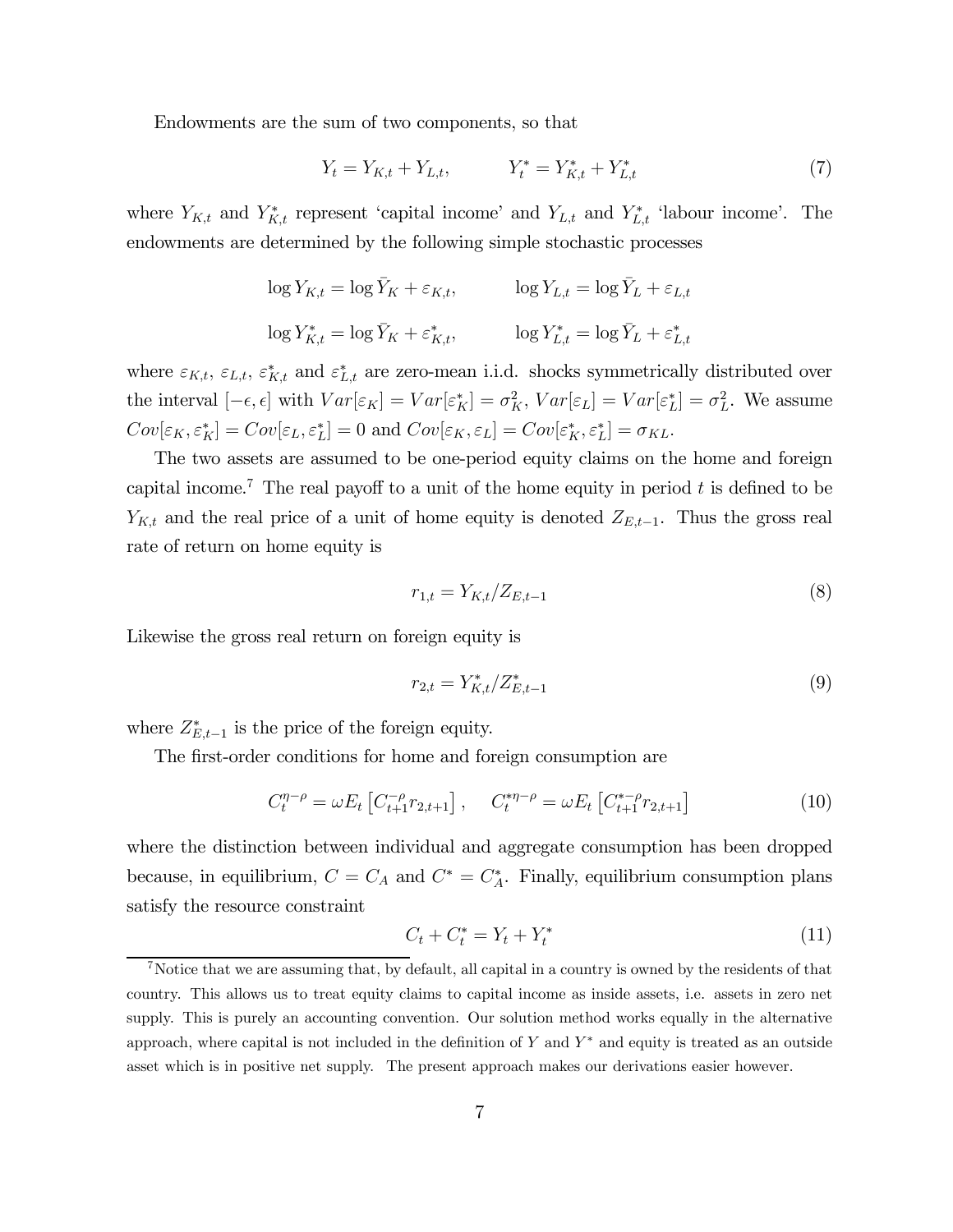#### 2.2 Zero-order and first-order components

Despite the extreme simplicity of this model, it is only in special cases that an exact solution can be found, e.g. when there is no labour income (in which case trade in equities supports the perfect risk-sharing equilibrium).<sup>8</sup> Furthermore, the optimal portfolio can not be obtained using first-order approximation techniques, so standard linearisation approaches to DSGE models can not provide even an approximate solution to the general case. Our method, nevertheless, does yield an approximate solution to the general case. Before describing the method, it is useful to show why standard solution techniques do not work for this model, and to demonstrate how our method offers a way around the problems.

First, we define some terms relating to the true and approximate portfolio solutions. Notice that agents make their portfolio decisions at the end of each period and are free to re-arrange their portfolios each period. In a recursive equilibrium, therefore, the equilibrium asset allocation will be some function of the state of the system in each period which is summarised by the state variables. We therefore postulate that the true portfolio (i.e. the equilibrium portfolio in the non-approximated model) is a function of state variables. In the model defined above there is only one state variable,  $W$  - so we postulate  $\alpha_t = \alpha(W_t).^9$ 

Now consider a first-order Taylor-series expansion of  $\alpha(W_t)$  around the point  $W = \bar{W}$ 

$$
\alpha(W_t) \simeq \alpha(\bar{W}) + \alpha'(\bar{W})(W_t - \bar{W})
$$

This approximation contains two terms:  $\alpha(\bar{W})$ , which is the *zero-order component* (i.e.  $\alpha$ at the point of approximation) and  $\alpha'(\bar{W})(W_t - \bar{W})$ , which is the *first-order component* (assuming  $(W_t - \bar{W})$  is evaluated up to first-order accuracy). Notice that, by definition, the zero-order component of  $\alpha$  is non-time varying. The approximate dynamics of the portfolio are captured by the first-order component.

 ${}^{8}$ If there is no labour income then equities can be used to trade all income risk. It is easy to show that the equilibrium portfolio is for home and foreign agents to hold portfolios equally split between home and foreign equity. This implies perfect consumption risk sharing. This is a useful benchmark for comparison with the solution yielded by our method.

<sup>9</sup>Optimal portfolio allocation will of course depend on the properties of asset returns generated by the model. In equilibrium, however, the stochastic properties of asset returns will also be a function of state variables, so the impact of asset returns on portfolio allocation is implicit in the function  $\alpha(W_t)$ .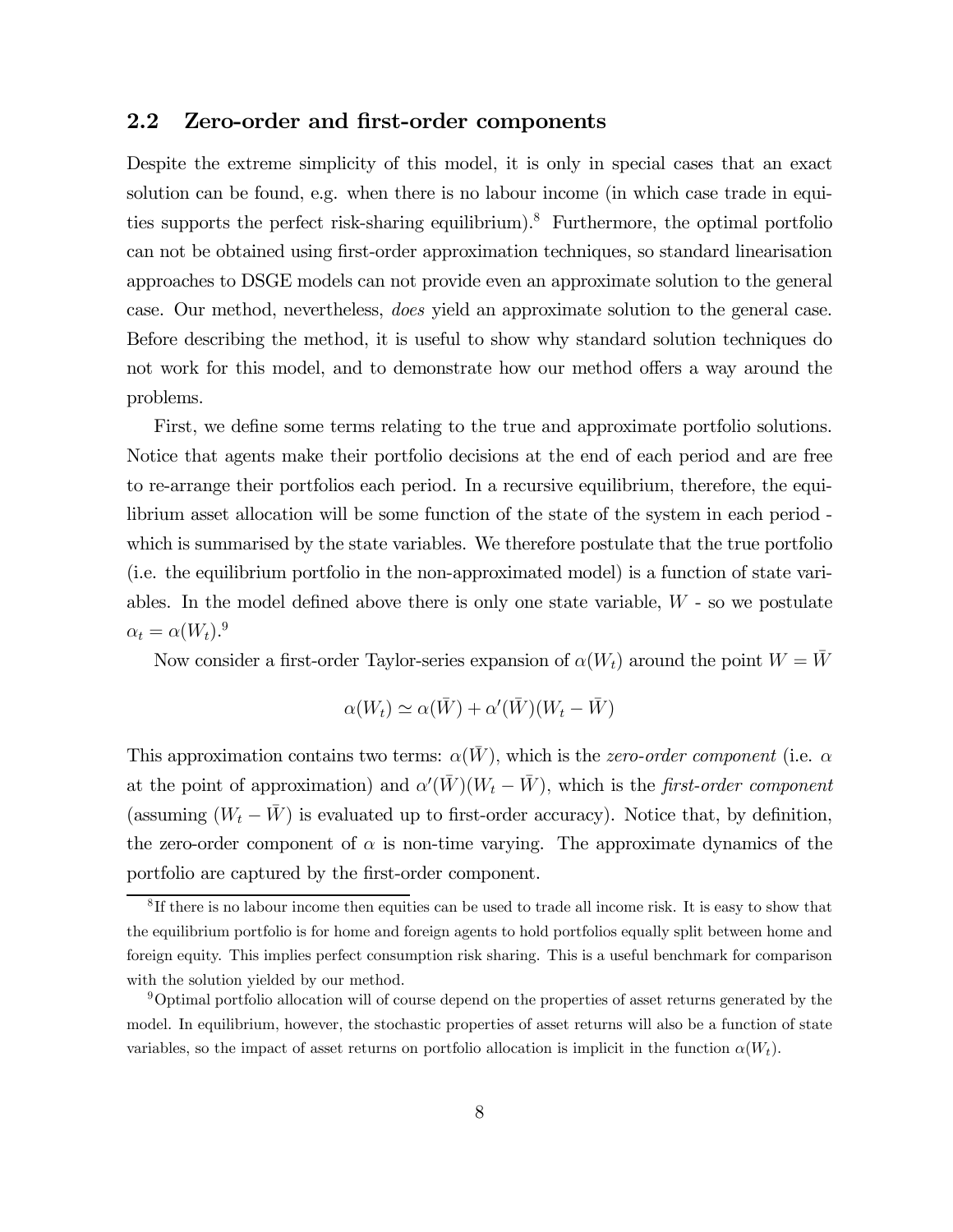When analysing a DSGE model up to first-order accuracy the standard solution approach is to use the non-stochastic steady-state of the model as the approximation point, (i.e. the zero-order component of each variable) and to use a first-order approximation of the model's equations to solve for the first-order component of each variable. Neither of these steps can be used in the above model. It is very simple to see why. In the non-stochastic equilibrium equations (4) and (6) imply

$$
r_{1,t+1} = r_{2,t+1}
$$

i.e. both assets pay the same rate of return. This implies that, for given  $W$ , all portfolio allocations pay the same return, so any value for  $\alpha$  is consistent with equilibrium. Thus the non-stochastic steady state does not tie down a unique portfolio allocation.

A similar problem arises in a first-order approximation of the model. First-order approximation of equations (4) and (6) imply

$$
E_t[r_{1,t+1}] = E_t[r_{2,t+1}]
$$

i.e. both assets have the same expected rate of return. Again, any value of  $\alpha$  is consistent with equilibrium.

So neither the non-stochastic steady state nor a first-order approximation of the model provide enough equations to tie down the zero or first-order components of  $\alpha$ . The basic problem is easy to understand in economic terms. Assets in this model are only distinguishable in terms of their risk characteristics and neither the non-stochastic steady state nor a first-order approximation capture the different risk characteristics of assets. In the case of the non-stochastic steady state there is, by definition, no risk, while in a first-order approximation there is certainty equivalence.

This statement of the problem immediately suggests a solution. It is clear that the risk characteristics of assets only show up in the second-moments of model variables, and it is only by considering higher-order approximations of the model that the effects of second-moments can be captured. This fundamental insight has existed in the literature for many years. It was formalised by Samuelson (1970), who established that, in order to derive the zero-order component of the portfolio, it is necessary to approximate the portfolio problem up to the second order. Our solution approach follows this principle. We show that a second-order approximation of the portfolio optimality conditions provides a condition which makes it possible to tie down the zero-order component of  $\alpha$ . The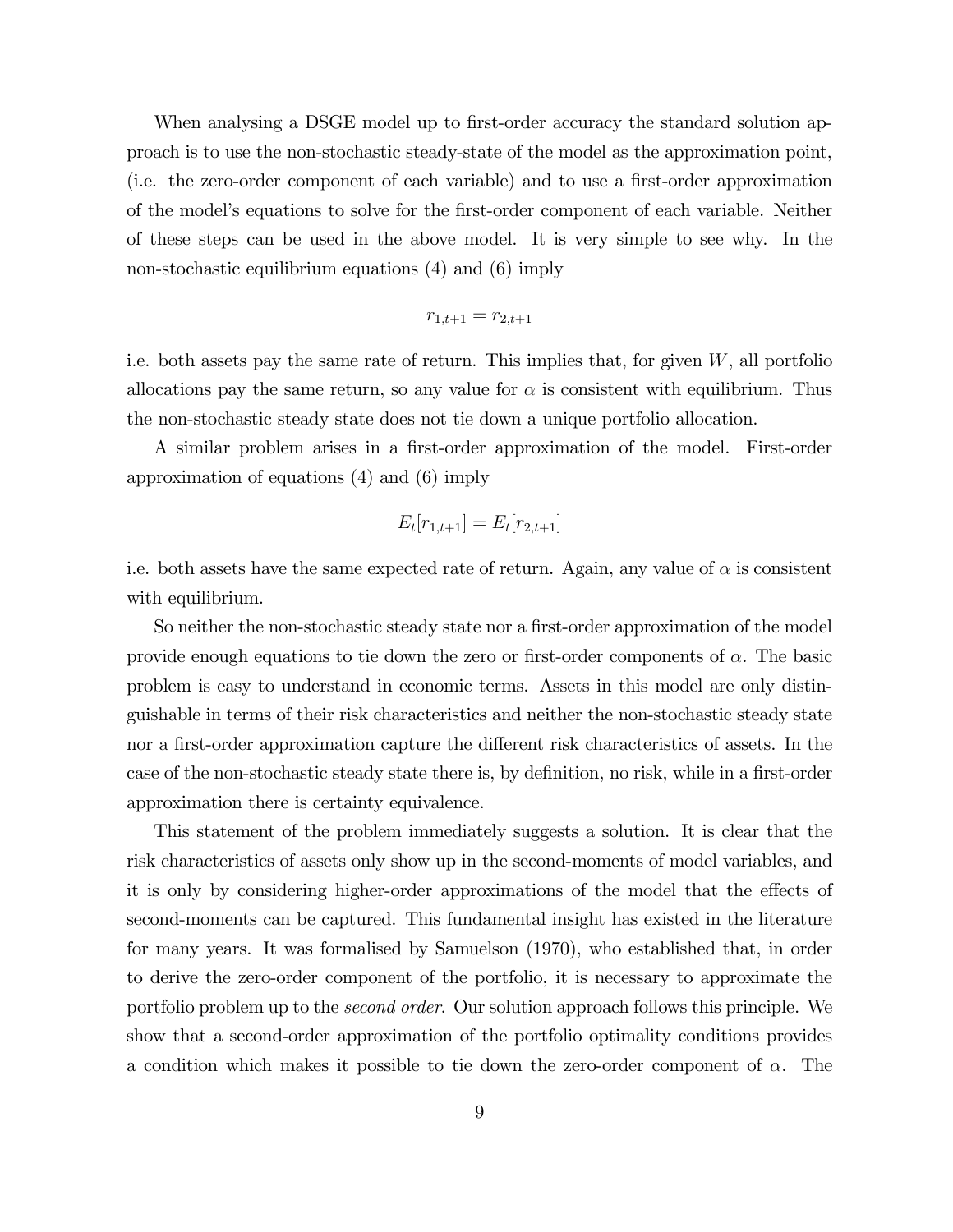second-order approximation captures the impact of the portfolio choices on the correlation between portfolio returns and the marginal utility of consumption. It therefore captures differences between assets in their ability to hedge consumption risk and thus ties down an optimal portfolio allocation. In this paper we show in detail how to use secondorder approximations of the portfolio optimality conditions to solve for the zero-order component of  $\alpha$ <sup>10</sup>

Having established this starting point, it is relatively straightforward to extend the procedure to higher-order components on  $\alpha$ . Samuelson (1970) in fact states a general principle that, in order to derive the Nth-order component of the portfolio, it is necessary to approximate the portfolio problem up to order  $N+2$ . In Section 4 we briefly outline how, by following this principle, the solution for the first-order component of  $\alpha$  can be derived from third-order approximations of the portfolio optimality conditions. The full details of the solution procedure for the first-order component are given in a companion paper, Devereux and Sutherland (2007).

While Samuelson (1970) was the first to show how solutions for the zero and higherorder components of the portfolio may be derived, more recently Judd and Guu (2001) have demonstrated an alternative solution approach which sheds further light on the nature of the zero-order portfolio. They show how the problem of portfolio indeterminacy in the non-stochastic steady state can be overcome by using a Bifurcation theorem in conjunction with the Implicit Function Theorem. Their approach shows that the zero-order portfolio is a bifurcation point in the set of non-stochastic equilibria. Like Samuelson (1970), our solution approach relies on second-order approximations of the model to identify the zero-order component, but the underlying theory described by Judd and Guu (2001) is also applicable to our equilibrium solution. In particular, the zero-order portfolio derived using our technique corresponds to the solution that emerges from the Judd and Guu approach. Our solution can therefore be rationalised in the same way, i.e. it is a bifurcation point in the set of non-stochastic equilibria.<sup>11</sup>

 $10$ Note that Samuelson approached the problem by approximating the agent's utility function, while we take approximations of agents' first-order conditions. It is possible to show that the two approaches produce identical results for the zero order component of the portfolio.

<sup>&</sup>lt;sup>11</sup>As already explained, in a non-stochastic world all portfolio allocations are equivalent and can be regarded as valid equilibria. A stochastic world on the other hand (assuming independent asset returns and suitable regularity conditions on preferences) has a unique equilibrium portfolio allocation. If one considers the limit of a sequence of stochastic worlds, with diminishing noise, the equilibrium portfolio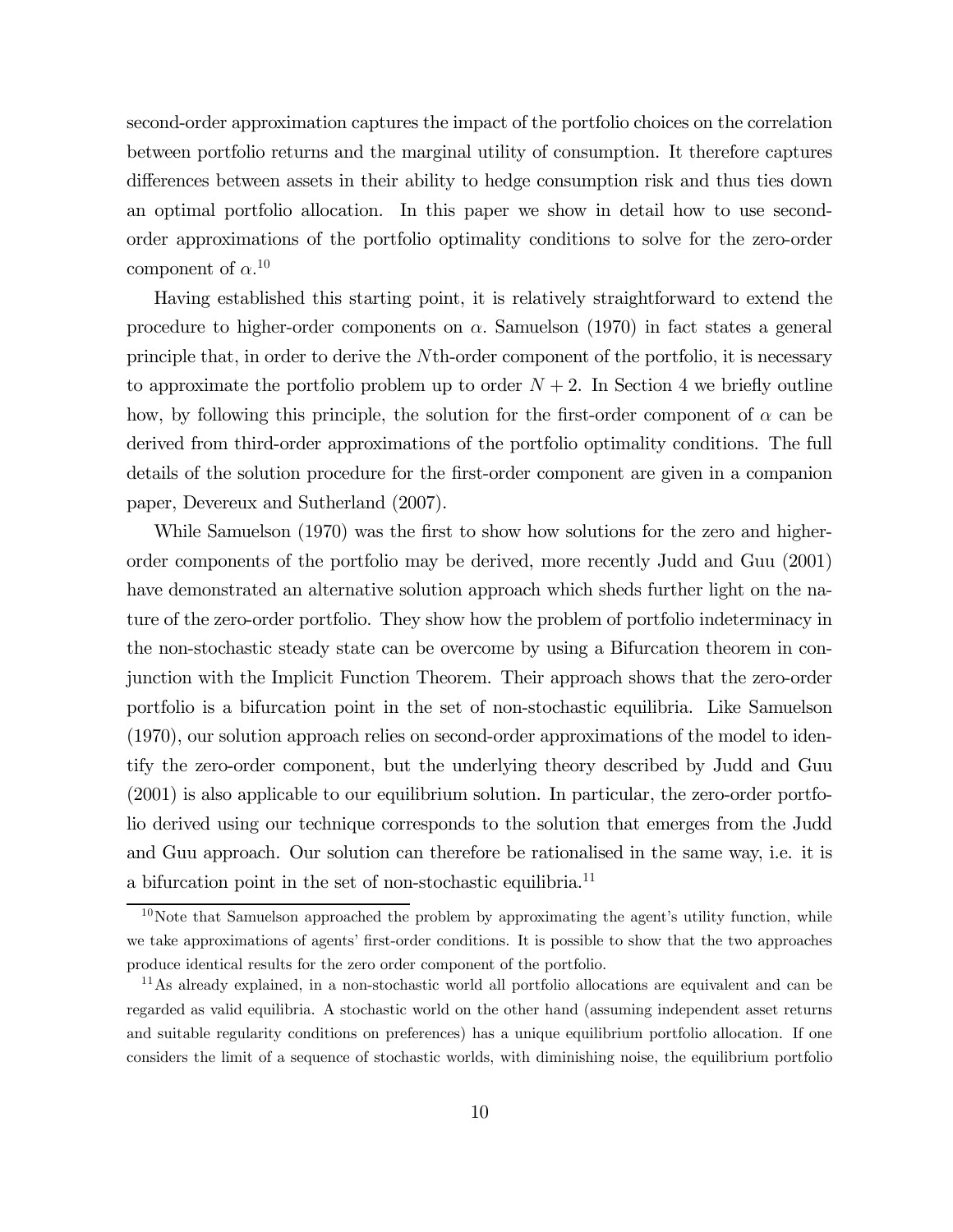The general underlying principles of the solution we derive are thus well established. The main contribution of this paper is to provide a solution approach which can easily be applied to DSGE models.<sup>12</sup> We now demonstrate this by solving for the zero-order component of  $\alpha$  in the simple two-asset endowment model described above.

### 2.3 Solving for the zero-order portfolio

In what follows, a bar over a variable indicates its value at the approximation point (i.e. the zero-order component) and a hat indicates the log-deviation from the approximation point (except in the case of  $\hat{\alpha}$ ,  $\hat{W}$  and  $\hat{r}_x$ , which are defined below). Notice that the non-stochastic steady state, while failing to tie down  $\alpha$ , still provides solutions for output, consumption and rates of return. We therefore use the non-stochastic steady state of the model as the approximation point for all variables except  $\alpha$ . For simplicity, we assume that the two countries are identical so that the non-stochastic steady state implies  $\bar{W} = 0$ . It follows from equations (4) and (6) that  $\bar{r}_1 = \bar{r}_2 = 1/\bar{\beta}$  (where  $\bar{\beta} = \beta(\bar{C}) = \omega \bar{C}^{-\eta}$ ) and thus  $\bar{r}_x = 0$ . Equations (3) and (5) therefore imply that  $\bar{Y} = \bar{Y}^* = \bar{C} = \bar{C}^*$ . Since  $\bar{W} = 0$ , it also follows that  $\bar{\alpha}_2 = -\bar{\alpha}_1 = -\bar{\alpha}_2^* = \bar{\alpha}_1^* = -\bar{\alpha}_1^{13}$ 

As argued above, solving for the zero-order component of  $\alpha$  requires a second-order expansion of the portfolio problem. So we start by taking a second-order approximation of the home-country portfolio first-order condition, (4), to yield

$$
E_t \left[ \hat{r}_{x,t+1} + \frac{1}{2} (\hat{r}_{1,t+1}^2 - \hat{r}_{2,t+1}^2) - \rho \hat{C}_{t+1} \hat{r}_{x,t+1} \right] = O\left(\epsilon^3\right)
$$
 (12)

where  $\hat{r}_{x,t+1} = \hat{r}_{1,t+1} - \hat{r}_{2,t+1}$  and  $O(\epsilon^3)$  is a residual which contains all terms of order higher than two. Applying a similar procedure to the foreign first-order condition,  $(6)$ , yields

$$
E_t \left[ \hat{r}_{x,t+1} + \frac{1}{2} (\hat{r}_{1,t+1}^2 - \hat{r}_{2,t+1}^2) - \rho \hat{C}_{t+1}^* \hat{r}_{x,t+1} \right] = O\left(\epsilon^3\right) \tag{13}
$$

tends towards a limit which correspond to one of the many equilibria in the non-stochastic world. This limiting portfolio is the bifurcation point described by Judd and Guu (2001), i.e. it is the point in the set of non-stochastic equilibria which intersects with the sequence of stochastic equilibria.

<sup>&</sup>lt;sup>12</sup>Note that both Samuelson (1970) and Judd and Guu (2001) demonstrate their results using static partial equilibrium models of portfolio allocation.

<sup>&</sup>lt;sup>13</sup>The assumption of symmetry is purely for convenience of exposition. The solution method can easily be adapted to deal with asymmetries across the home and foreign countries.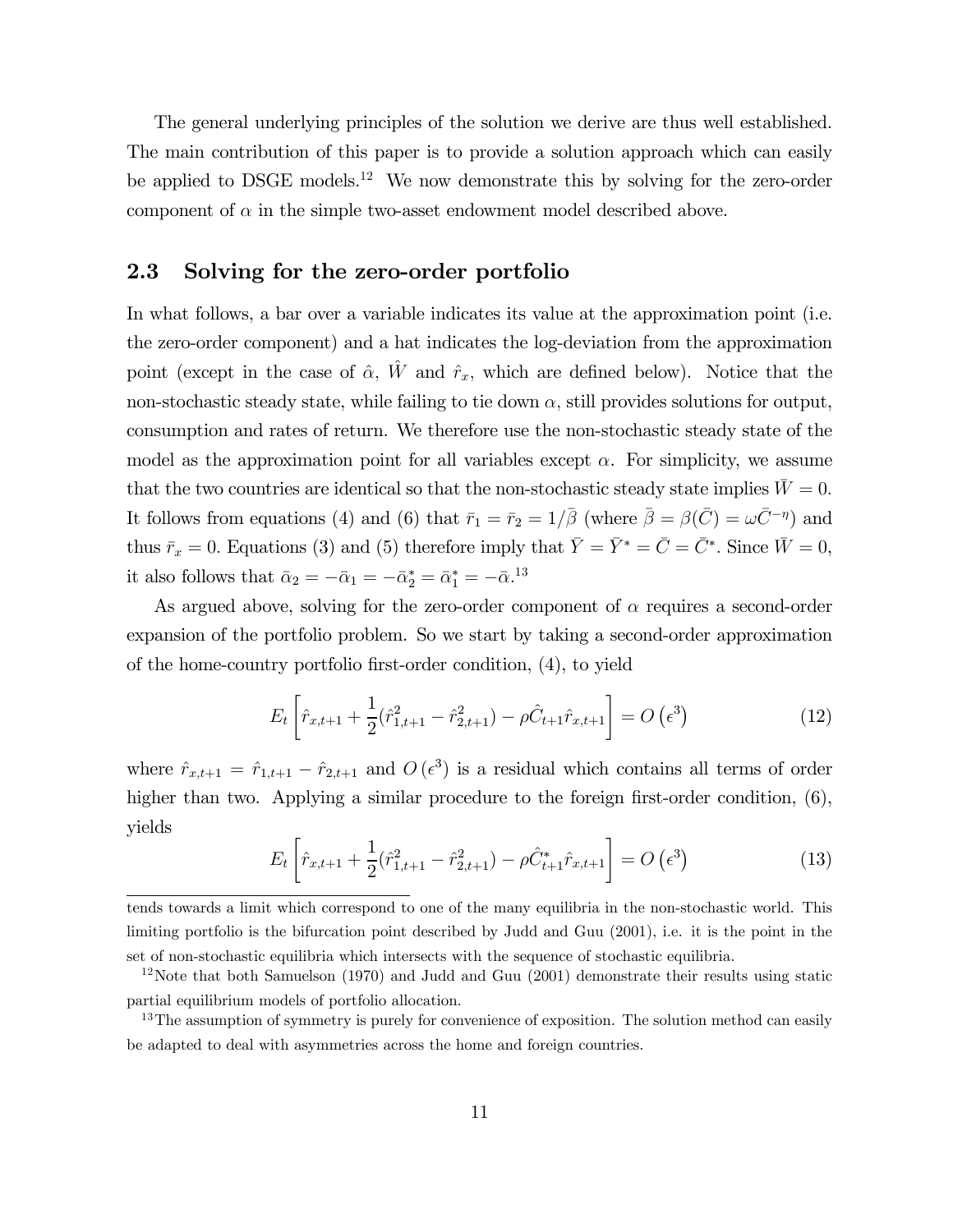These expression can now be combined to show that, in equilibrium, the following equations must hold

$$
E_t \left[ (\hat{C}_{t+1} - \hat{C}_{t+1}^*) \hat{r}_{x,t+1} \right] = 0 + O\left(\epsilon^3\right)
$$
 (14)

and

$$
E_t\left[\hat{r}_{x,t+1}\right] = -\frac{1}{2}E_t\left[\hat{r}_{1,t+1}^2 - \hat{r}_{2,t+1}^2\right] + \rho\frac{1}{2}E_t\left[\left(\hat{C}_{t+1} + \hat{C}_{t+1}^*\right)\hat{r}_{x,t+1}\right] + O\left(\epsilon^3\right) \tag{15}
$$

These two equations express the portfolio optimality conditions in a form which is particularly convenient for deriving equilibrium portfolio holdings and excess returns. Equation (14) provides an equation which must be satisfied by equilibrium portfolio holdings. Equation (15) shows the corresponding set of equilibrium expected excess returns.

We will now show that equation (14) provides a sufficient condition to tie down the zero-order component of  $\alpha$ . In order to do this we first state two important properties of the approximated model.

**Property 1** In order to evaluate the left hand side of equation (14) it is sufficient to derive expressions for the first-order accurate behaviour of consumption and excess returns. This is because the only terms that appear in equation (14) are products, and second-order accurate solutions for products can be obtained from first-order accurate solutions for individual variables.

Property 2 The only aspect of the portfolio decision that affects the first-order accurate behaviour of consumption and excess returns is  $\bar{\alpha}$ , i.e. the zero-order component of the  $\alpha$ . The first-order component, i.e. the deviation of  $\alpha$  from the approximation point, does not affect the first-order behaviour of consumption and excess returns. To see why this is true notice that portfolio decisions only enter the model via the portfolio excess return, i.e. via the term  $\alpha_{t-1}r_{x,t}$  in the budget constraints. A first-order expansion of this term is  $\bar{\alpha}\hat{r}_{x,t} + \bar{r}_x\hat{\alpha}_{t-1}$ . But  $\bar{r}_x = 0$  so only  $\bar{\alpha}\hat{r}_{x,t}$  remains.

It is now straightforward to show that equation (14) provides a condition which ties down  $\bar{\alpha}$ . Property 2 tells us that it is possible to evaluate the first-order behaviour of  $(\hat{C}_{t+1} - \hat{C}_{t+1}^*)$  and  $\hat{r}_{x,t+1}$  conditional on a given value of  $\bar{\alpha}$ . Property 1 tells us that  $E_t\left[(\hat{C}_{t+1} - \hat{C}_{t+1}^*)\hat{r}_{x,t+1}\right]$  can therefore also be evaluated conditional on a given value of  $\bar{\alpha}$ . Equation (14) tells us that a solution for  $\bar{\alpha}$  is one which implies  $E_t \left[ (\hat{C}_{t+1} - \hat{C}_{t+1}^*) \hat{r}_{x,t+1} \right] =$ 0.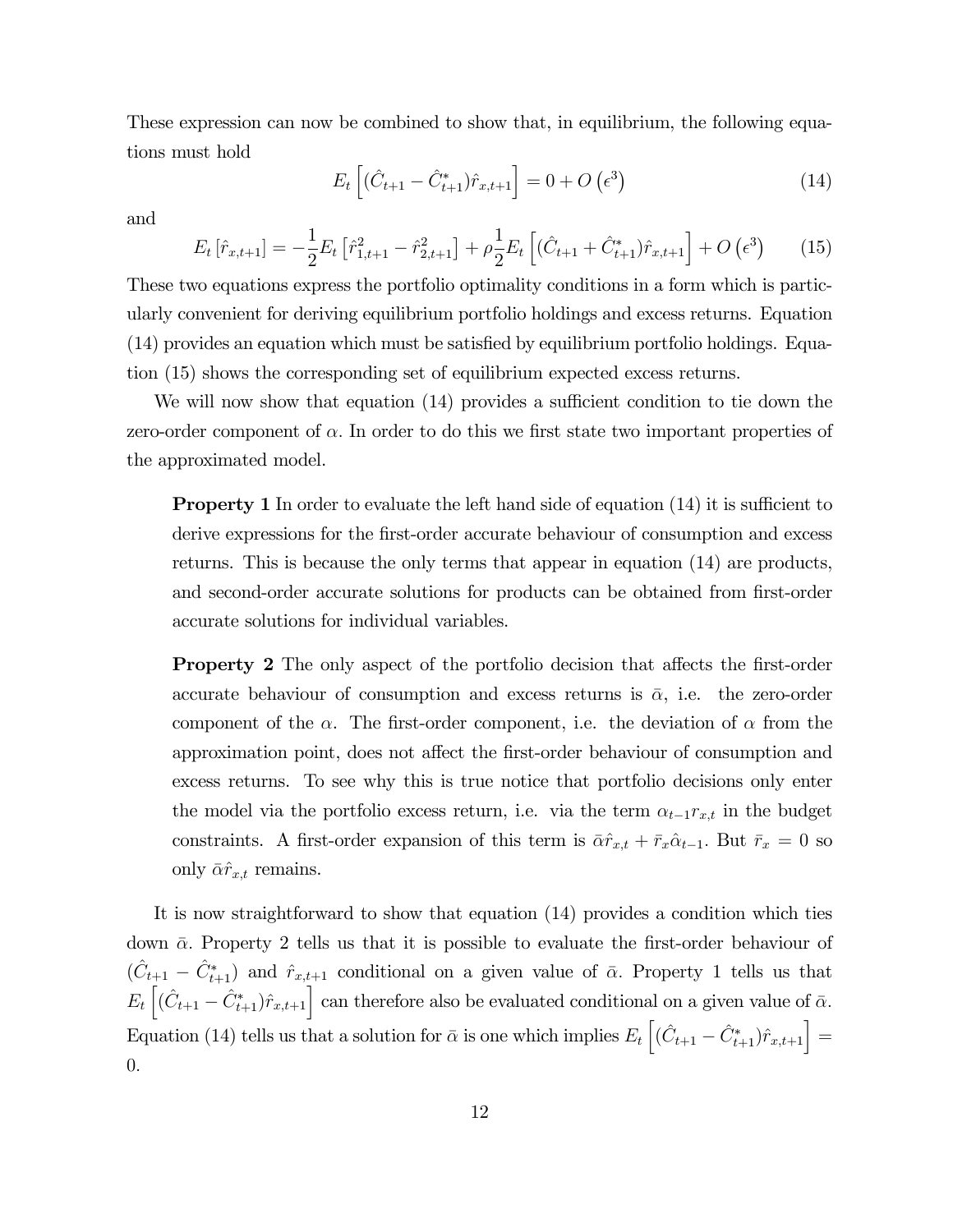In order to derive this solution for  $\bar{\alpha}$  it is first necessary to solve for the first-order accurate behaviour of  $(\hat{C}_{t+1} - \hat{C}_{t+1}^*)$  and  $\hat{r}_{x,t+1}$  conditional on a given value of  $\bar{\alpha}$ . The first-order accurate behaviour of  $\hat{r}_{x,t+1}$  is particularly simple in this model. First-order approximations of (8) and (9) imply

$$
\hat{r}_{x,t+1} = \hat{Y}_{K,t+1} - \hat{Y}_{K,t+1}^* - (\hat{Z}_{E,t} - \hat{Z}_{E,t}^*) + O\left(\epsilon^2\right)
$$

where  $O(\epsilon^2)$  is a residual which contains all terms of order higher than one, so

$$
E_t[\hat{r}_{x,t+1}] = E_t[\hat{Y}_{K,t+1}] - E_t[\hat{Y}_{K,t+1}^*] - (\hat{Z}_{E,t} - \hat{Z}_{E,t}^*) + O(\epsilon^2)
$$

Notice that (15) implies that, up to a first-order approximation,  $E_t[\hat{r}_{x,t+1}]=0$  so

$$
(\hat{Z}_{E,t} - \hat{Z}_{E,t}^*) = E_t[\hat{Y}_{K,t+1}] - E_t[\hat{Y}_{K,t+1}^*] + O\left(\epsilon^2\right)
$$

and thus, since  $Y_K$  and  $Y_K^*$  are i.i.d.,  $\hat{r}_{x,t+1}$  is given by <sup>14</sup>

$$
\hat{r}_{x,t+1} = \hat{Y}_{K,t+1} - \hat{Y}_{K,t+1}^* + O\left(\epsilon^2\right)
$$
\n(16)

The first-order accurate solution for  $(\hat{C}_{t+1} - \hat{C}_{t+1}^*)$  is also straightforward to derive. A first-order approximation of the home and foreign budget constraints implies

$$
\hat{W}_{t+1} = \frac{1}{\beta} \hat{W}_t + \hat{Y}_{t+1} - \hat{C}_{t+1} + \tilde{\alpha}\hat{r}_{x,t+1} + O\left(\epsilon^2\right)
$$
\n(17)

$$
-\hat{W}_{t+1} = -\frac{1}{\beta}\hat{W}_t + \hat{Y}_{t+1}^* - \hat{C}_{t+1}^* - \tilde{\alpha}\hat{r}_{x,t+1} + O\left(\epsilon^2\right)
$$
\n(18)

where  $\hat{W}_t = (W_t - \bar{W})/\bar{C}$  and  $\tilde{\alpha} = \bar{\alpha}/(\bar{\beta}\bar{Y})$ . Combining (17) and (18) with (16) and an appropriate transversality condition implies

$$
\sum_{i=0}^{\infty} \bar{\beta}^{i} E_{t+1} (\hat{C}_{t+1+i} - \hat{C}_{t+1+i}^{*}) = \frac{2}{\bar{\beta}} \hat{W}_{t} + (\hat{Y}_{t+1} - \hat{Y}_{t+1}^{*}) + 2\tilde{\alpha} (\hat{Y}_{K,t+1} - \hat{Y}_{K,t+1}^{*}) + O\left(\epsilon^{2}\right)
$$
(19)

where use has been made of the fact that  $E_{t+1}[\hat{Y}_{t+1+i}] = E_{t+1}[\hat{Y}_{t+1+i}] = E_{t+1}[\hat{Y}_{K,t+1+i}] =$  $E_{t+1}[\hat{Y}_{K,t+1+i}^*]=0$  for all  $i > 0$ .

<sup>&</sup>lt;sup>14</sup>Notice from this derivation that, in this model,  $r_x$  is completely independent of  $\alpha$ . This makes the application of our solution process particularly simple. In the next section we will show that our method can easily be applied to more general models where the behaviour of  $r_x$  may be directly or indirectly influenced by  $\alpha$ .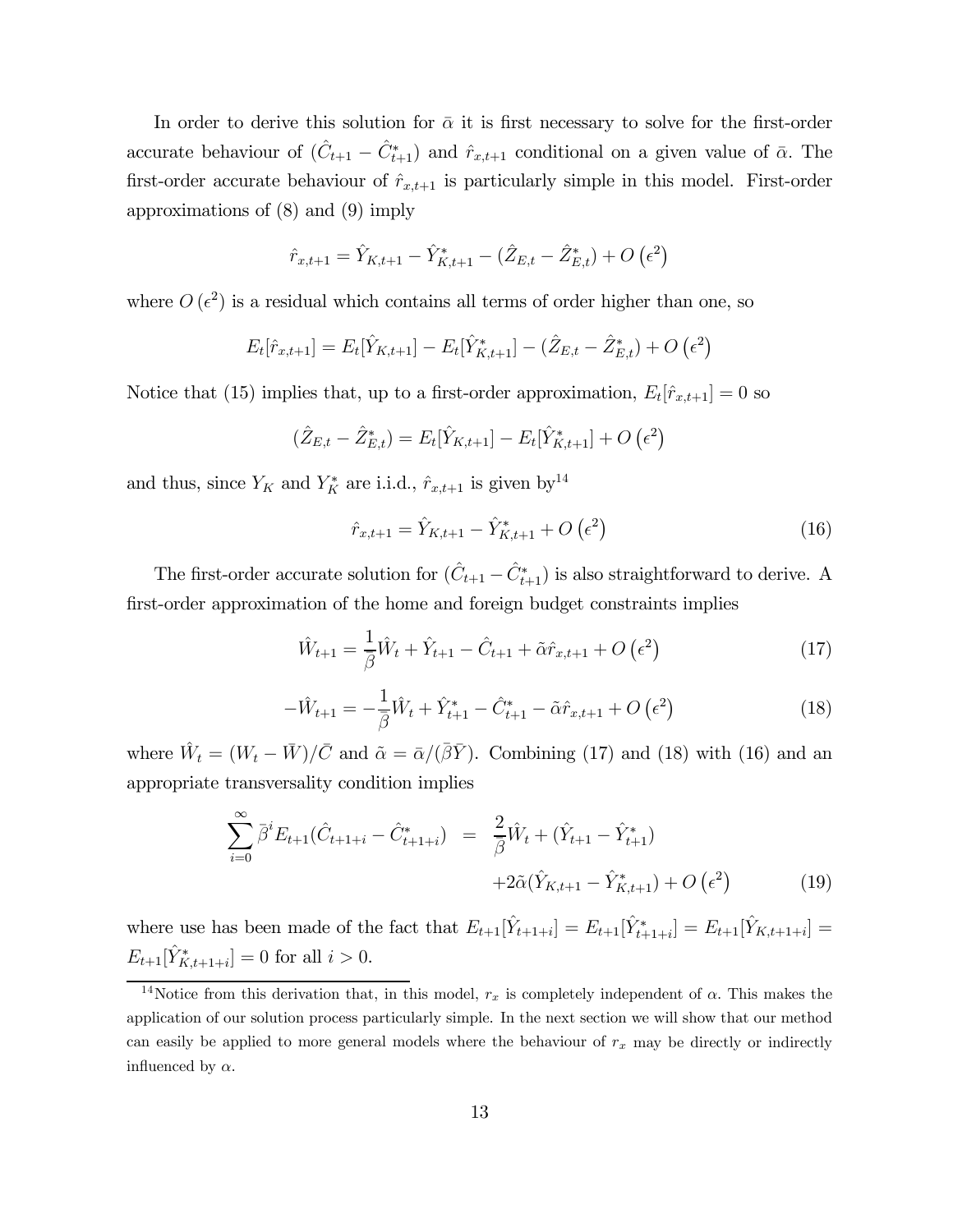The first-order conditions for consumption, equations (10), imply

$$
E_{t+1}[\hat{C}_{t+1+i} - \hat{C}_{t+1+i}^*] = \varsigma(\hat{C}_{t+1} - \hat{C}_{t+1}^*) + O\left(\epsilon^2\right) \text{ for all } i > 0 \tag{20}
$$

where  $\varsigma = (\rho - \eta)/\rho$  so  $(\hat{C}_{t+1} - \hat{C}_{t+1}^*)$  is given by

$$
\hat{C}_{t+1} - \hat{C}_{t+1}^* = \frac{2(1 - \bar{\beta}\varsigma)}{\bar{\beta}} \hat{W}_t + (1 - \bar{\beta}\varsigma)(\hat{Y}_{t+1} - \hat{Y}_{t+1}^*) \n+2(1 - \bar{\beta}\varsigma)\tilde{\alpha}(\hat{Y}_{K,t+1} - \hat{Y}_{K,t+1}^*) + O(\epsilon^2)
$$
\n(21)

Equations (16) and (21) show the first-order accurate behaviour of  $(\hat{C}_{t+1} - \hat{C}_{t+1}^*)$  and  $\hat{r}_{x,t+1}$  conditional on a given value of  $\bar{\alpha}$ . Combining these expression yields

$$
E_t \left[ (\hat{C}_{t+1} - \hat{C}_{t+1}^*) \hat{r}_{x,t+1} \right] =
$$
  

$$
(1 - \bar{\beta}\varsigma) E_t \left[ \left( (\hat{Y}_{t+1} - \hat{Y}_{t+1}^*) + 2\tilde{\alpha}(\hat{Y}_{K,t+1} - \hat{Y}_{K,t+1}^*) \right) (\hat{Y}_{K,t+1} - \hat{Y}_{K,t+1}^*) \right] + O\left(\epsilon^3\right) \tag{22}
$$

It follows from (14) and (22) that the solution for  $\tilde{\alpha}$  is

$$
\tilde{\alpha} = -\frac{1}{2} \frac{E_t[(\hat{Y}_{t+1} - \hat{Y}_{t+1}^*)(\hat{Y}_{K,t+1} - \hat{Y}_{K,t+1}^*)]}{E_t[(\hat{Y}_{K,t+1} - \hat{Y}_{K,t+1}^*)^2]} + O(\epsilon)
$$
\n(23)

or

$$
\tilde{\alpha} = -\frac{\delta + (1 - \delta)\sigma_{KL}/\sigma_K^2}{2} + O\left(\epsilon\right) \tag{24}
$$

where  $\delta = \bar{Y}_{K}/(\bar{Y}_{K} + \bar{Y}_{L}) = \bar{Y}_{K}/\bar{Y}$ . Notice that the residual in this expression is a first-order term. The solution for  $\bar{\alpha}$  is given by  $\bar{\alpha} = \tilde{\alpha}\bar{\beta}\bar{Y}$ .

To provide an economic interpretation of our solution it is helpful to re-express (24) in terms of the proportion of home equity held by home residents. The total value of home equity is  $\overline{\beta} \overline{Y}_K$ , so the proportion held by home residents is given by

$$
\frac{\bar{\beta}\bar{Y}_K + \bar{\alpha}}{\bar{\beta}\bar{Y}_K} = \frac{1 - (1 - \delta)\sigma_{KL}/\delta\sigma_K^2}{2} \tag{25}
$$

The most obvious benchmark against which to compare (25) is the case where there is no labour income, i.e. where  $\delta = 1$  and  $\sigma_L^2 = 0$ . In this case there is a known exact solution to the model where home and foreign agents hold a balanced portfolio of home and foreign equities. From (25), our solution yields exactly this outcome. i.e. home agents hold exactly half of home equity (and by implication half of foreign equity). Then, we can check from (21) that the equilibrium portfolio yields full consumption risk sharing. More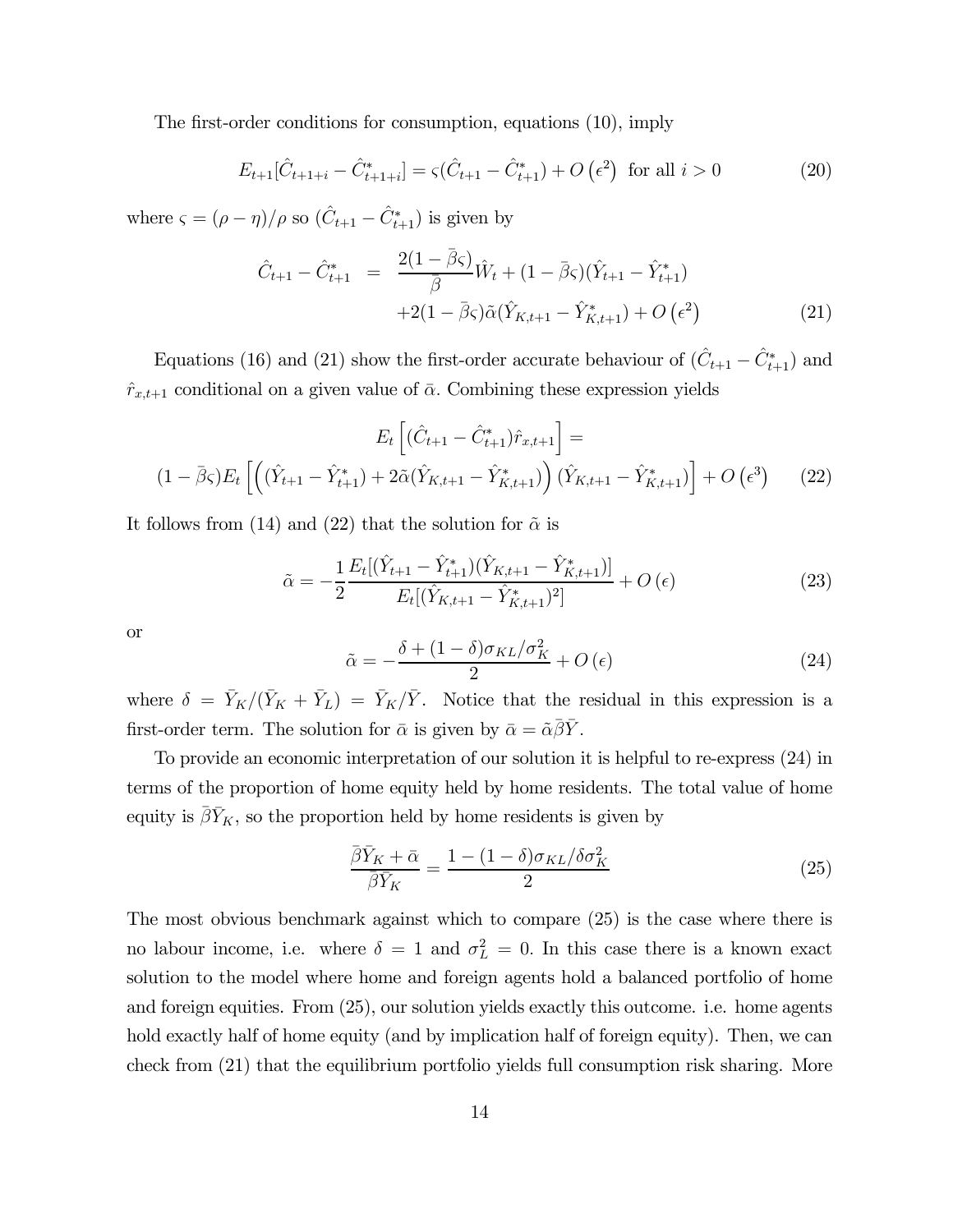generally, in cases where this is labour income risk, i.e.  $0 < \delta < 1$  and  $\sigma_L^2 > 0$ , there is no exact solution to the model, but our zero-order solution provides an approximate solution. Equation (25) shows that if  $\sigma_{KL} = 0$  (i.e. labour and capital income are uncorrelated) agents continue to hold a balanced portfolio of home and foreign equity, but equation (21) shows that full consumption risk sharing is not achieved in this case. The equilibrium portfolio deviates from an equal balance of home and foreign equity when there is some correlation between capital and labour income. For instance, when there is a negative correlation, i.e.  $\sigma_{KL} < 0$ , there will be home bias in equity holdings (i.e. home agents will hold more then half of home equity and foreign agents will hold more than half of foreign equity).15

Before showing how the solution procedure can be applied to a more general model, we use (24) to address a number of potentially puzzling issues. First, notice that despite the presence of time subscripts, all the terms in (23), including the conditional secondmoments, are constant. So our solution for  $\bar{\alpha}$  is non-time-varying (which is consistent with our definition of the zero-order component). At first sight it may seem contradictory that portfolio allocations are non-time varying while net wealth, in the form of  $\hat{W}_t$ , is time varying. But this is to confuse orders of approximation.  $\bar{\alpha}$  is the zero-order component of the portfolio, and should be compared to the zero-order component of net wealth,  $W$ , which, like  $\bar{\alpha}$ , is non-time varying.  $W_t$  on the other hand, is the first-order component of net wealth, and this should be compared to the first-order component of portfolios,  $\hat{\alpha}_t$ . Both  $\hat{W}_t$  and  $\hat{\alpha}_t$  are time varying. But by Property 2 it is possible to solve for the dynamics of  $\hat{W}$  without having to know the behaviour of  $\hat{\alpha}$ . As explained above, having solved for  $\bar{\alpha}$  it is possible to solve for  $\hat{\alpha}_t$  by analysing a third-order approximation of the portfolio problem. This is discussed below in Section 4.

A more general implication of Property 2, which is worth emphasising, is that it is not necessary to solve for the first-order behaviour of  $\hat{\alpha}$  in order to solve for the firstorder behaviour of other variables in the model. It is therefore possible to analyse the implications of the above model for the first-order behaviour of all variables other than  $\alpha$ without having to solve for  $\hat{\alpha}$ .

The logic presented above implies that the zero-order component of the portfolio,  $\bar{\alpha}$ , is analogous to the zero-order component of the other variables in the model. At first sight this may also seem contradictory, since the zero-order components of other variables are

<sup>&</sup>lt;sup>15</sup>Conversely, when  $\sigma_{KL} > 0$ , we have a bias *against* home assets, as in Baxter and Jermann (1997).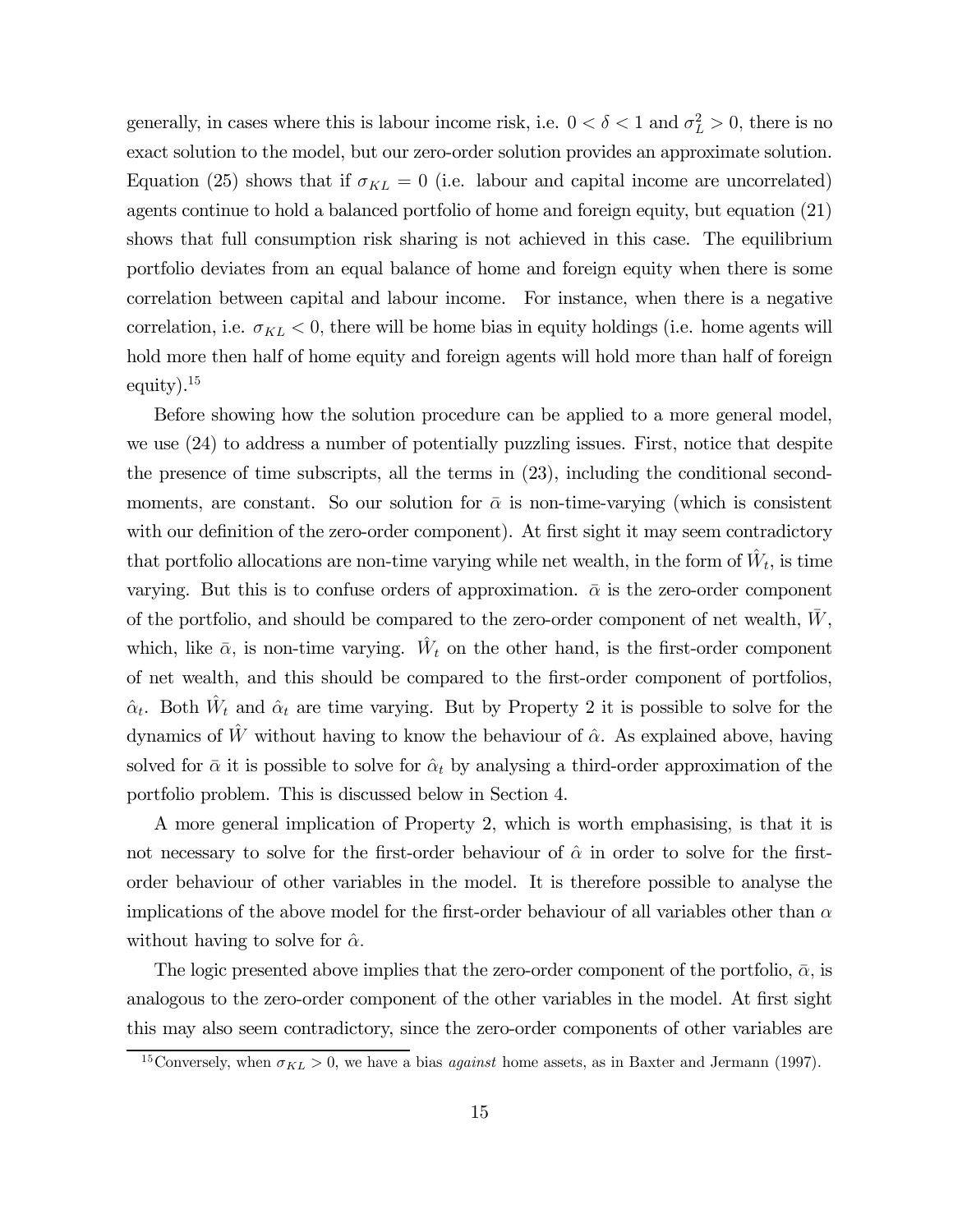derived from the non-stochastic steady state, while our solution for  $\bar{\alpha}$  is derived from an explicitly stochastic analysis. The way to resolve this apparent contradiction is to interpret  $\bar{\alpha}$  as the equilibrium for portfolio holdings in a world with an arbitrarily small amount of stochastic noise, i.e. the equilibrium in a 'near-non-stochastic' world. If one considers the limit of a sequence of stochastic worlds, with diminishing noise, the equilibrium portfolio tends towards a limit which correspond to one of the many portfolio equilibria in the non-stochastic world. This limiting portfolio is a bifurcation point described by Judd and Guu (2001), i.e. it is the point in the set of non-stochastic equilibria which intersects with the sequence of stochastic equilibria. Our solution for  $\bar{\alpha}$  corresponds to the portfolio allocation at this bifurcation point.<sup>16</sup>

## 3 Generalising to an n-Asset Model

### 3.1 A general framework

We now show how the solution method can be extended to a much more general model with many assets. The model is general enough to encompass the range of structures that are used in the recent open economy macro literature. However, only those parts of the model directly necessary for understanding the portfolio selection problem need to be explicitly described. Other components of the model, such as the labour supply decisions of households and the production and pricing decisions of firms, are not directly relevant to the portfolio allocation problem, so these parts of the model are suppressed. The solution approach is consistent with a wide range of specifications for labour supply, pricing and production. Thus, the non-portfolio parts of the model may be characterised by endogenous or exogenous employment, sticky or flexible prices and wages, local cur-

<sup>&</sup>lt;sup>16</sup>Suppose that the covariance matrix of the innovations is given by  $\Sigma = \zeta \Sigma_0$  where  $\zeta > 0$  is a scalar and  $\Sigma_0$  is a valid covariance matrix. Notice that the solution for  $\tilde{\alpha}$  given in (24) is independent of  $\zeta$ . So the value of  $\tilde{\alpha}$  given by (24) (and therefore the value of  $\bar{\alpha}$ ) is equivalent to the value that would arise in the case of an arbitrarily small, but non-zero, value of  $\zeta$  - i.e. the value of  $\tilde{\alpha}$  that would arise in a world which is arbitrarily close to a non-stochastic world. Furthermore, notice that as  $\epsilon$  tends to zero (which is equivalent to  $\zeta$  tending to zero) the size of the residual in (24) tends to zero. So, as the amount of noise tends to zero, the value of  $\tilde{\alpha}$  becomes arbitrarily close to the true value of portfolio holdings in the non-approximated model. Our solution for  $\bar{\alpha}$  can therefore be thought of as the true portfolio equilibrium in a world which is arbitrarily close to the non-stochastic equilibrium.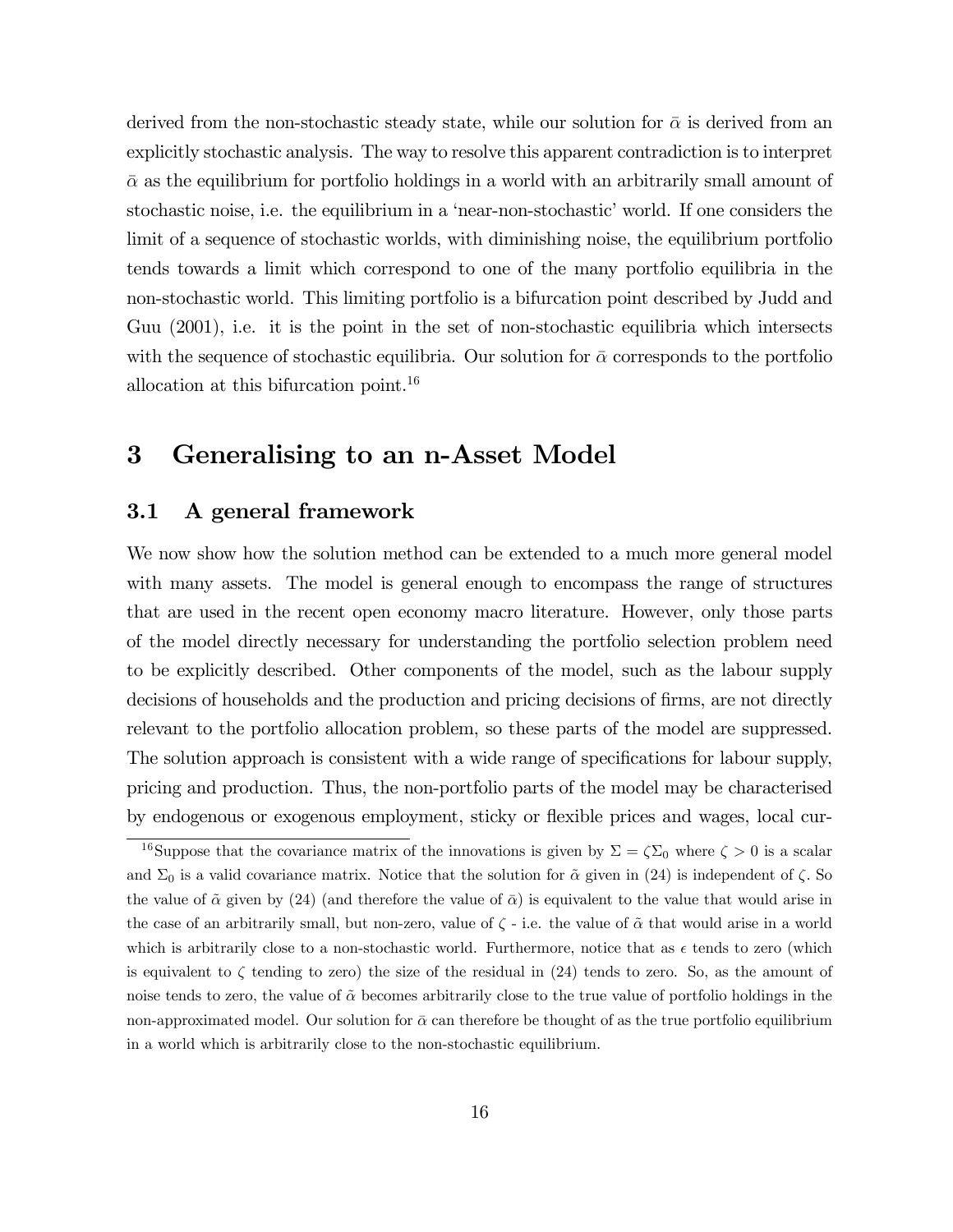rency pricing or producer currency pricing, perfect competition or imperfect competition,  $etc.<sup>17</sup>$ 

We continue to assume that the world consists of two countries. The home country is assumed to produce a good (or a differentiated bundle of goods) with aggregate quantity denoted  $Y_H$  (which can be endogenous) and aggregate price  $P_H$ . Similarly the foreign country produces quantity  $Y_F$  of the foreign good (or bundle of goods) at price  $P_F^*$ . In what follows foreign currency prices are denoted with an asterisk.

Agents in the home country now have a utility function of the form

$$
U_t = E_t \sum_{\tau=t}^{\infty} \theta_{\tau} \left[ u(C_{\tau}) + v(.) \right]
$$
 (26)

where C is an aggregator of the home and foreign good consumption, and  $u(.)$  is a twice continuously differentiable and concave period utility function. The function  $v(.)$  captures those parts of the preference function which are not relevant for the portfolio problem.<sup>18</sup> The aggregate consumer price index for home agents is denoted  $P$ .  $\theta_t$  is again the discount factor, which may be endogenous in the way previously described.

There are n assets and a vector of n returns (for holdings of assets from period  $t-1$ to t) given by  $r_t' = [r_{1,t} \ r_{2,t} \ ... \ r_{n,t}]$ . Asset payoffs and asset prices are measured in terms of the aggregate consumption good of the home economy (i.e. in units of  $C$ ). Returns are defined to be the sum of the payoff of the asset and capital gains relative to the asset price. As before, it is assumed that the vector of available assets is exogenous and predefined.

The budget constraint for home agents is given by

$$
\sum \alpha_{i,t} = \sum r_{i,t} \alpha_{i,t-1} + Y_t - C_t \tag{27}
$$

where  $[\alpha_{1,t-1}, \alpha_{2,t-1} \dots \alpha_{n,t-1}]$  are the holdings of the n assets purchased at the end of period  $t-1$  for holding into period t. Y is the total disposable income of home agents expressed

<sup>&</sup>lt;sup>17</sup>Our method can therefore easily be applied to the sticky-price models commonly employed in the open economy macro literature, e.g. as developed in Obstfeld and Rogoff (1995), Devereux and Engel (2003), Corsetti and Pesenti (2005) and Benigno and Benigno (2003).

<sup>&</sup>lt;sup>18</sup>For these other aspects of the preference function to be irrelevant for portfolio selection it is necessary to assume utility is additively separable in  $u(C)$  and  $v(.)$ . Extensions to cases of non-additive separability (e.g. habit persistence in consumption) are straightforward, as will become more clear below. Using (26) allows us to illustrate the method with minimal notation.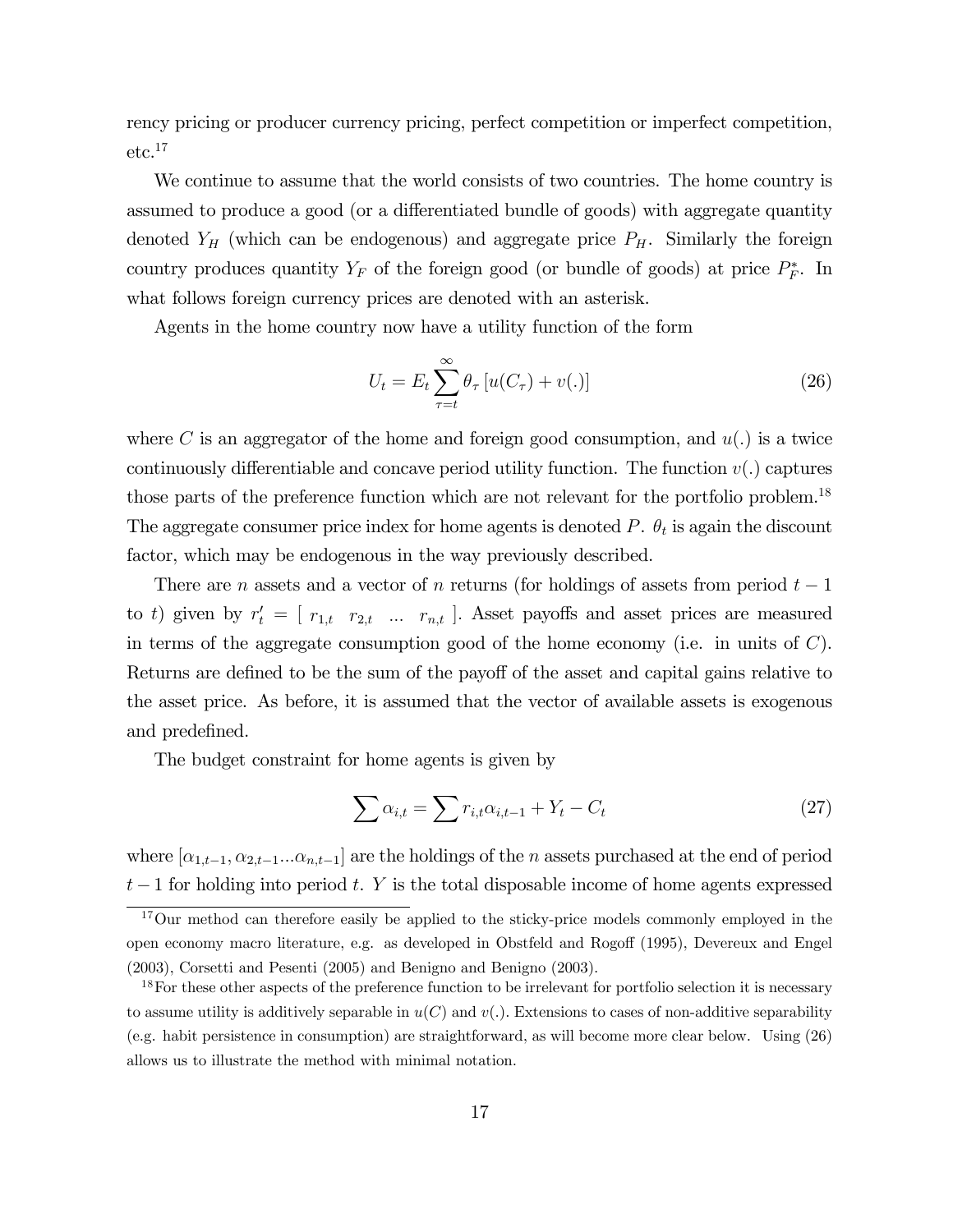in terms of the home consumption good. Thus, Y may be given by  $Y_H P_H/P + T$  where T is a fiscal transfer (or tax if negative).

Using the definition of net wealth (net foreign assets)

$$
W_t = \sum_i \alpha_{i,t} \tag{28}
$$

the budget constraint may be re-written in the form

$$
W_t = \alpha'_{t-1} r_{x,t} + r_{n,t} W_{t-1} + Y_t - C_t \tag{29}
$$

where

$$
\alpha'_{t-1} = \left[ \begin{array}{cccc} \alpha_{1,t-1} & \alpha_{2,t-1} & \dots & \alpha_{n-1,t-1} \end{array} \right]
$$

and

$$
r'_{x,t} = \left[ (r_{1,t} - r_{n,t}) (r_{2,t} - r_{n,t}) \dots (r_{n-1,t} - r_{n,t}) \right] = \left[ r_{x,1,t} r_{x,2,t} \dots r_{x,n-1,t} \right]
$$

Here the *n*th asset is used as a numeraire and  $r_{x,t}$  measures the "excess returns" on the other  $n-1$  assets.

There are  $n-1$  first-order conditions for the choice of the elements of  $\alpha_t$  which can be written in the following form

$$
E_t [u'(C_{t+1})r_{1,t+1}] = E_t [u'(C_{t+1})r_{n,t+1}]
$$
  
\n
$$
E_t [u'(C_{t+1})r_{2,t+1}] = E_t [u'(C_{t+1})r_{n,t+1}]
$$
  
\n
$$
\vdots
$$
  
\n
$$
E_t [u'(C_{t+1})r_{n-1,t+1}] = E_t [u'(C_{t+1})r_{n,t+1}]
$$
\n(30)

Foreign-country agents face a similar portfolio allocation problem with a budget constraint given by

$$
\frac{1}{Q_t}W_t^* = \frac{1}{Q_t} \left[ \alpha_{t-1}^{*\prime} r_{x,t} + r_{n,t} W_{t-1}^* \right] + Y_t^* - C_t^* \tag{31}
$$

where  $Q_t = P_t^* S_t / P_t$  is the real exchange rate. The real exchange rate enters this budget constraint because  $Y^*$  and  $C^*$  are measured in terms of the foreign aggregate consumption good (which may differ from the home consumption good) while asset holdings and rates of return are defined in terms of the home consumption good.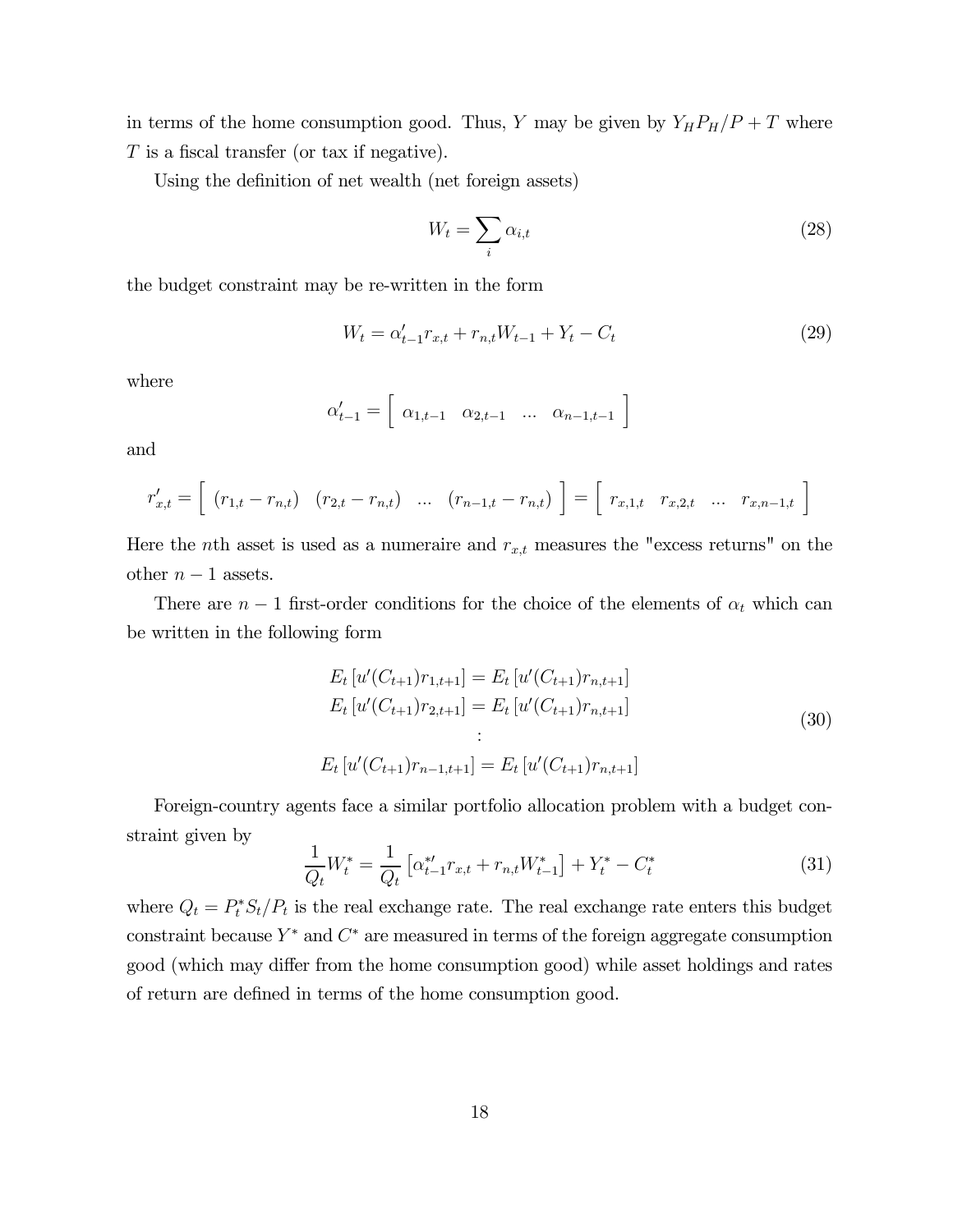Foreign agents are assumed to have preferences similar to (26) so the first-order conditions for foreign-country agents' choice of  $\alpha_t^*$  are

$$
E_t \left[ Q_{t+1}^{-1} u'(C_{t+1}^*) r_{1,t+1} \right] = E_t \left[ Q_{t+1}^{-1} u'(C_{t+1}^*) r_{n,t+1} \right]
$$
  
\n
$$
E_t \left[ Q_{t+1}^{-1} u'(C_{t+1}^*) r_{2,t+1} \right] = E_t \left[ Q_{t+1}^{-1} u'(C_{t+1}^*) r_{n,t+1} \right]
$$
  
\n
$$
\vdots
$$
  
\n
$$
E_t \left[ Q_{t+1}^{-1} u'(C_{t+1}^*) r_{n-1,t+1} \right] = E_t \left[ Q_{t+1}^{-1} u'(C_{t+1}^*) r_{n,t+1} \right]
$$
  
\n(32)

The two sets of first-order conditions, (30) and (32), and the market clearing condition  $\alpha_t = -\alpha_t^*$ , provide  $3(n-1)$  equations which determine the elements of  $\alpha_t$ ,  $\alpha_t^*$  and  $E_t[r_{x,t+1}]$ .

Clearly, in any particular general equilibrium model, there will be a set of first-order conditions relating to intertemporal choice of consumption, labour supply, etc., for the home and foreign consumers, and a set of first-order conditions for price setting and factor demands for home and foreign producers. Taken as a whole, and combined with an appropriate set of equilibrium conditions for goods and factor markets, this full set of equations will define the general equilibrium of the model. As already explained, the details of these non-portfolio parts of the model are not necessary for the exposition of the solution method, so they are not shown explicitly. In what follows these omitted equations are simply referred to as the "non-portfolio equations" of the model.

The non-portfolio equations of the model will normally include some exogenous forcing variables. In the typical macroeconomic model these take the form of AR1 processes which are driven by zero-mean i.i.d. innovations. We assume that there are  $m$  such disturbances, summarised in a vector,  $x$ , which is determined by the following process

$$
x_t = Nx_{t-1} + \varepsilon_t \tag{33}
$$

where  $\varepsilon$  is a vector of zero-mean i.i.d. innovations with covariance matrix  $\Sigma$ . It is assumed that the innovations are symmetrically distributed over the interval  $[-\epsilon, \epsilon]$ <sup>19</sup>

#### 3.2 A general expression for the zero-order portfolio

Again we use the non-stochastic steady state of the model as the approximation point for non-portfolio variables. And again, for convenience of exposition, we assume that

<sup>&</sup>lt;sup>19</sup>Clearly there must be a link between  $\Sigma$  and  $\epsilon$ . The value of  $\epsilon$  places an upper bound on the elements of  $\Sigma$ . So an experiment which involves considering the effects of reducing  $\epsilon$  implicitly involves reducing the magnitude of the elements of  $\Sigma$ .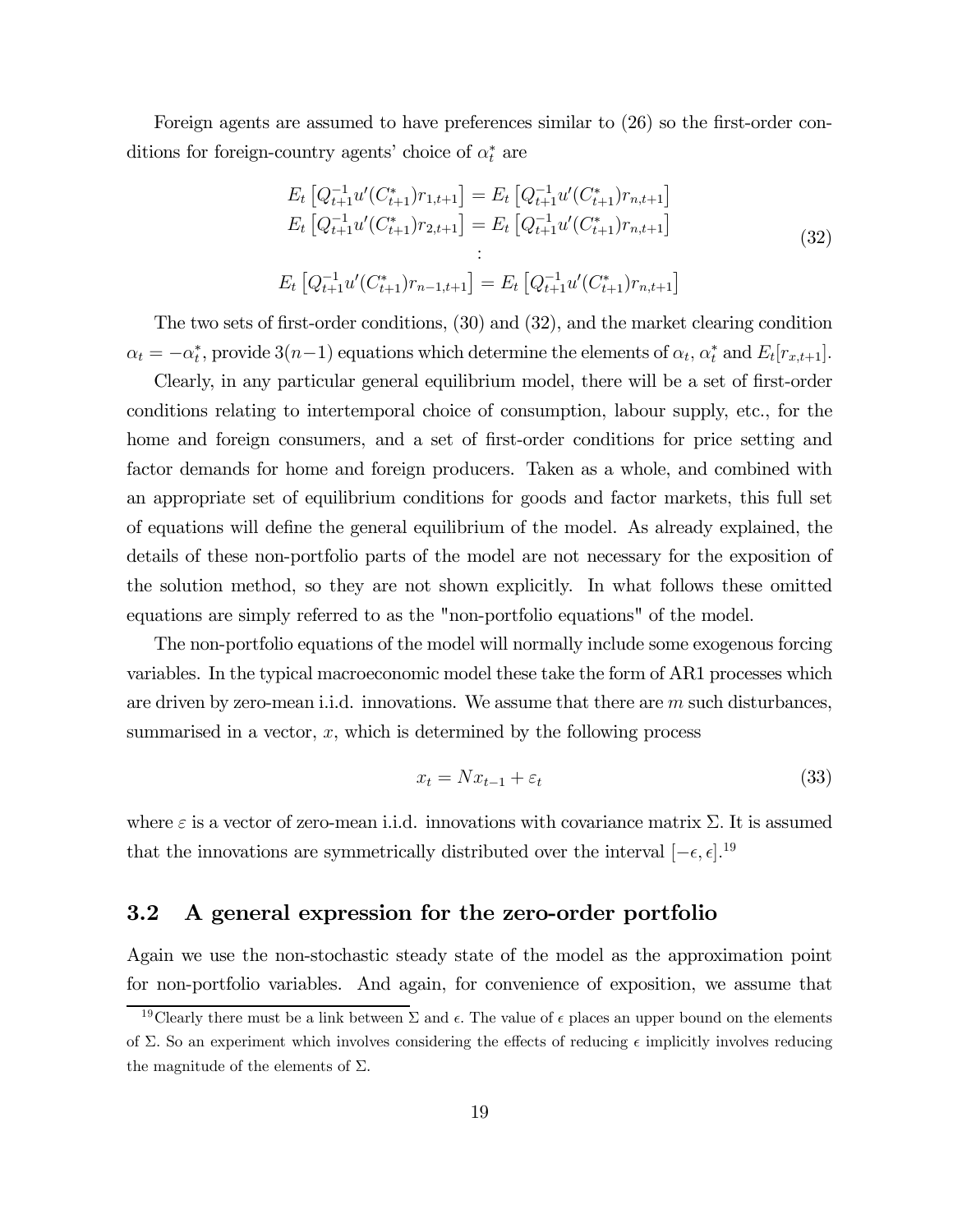the home and foreign countries are identical so that  $\bar{W} = 0$ ,  $\bar{Y} = \bar{Y}^* = \bar{C} = \bar{C}^*$  and  $\bar{r}_1 = \bar{r}_2... = \bar{r}_n = 1/\bar{\beta}$  where  $\bar{\beta} = \beta(\bar{C}) = \omega \bar{C}^{-\eta}$ . Note again that this implies  $\bar{r}_x = 0$ .

As before we proceed by taking second-order approximations of the home and foreign portfolio first-order conditions. For the home country this yields

$$
E_t \left[ (\hat{r}_{1,t+1} - \hat{r}_{n,t+1}) + \frac{1}{2} (\hat{r}_{1,t+1}^2 - \hat{r}_{n,t+1}^2) - \rho \hat{C}_{t+1} (\hat{r}_{1,t+1} - \hat{r}_{n,t+1}) \right] = O(\epsilon^3)
$$
  
\n
$$
E_t \left[ (\hat{r}_{2,t+1} - \hat{r}_{n,t+1}) + \frac{1}{2} (\hat{r}_{2,t+1}^2 - \hat{r}_{n,t+1}^2) - \rho \hat{C}_{t+1} (\hat{r}_{2,t+1} - \hat{r}_{n,t+1}) \right] = O(\epsilon^3)
$$
  
\n
$$
\vdots
$$
  
\n
$$
[(\hat{c}_{1,t+1} - \hat{c}_{1,t+1}) + \frac{1}{2} (\hat{c}_{2,t+1}^2 - \hat{c}_{2,t+1}^2) - \rho \hat{C}_{t+1} (\hat{r}_{2,t+1} - \hat{r}_{n,t+1}) \right] = O(\epsilon^3)
$$
  
\n(34)

 $E_t\left[(\hat{r}_{n-1,t+1} - \hat{r}_{n,t+1}) + \frac{1}{2}(\hat{r}_{n-1,t+1}^2 - \hat{r}_{n,t+1}^2) - \rho \hat{C}_{t+1}(\hat{r}_{n-1,t+1} - \hat{r}_{n,t+1})\right] = O\left(\epsilon^3\right)$ 

where  $\rho \equiv -u''(\bar{C})\bar{C}/u'(\bar{C})$  (i.e. the coefficient of relative risk aversion). Re-writing (34) in vector form yields

$$
E_t \left[ \hat{r}_{x,t+1} + \frac{1}{2} \hat{r}_{x,t+1}^2 - \rho \hat{C}_{t+1} \hat{r}_{x,t+1} \right] = O\left(\epsilon^3\right)
$$
 (35)

where

$$
\hat{r}_{x,t+1}^{2\prime}\equiv\left[\begin{array}{cccc} \hat{r}_{1,t+1}^{2}-\hat{r}_{n,t+1}^{2} & \hat{r}_{2,t+1}^{2}-\hat{r}_{n,t+1}^{2} & \ldots & \hat{r}_{n-1,t+1}^{2}-\hat{r}_{n,t+1}^{2} \end{array}\right]
$$

Applying a similar procedure to the foreign first-order conditions yields

$$
E_t \left[ \hat{r}_{x,t+1} + \frac{1}{2} \hat{r}_{x,t+1}^2 - \rho \hat{C}_{t+1}^* \hat{r}_{x,t+1} - \hat{Q}_{t+1} \hat{r}_{x,t+1} \right] = 0 + O\left(\epsilon^3\right)
$$
 (36)

The home and foreign optimality conditions, (35) and (36), can be combined to show that, in equilibrium, the following conditions must hold

$$
E_t \left[ (\hat{C}_{t+1} - \hat{C}_{t+1}^* - \hat{Q}_{t+1}/\rho) \hat{r}_{x,t+1} \right] = 0 + O\left(\epsilon^3\right)
$$
 (37)

and

$$
E\left[\hat{r}_x\right] = -\frac{1}{2}E\left[\hat{r}_x^2\right] + \rho \frac{1}{2}E_t\left[\left(\hat{C}_{t+1} + \hat{C}_{t+1}^* + \hat{Q}_{t+1}/\rho\right)\hat{r}_{x,t+1}\right] + O\left(\epsilon^3\right) \tag{38}
$$

These equations are equivalent to (14) and (15) in the example from before. There we showed that equation (14) provided a sufficient condition to tie down the zero-order component of the portfolio allocation. We now show that equation (37) provides a sufficient condition to tie down the zero-order component of the portfolio in the general model.

Properties 1 and 2 played a central role in deriving the solution to the example above. These properties also hold for the general model, and remain central in the derivation of the solution. Clearly, Property 1 applies in the general model. The left hand side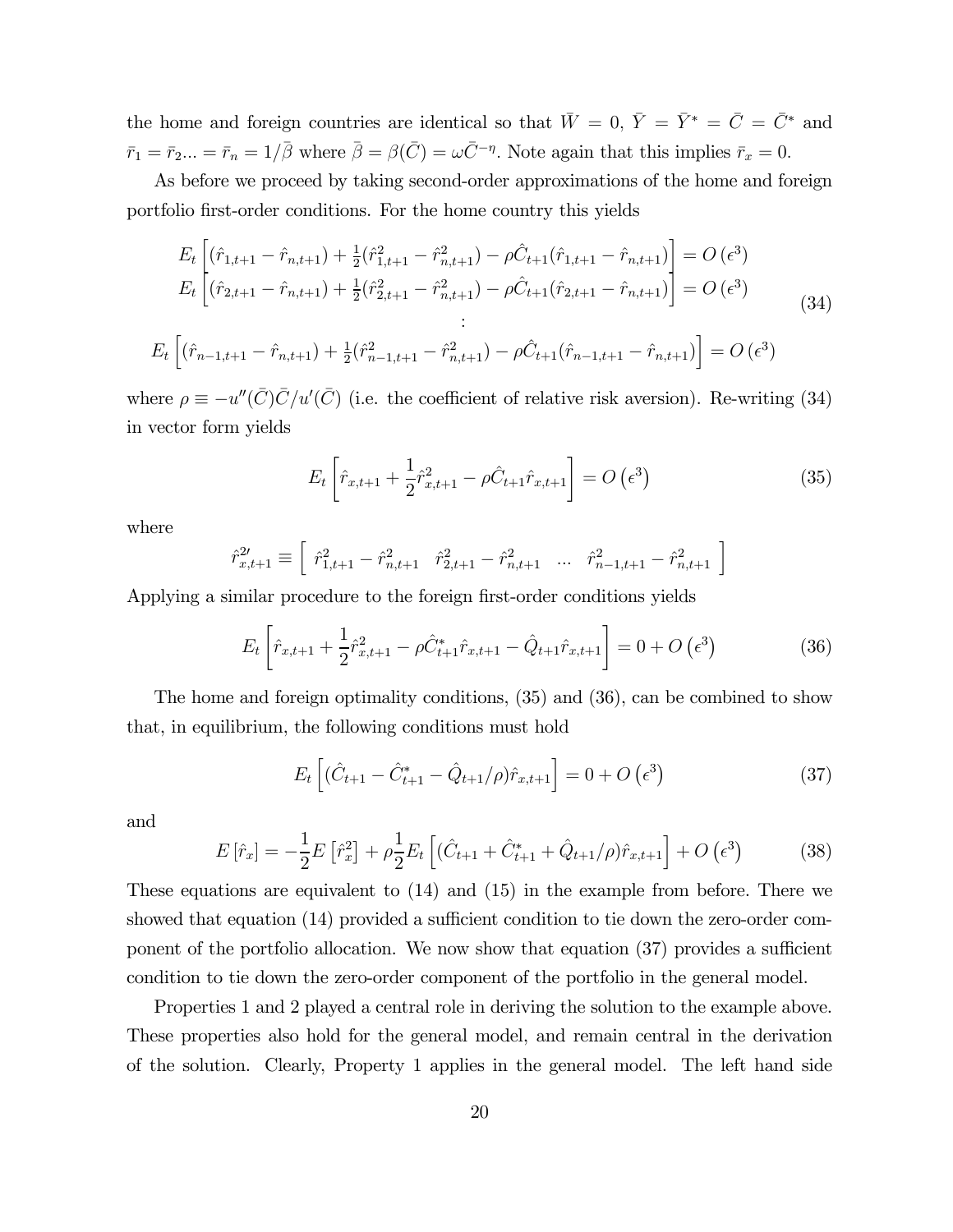of equation (37) consists entirely of products of variables and can thus be evaluated to second-order accuracy using first-order accurate expressions for  $\hat{C} - \hat{C}^* - \hat{Q}/\rho$  and  $\hat{r}_x$ . Likewise, Property 2 holds in the general model. Again, the portfolio allocation enters only via the excess portfolio return,  $\alpha' r_x$ . And, just as in the simple model,  $\bar{r}_x = 0$ , so the first-order approximation of the excess portfolio return is  $\bar{\alpha}\hat{r}_x$ . Thus only the zero-order component of  $\alpha$  enters the first-order approximated model.

The general outline of the solution strategy is the same as that described for the simple model. First we solve for the first-order accurate behaviour of  $\hat{C} - \hat{C}^* - \hat{Q}/\rho$  and  $\hat{r}_x$  in terms of  $\bar{\alpha}$ . Then we solve for the  $\bar{\alpha}$  that ensures (37) is satisfied.

But now things are somewhat more complicated because the behaviour of  $\hat{C}-\hat{C}^*-\hat{Q}/\rho$ and  $\hat{r}_x$  is determined by a potentially complex set of first-order dynamic equations. Indeed, at first sight, the general model may seem too complex to be solved explicitly, and it may appear that a numerical approach is necessary to solve for the  $\bar{\alpha}$ . We show, however, that it is possible to derive a closed-form analytical solution for  $\bar{\alpha}$  in the general model. In fact, we derive a formula for  $\bar{\alpha}$  which is applicable to any model with the same general features as the one described above.

To see why it is possible to obtain a closed-form solution, it is necessary to state a further important property of the approximated model.

**Property 3** To a first-order approximation, the portfolio excess return,  $\bar{\alpha} \hat{r}_{x,t+1}$ , is a zero mean i.i.d. random variable. This follows from equation (38), which shows that the equilibrium expected excess return contains only second-order terms. So, up to a first order approximation,  $E_{t-1}$  [ $\hat{r}_{x,t+1}$ ] is zero, i.e. there is no predictable element in  $\hat{r}_{x,t+1}$ . The first-order approximation of the portfolio excess return,  $\bar{\alpha}\hat{r}_{x,t+1}$ , is therefore a linear function of the i.i.d. innovations,  $\varepsilon_{t+1}$ , and must therefore itself be an i.i.d. random variable.

Property 3 greatly simplifies the solution process because it implies that  $\bar{\alpha}$  affects the first-order behaviour of the economy in a very simple way. In particular,  $\bar{\alpha}$  does not affect the eigenvalues of the first-order system. Thus, in any given period (e.g. period  $t$ ) the dynamic properties of the expected path of the economy from period  $t + 1$  onwards are independent of  $\bar{\alpha}$ . The period t behaviour of the economy is affected by  $\bar{\alpha}$  only through its effect on the size and sign of the i.i.d. innovations to wealth that arise from the portfolio excess return,  $\bar{\alpha}\hat{r}_{x,t}$ .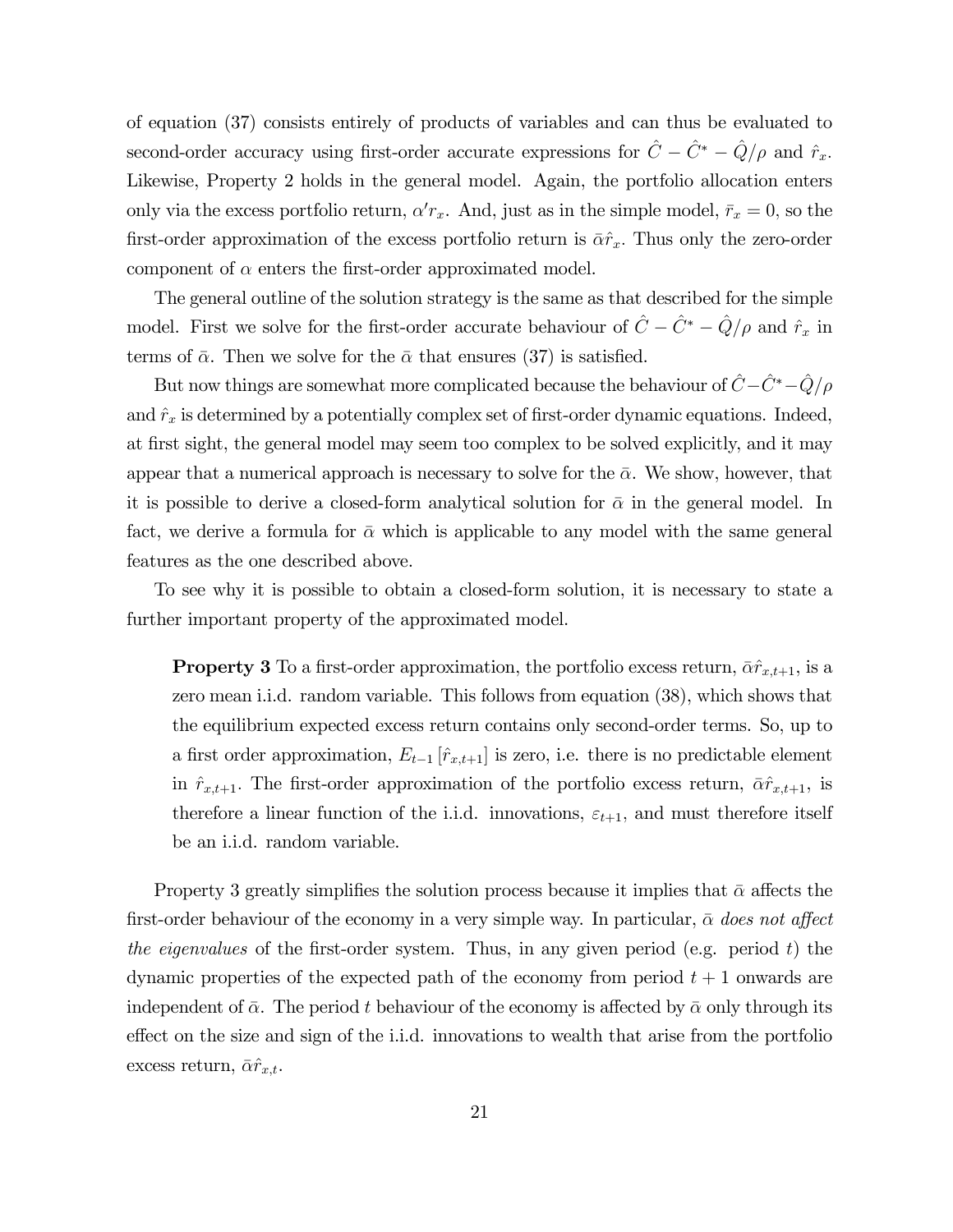The only potential complication is that  $\hat{r}_{x,t}$  may *itself* depend on period t innovations to wealth (and therefore  $\bar{\alpha}$ ). This complication is, however, easily overcome by breaking the solution process for  $\hat{C} - \hat{C}^* - \hat{Q}/\rho$  and  $\hat{r}_x$  into two stages. In the first stage we treat the portfolio excess return,  $\bar{\alpha}\hat{r}_x$ , as an exogenous i.i.d. random variable, and solve the first-order model to yield an expression for  $\hat{r}_x$  in terms of exogenous innovations to wealth and the other exogenous innovations to the model. In the second stage we use this expression to solve out for the behaviour of  $\hat{C} - \hat{C}^* - \hat{Q}/\rho$  and  $\hat{r}_x$  in terms of  $\varepsilon$  (i.e. the true exogenous innovations of the model). This provides the expressions required to evaluate (37) and thus to solve for  $\bar{\alpha}$ <sup>20</sup>

A full description of the derivation of the solution is given in the Appendix. Here we simply state the resulting expression for equilibrium portfolios. To do this, first note that a first-order approximation of the home budget constraint is given by

$$
\hat{W}_t = \frac{1}{\bar{\beta}} \hat{W}_{t-1} + \hat{Y}_t - \hat{C}_t + \tilde{\alpha}' \hat{r}_{xt} + O\left(\epsilon^2\right)
$$
\n(39)

where  $\hat{W}_t = (W_t - \bar{W})/\bar{Y}$  and  $\tilde{\alpha} = \bar{\alpha}/(\bar{\beta}\bar{Y})$ . The budget constraint can now be written in the form

$$
\hat{W}_t = \frac{1}{\beta} \hat{W}_{t-1} + \hat{Y}_t - \hat{C}_t + \xi_t + O\left(\epsilon^2\right)
$$
\n(40)

where  $\tilde{\alpha}'\hat{r}_{xt}$  has been replaced by  $\xi_t$ . We temporarily treat  $\xi$  as an exogenous i.i.d. vari $able^{21}$ .

Equation (40) can be combined with first-order approximations of all the other nonportfolio equations of the model and solved using any standard linear rational expectations solution procedure to yield a state-space solution for all endogenous variables in terms of the state variables of the model and  $\varepsilon_{t+1}$  and  $\xi_{t+1}$ . It is then possible to write the following

<sup>&</sup>lt;sup>20</sup>Notice from equation (15) that, in the example,  $r_x$  does not depend on  $\bar{\alpha}$ , so this two-step process was not necessary.

<sup>&</sup>lt;sup>21</sup>We note that this step is necessary so as to deliver the analytical expression for the equilibrium portfolio (43) below. If we wished to simply obtain a numerical solution for  $\tilde{\alpha}$ , we could substitute the numerical solution to the linearized model into (35) for an arbitrary initial assumption for  $\tilde{\alpha}$ , and then iterate to find the equilibrium  $\tilde{\alpha}$  which satisfies (35) as an equality. See Tille and Van Wincoop (2007). The appeal of using the approach is that one may use formula (43) as an addition on to any model solved (analytically or numerically) by first order approximation. By using (43), the researcher avoids the need to do any higher order approximation - thus, the procedure is quite useful also in numerical analysis of DSGE economies.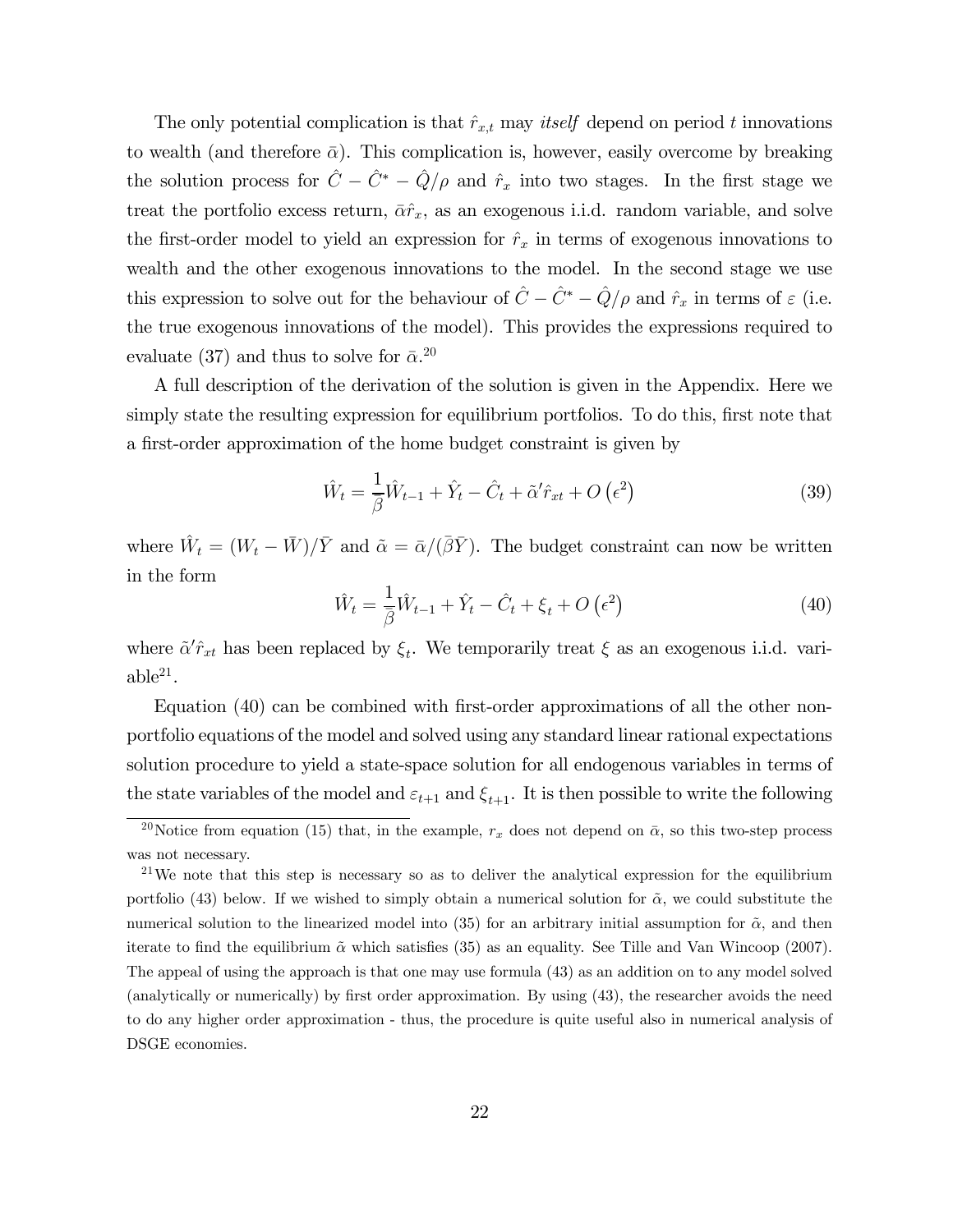expressions for the first-order accurate behaviour of  $\hat{r}_{xt+1}$ , and  $\hat{C}_{t+1} - \hat{C}_{t+1}^* - \hat{Q}_{t+1}/\rho$ 

$$
\hat{r}_{xt+1} = R_1 \xi_{t+1} + R_2 \varepsilon_{t+1} + O\left(\epsilon^2\right) \tag{41}
$$

$$
\hat{C}_{t+1} - \hat{C}_{t+1}^* - \hat{Q}_{t+1}/\rho = D_1 \xi_{t+1} + D_2 \varepsilon_{t+1} + D_3 \begin{bmatrix} x_t \\ s_{t+1} \end{bmatrix} + O\left(\epsilon^2\right) \tag{42}
$$

where  $R_1, R_2, D_1, D_2$  and  $D_3$  are coefficient matrices extracted from the first-order statespace solution of the model and  $x$  and  $s$  are respectively vectors of the exogenous and endogenous state variables of the model. $^{22}$ 

The Appendix shows that a solution for  $\tilde{\alpha}$  is

$$
\tilde{\alpha} = \left[R_2 \Sigma D_2'R_1' - D_1 R_2 \Sigma R_2'\right]^{-1} R_2 \Sigma D_2' + O\left(\epsilon\right) \tag{43}
$$

where  $\Sigma$  is the covariance matrix of  $\varepsilon$ . Notice that the residual in this expression is a first-order term. The solution for  $\bar{\alpha}$  is simply given by  $\bar{\alpha} = \tilde{\alpha}\bar{\beta}\bar{Y}^{23}$ .

It should be emphasised that applying the procedure to any given model requires only that the user apply (43), which needs only information from the first-order approximation of the model in order to construct the  $D$  and  $R$  matrices (which will obviously depend on the particulars of the model under study). So long as the model satisfies the general properties described above, the other details of the model, such as production, labour supply, and price setting can be varied without affecting the implementation. The derivations used to obtain (43) (as presented in the Appendix) do not need to be repeated. In summary, the solution for equilibrium  $\tilde{\alpha}$  has three steps:

1. Solve the non-portfolio equations of the model with the budget constraint in the form of (40) to yield a state space solution.

<sup>&</sup>lt;sup>22</sup>Notice that, as follows from Property 3,  $\hat{r}_{xt+1}$  does not depend on the values of the state variables. <sup>23</sup>Note that a much simpler version of (43) arises in the case where there are sufficient assets to replicate the complete markets equilibrium. In general in this case there must be at most  $n-1$  independent shocks and n independent assets.  $R_2\Sigma$  is therefore a square invertible matrix and the expression for  $\tilde{\alpha}$  can be simplified to  $\tilde{\alpha} = [D_2'R_1' - D_1R_2']^{-1}D_2' + O(\epsilon)$ . In this case, with complete markets, optimal portfolios do not depend on the variance-covariance matrix of shocks, as shown, for instance, in Coeurdacier (2008) and Kollmann (2006). Note also that (43) is not necessarily the only solution which satisfies (37) when there are more than two assets, i.e.  $n > 2$ . However, as the Appendix shows, the solution in (43) has an obvious claim to be the first focus of analysis since this solution always exists and it corresponds to the unique solution in the two-asset case. We leave the further analysis of multiple equilibria to future research.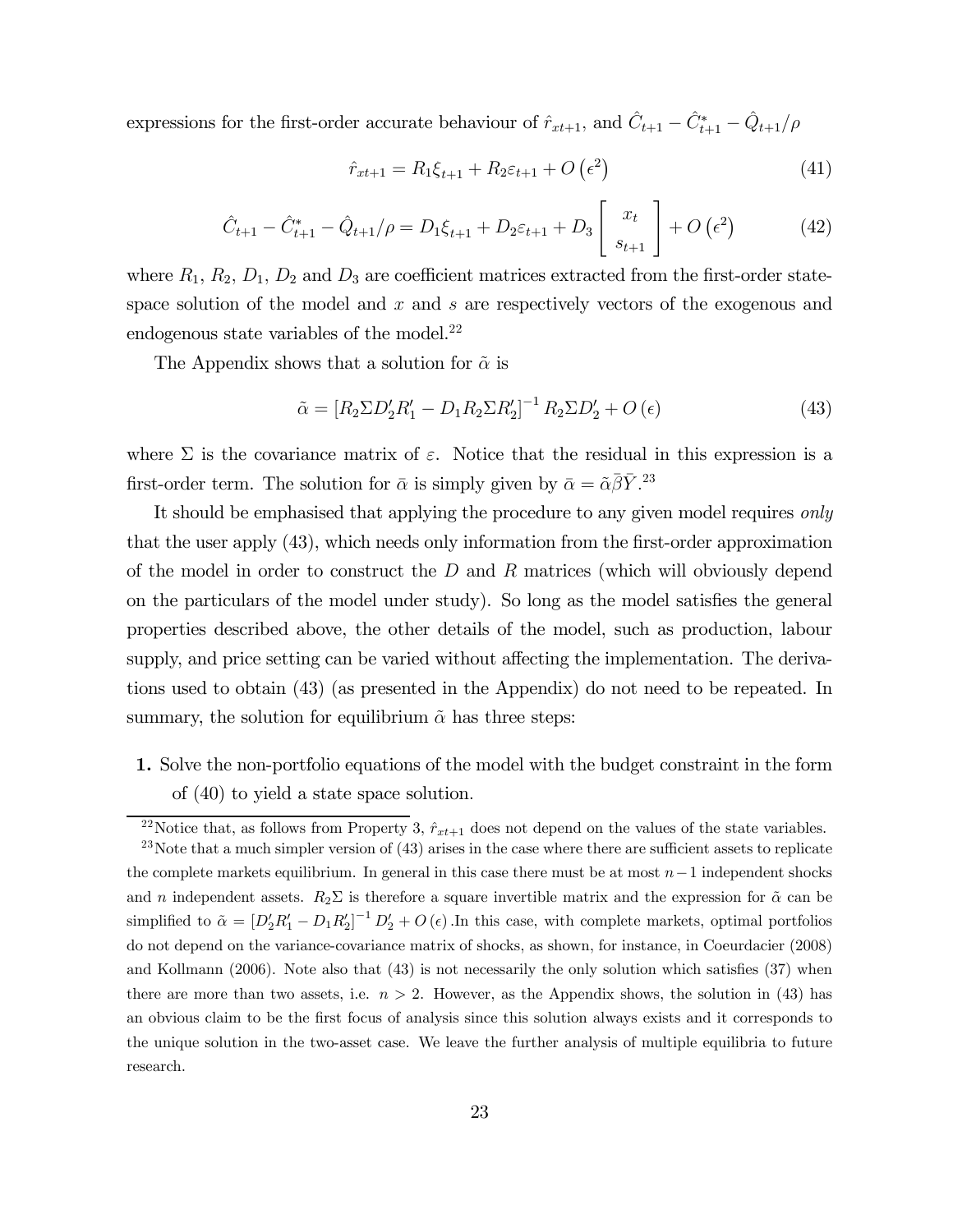- **2.** Extract the appropriate rows from this solution to form  $R_1$ ,  $D_1$ ,  $R_2$  and  $D_2$ .
- **3.** Calculate  $\tilde{\alpha}$  using (43).

### 3.3 Extending the example model

We illustrate the use of the general solution procedure by applying it to a modified and extended version of our earlier example model. In this modified model we introduce more general shock processes and allow for a wider range of assets to be traded between home and foreign households. Assume that total endowments are given by AR1 processes of the form

$$
\hat{Y}_t = \psi \hat{Y}_{t-1} + \varepsilon_{Y,t}, \qquad \hat{Y}_t^* = \psi \hat{Y}_{t-1}^* + \varepsilon_{Y^*,t}
$$
\n(44)

where  $0 \leq \psi < 1$  and a hat indicates log deviations from the non-stochastic steady state. We drop the distinction between capital and labour income endowments but extend the model to allow for AR1 fiscal policy shocks of the form

$$
\hat{G}_t = \psi \hat{G}_{t-1} + \varepsilon_{G,t}, \qquad \hat{G}_t^* = \psi \hat{G}_{t-1}^* + \varepsilon_{G^*,t} \tag{45}
$$

where  $G$  and  $G^*$  are home and foreign government purchases of the consumption good. In (44) and (45)  $\varepsilon_{Y,t}$ ,  $\varepsilon_{G,t}$ ,  $\varepsilon_{Y,t}^*$  and  $\varepsilon_{G,t}^*$  are zero-mean i.i.d. shocks which are symmetrically distributed over the interval  $[-\epsilon, \epsilon]$  with  $Var[\epsilon_Y] = Var[\epsilon_Y^*] = \sigma_Y^2$ ,  $Var[\epsilon_G] = Var[\epsilon_G^*] =$  $\sigma_G^2$ . We assume  $Cov[\varepsilon_Y, \varepsilon_Y^*] = Cov[\varepsilon_G, \varepsilon_G^*] = 0$ ,  $Corr[\varepsilon_Y, \varepsilon_G] = Corr[\varepsilon_Y^*, \varepsilon_G^*] = v$ . We assume  $\bar{G} = \bar{G}^*$  and  $\bar{Y} = \bar{Y}^*$  and define  $g = \bar{G}/\bar{Y} = \bar{G}^*/\bar{Y}^*$  to be the steady state share of government spending in output.

The resource constraint is now

$$
C_t + C_t^* + G_t + G_t^* = Y_t + Y_t^*
$$

The utility function for home households takes the form of (1) with  $U(C) = \log C$ . Government spending does not yield utility. Government spending is assumed to be financed via lump-sum taxes.

In order to tie down nominal goods prices we introduce quantity theory equations of the form

$$
M_t/P_t = C_t + G_t \qquad M_t^*/P_t^* = C_t^* + G_t^*
$$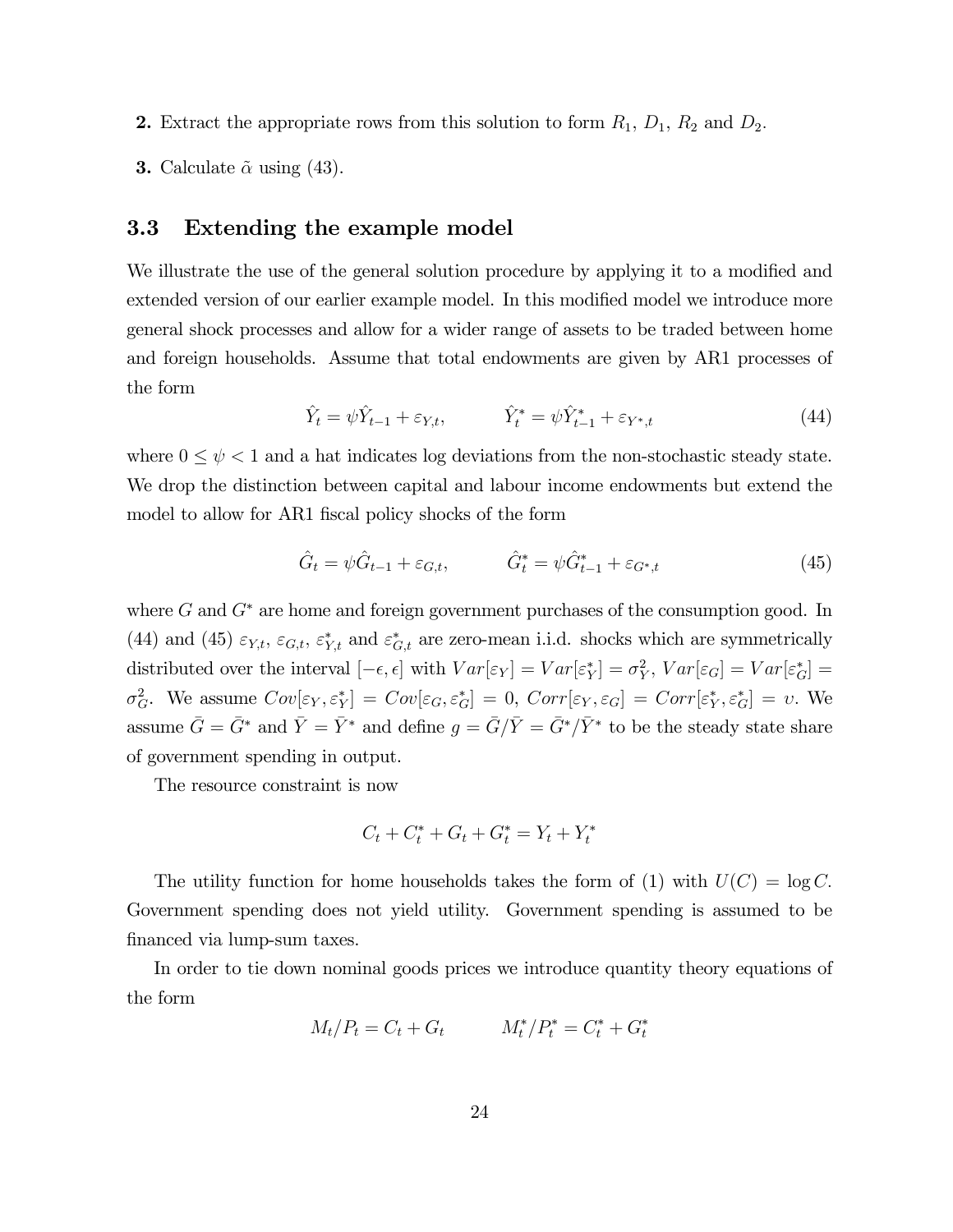where M and  $M^*$  are home and foreign money supplies. These equations may be interpreted as simplified cash-in-advance constraints. We assume money supplies follow AR1 process of the form

$$
\hat{M}_t = \psi \hat{M}_{t-1} + \varepsilon_{M,t}, \qquad \hat{M}_t^* = \psi \hat{M}_{t-1}^* + \varepsilon_{M^*,t}
$$

where  $\varepsilon_{M,t}$  and  $\varepsilon_{M,t}^*$  are zero-mean i.i.d. shocks which are symmetrically distributed over the interval  $[-\epsilon, \epsilon]$  with  $Var[\epsilon_M] = Var[\epsilon_M^*] = \sigma_M^2$ . Monetary shocks are assumed to be uncorrelated with endowment and government spending shocks.

Consider two alternative menus of assets. In the first case assume that only equity shares in the two endowment streams,  $Y$  and  $Y^*$  can be traded between the two economies. We refer to this as the EQ economy. In the second case we assume that both equity shares and nominal bonds denominated in the currencies of the two countries can be traded. We refer to this as the EB economy.

The budget constraint for home agents is given by

$$
\sum \alpha_{i,t} = \sum r_{i,t} \alpha_{i,t-1} + Y_t - C_t - G_t \tag{46}
$$

where  $[\alpha_{1,t-1}, \alpha_{2,t-1} \dots \alpha_{n,t-1}]$  are asset holdings and n is the number of assets. In the EQ economy  $n = 2$  and in the EB economy  $n = 4$ .

Equities issued in period  $t$  are assumed to represent a claim on endowments in period  $t + 1$ . The real rates of return on equities are therefore given by

$$
r_{E,t+1} = Y_{t+1}/Z_{E,t} \qquad \qquad r_{E^*,t+1} = Y_{t+1}^*/Z_{E^*,t}
$$

where  $Z_{E,t}$  and  $Z_{E^*,t}$  are the prices of home and foreign equities in period t. Nominal bonds issued in period t are claims on a unit of currency in period  $t + 1$ . The real rates of return on nominal bonds are therefore given by

$$
r_{B,t+1} = 1/(P_{t+1}Z_{B,t}) \qquad r_{B^*,t+1} = 1/(P_{t+1}^*Z_{B^*,t})
$$

where  $Z_{B,t}$  and  $Z_{B*,t}$  are the prices of home and foreign nominal bonds in period t.

The first-order conditions for home and foreign consumption imply

$$
C_t^{\eta-1} = \omega E_t \left[ C_{t+1}^{-1} r_{E^*, t+1} \right], \quad C_t^{*\eta-1} = \omega E_t \left[ C_{t+1}^{*\eta-1} r_{E^*, t+1} \right]
$$
(47)

The first-order conditions for portfolio allocation in the EQ economy are

$$
E_t\left[C_{t+1}^{-1}r_{E,t+1}\right] = E_t\left[C_{t+1}^{-1}r_{E^*,t+1}\right], \quad E_t\left[C_{t+1}^{*-1}r_{E,t+1}\right] = E_t\left[C_{t+1}^{*-1}r_{E^*,t+1}\right] \tag{48}
$$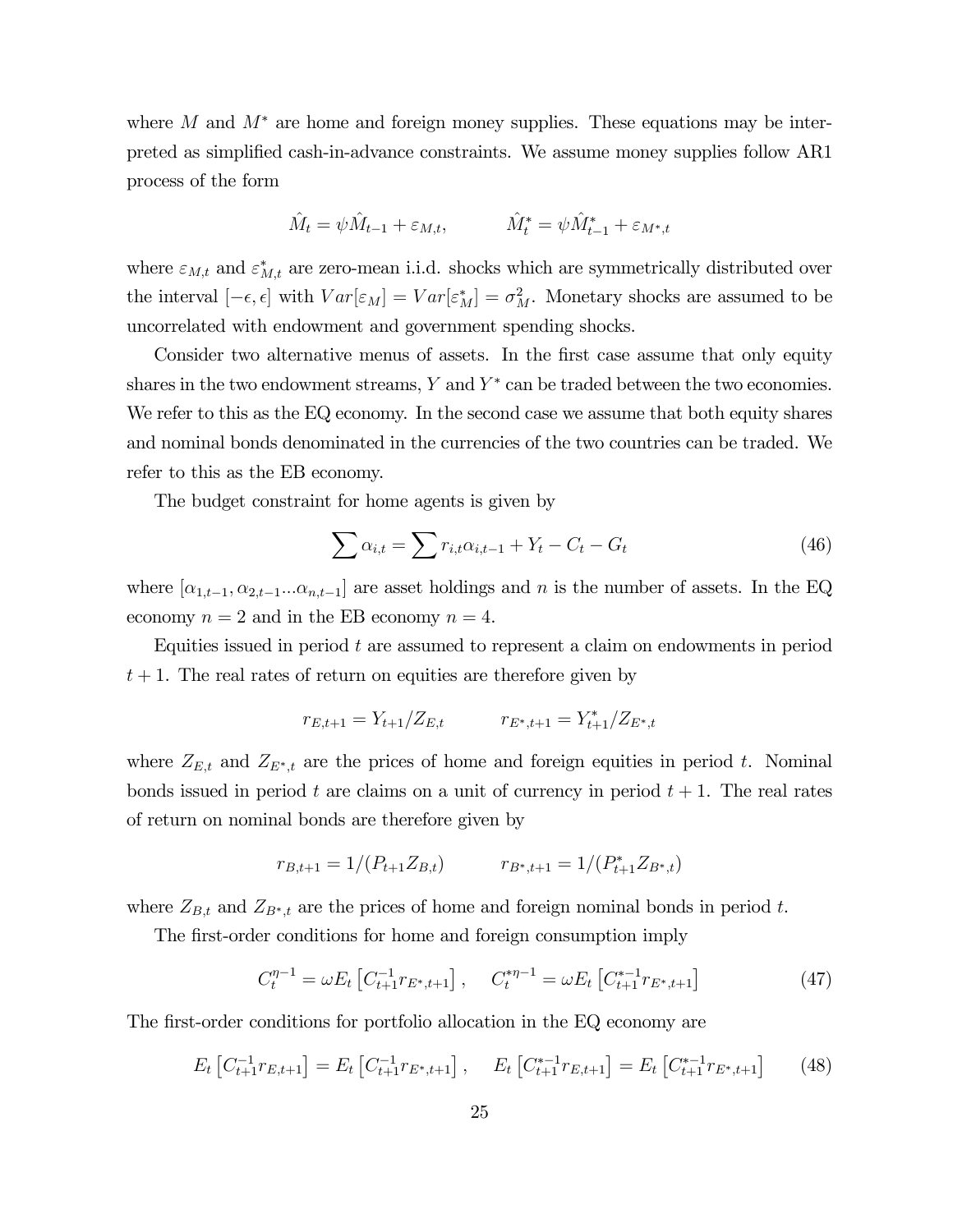|                                                                                                                  | <b>EQ-Economy</b>                                     | <b>EB-Economy</b>                                                                                                                                                                                                                 |  |
|------------------------------------------------------------------------------------------------------------------|-------------------------------------------------------|-----------------------------------------------------------------------------------------------------------------------------------------------------------------------------------------------------------------------------------|--|
| Home Equities                                                                                                    | $-\frac{1-gv\sigma_G/\sigma_Y}{2(1-\bar{\beta}\psi)}$ | $\frac{(1-\bar{\beta}\psi)(1-g\upsilon\sigma_G/\sigma_Y)\sigma_M^2+g^2\bar{\beta}(1-\upsilon^2)(1-\psi-\eta)\sigma_G^2}{2(1-\bar{\beta}\psi)[(1-\bar{\beta}\psi)\sigma_M^2+g^2\bar{\beta}(1-\upsilon^2)(1-\psi-\eta)\sigma_G^2]}$ |  |
| Home Nominal Bonds                                                                                               |                                                       | $\bar{\beta}(1-v^2)(1-\psi-\eta)g^2\sigma_G^2$<br>$\frac{1}{2(1-\beta\psi)[(1-\beta\psi)\sigma_M^2+g^2\overline{\beta(1-v^2)}\overline{(1-\psi-\eta)\sigma_G^2]}}$                                                                |  |
| (Note: $\bar{\beta} = \omega \bar{C}^{-\eta} = \omega \bar{C}^{*-\eta}$ , by assumption $0 < \bar{\beta} < 1$ .) |                                                       |                                                                                                                                                                                                                                   |  |

Table 1: Steady state asset holdings of home households

while in the EB economy the corresponding conditions are

$$
E_t \left[ C_{t+1}^{-1} r_{E,t+1} \right] = E_t \left[ C_{t+1}^{-1} r_{E^*,t+1} \right]
$$
\n
$$
E_t \left[ C_{t+1}^{-1} r_{E,t+1} \right] = E_t \left[ C_{t+1}^{-1} r_{E^*,t+1} \right]
$$
\n
$$
E_t \left[ C_{t+1}^{-1} r_{B,t+1} \right] = E_t \left[ C_{t+1}^{-1} r_{E^*,t+1} \right]
$$
\n
$$
E_t \left[ C_{t+1}^{-1} r_{B,t+1} \right] = E_t \left[ C_{t+1}^{-1} r_{E^*,t+1} \right]
$$
\n
$$
E_t \left[ C_{t+1}^{-1} r_{B,t+1} \right] = E_t \left[ C_{t+1}^{-1} r_{E^*,t+1} \right]
$$
\n
$$
E_t \left[ C_{t+1}^{-1} r_{B^*,t+1} \right] = E_t \left[ C_{t+1}^{-1} r_{E^*,t+1} \right]
$$
\n
$$
E_t \left[ C_{t+1}^{-1} r_{B^*,t+1} \right] = E_t \left[ C_{t+1}^{-1} r_{E^*,t+1} \right]
$$
\n
$$
(49)
$$

The above model can be solved to yield first-order accurate solutions for  $(\hat{C}_{t+1} - \hat{C}_{t+1}^*)$ and  $\hat{r}_{x,t+1}$  conditional on  $\xi_t$ . These solutions yield expressions for the coefficient matrices  $D_1$ ,  $D_2$ ,  $R_1$  and  $R_2$  which, together with the expression for  $\Sigma$  from this example, can be substituted into equation (43) to yield expressions for steady state asset holdings. The solutions for asset holdings are reported in Table 1. The details of the first-order approximated model and the resulting expression for  $D_1$ ,  $D_2$ ,  $R_1$  and  $R_2$  are reported in the Appendix.

#### 3.3.1 The EQ economy

The first column in Table 1 reports the value of  $\tilde{\alpha}_E$ , the holdings by home households of home country equities in the EQ economy. In a symmetric equilibrium home holdings of foreign equities,  $\tilde{\alpha}_{E^*}$ , are simply given by  $\tilde{\alpha}_{E^*} = -\tilde{\alpha}_E$ .

Notice the similarity between the expression for  $\tilde{\alpha}_E$  and the solution for equity holdings in our previous example model (see equation (24)). Clearly, fiscal policy shocks in this model play a very similar role to labour income shocks in the previous model, so the implications for equity holdings are very similar. The main difference between the two cases is the term  $(1 - \bar{\beta}\psi)$  in the denominator of the expression in Table 1. This reflects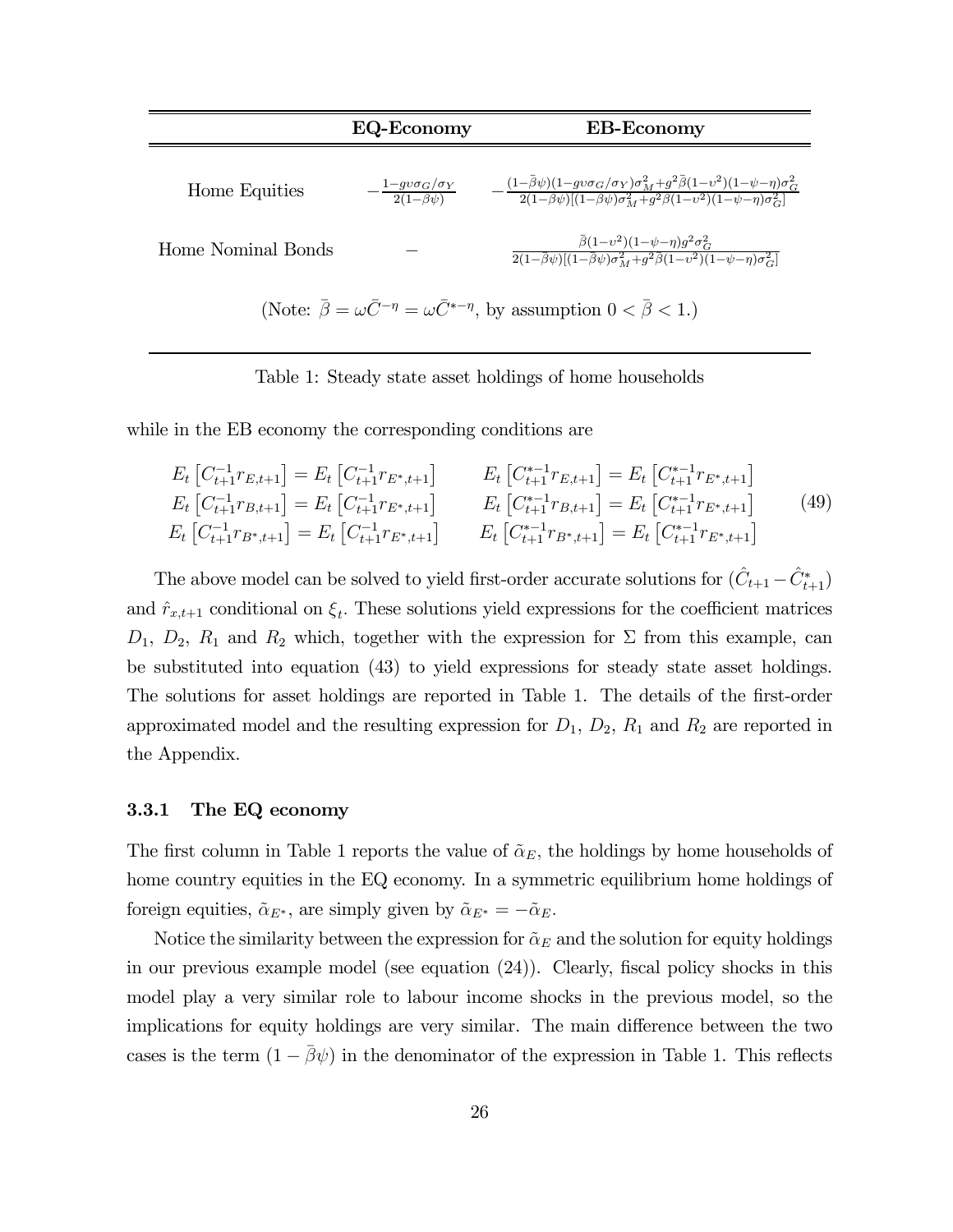the fact that shocks in the modified model are persistent (with AR1 coefficient  $\psi$ ) so holdings of one-period equity must be larger than in the i.i.d. case to offset the impact of current shocks on the discounted value of the future endowment streams.

Notice from Table 1 that monetary shocks are irrelevant for equity holdings in the EQ economy. Real equity returns, and thus the hedging properties of equities, are independent of nominal magnitudes, so the optimal equity portfolio is independent of monetary shocks.

It is possible to use the solutions for asset holdings to judge the implications of portfolio holdings for consumption risk sharing. This can be done by considering the behaviour of consumption differences,  $C - C^*$ . Table 2 reports the impact effects of shocks on  $C - C^*$ for the EQ and EB economics.<sup>24</sup> It is immediately clear that, in general, risk sharing is not perfect in the EQ economy. Both government spending and endowment shocks affect  $C - C^*$ . However, a number of special cases can be identified where perfect risk sharing is achieved. For instance, if there are no government spending shocks (either  $g = 0$  or  $\sigma_G = 0$ ) then the expressions in Table 2 show that the  $C - C^*$  will be independent of all shocks. Alternatively, if government spending and endowment shocks are perfectly correlated ( $v = 1$ , or  $v = -1$ ) then again the expressions in Table 2 show that  $C - C^*$ will be independent of all shocks (to see this, just add the first and second cells of the EQ-Economy column in Table 1).

In all the special cases just listed, trade in equities is sufficient to eliminate consumption risk. Note however, that this result only applies to the symmetric version of the model considered here, and even in the symmetric case it only applies to consumption risk measured at the first-order level. Full replication of the complete markets equilibrium (in the  $g = 0$ ,  $\sigma_G = 0$ ,  $v = 1$ , or  $v = -1$  cases) in an asymmetric version of the model, or at higher orders of approximation, can only be achieved with the addition of a third asset (which may be a non-contingent bond). This ensures that there are at least as many independent excess returns as independent shocks.

#### 3.3.2 The EB economy

Now consider the case where both equities and nominal bonds can be traded. Table 1 reports the equilibrium home-country holdings of home equity,  $\tilde{\alpha}_E$ , and home nominal bonds,  $\tilde{\alpha}_B$ . Symmetry implies  $\tilde{\alpha}_{E^*} = -\tilde{\alpha}_E$  and  $\tilde{\alpha}_{B^*} = -\tilde{\alpha}_B$ .

 $24$ The model is entirely symmetric, so it is sufficient to report the impact effect of shock differentials, i.e.  $(\varepsilon_{Y,t} - \varepsilon_{Y^*,t}), (\varepsilon_{G,t} - \varepsilon_{G^*,t})$  and. $(\varepsilon_{M,t} - \varepsilon_{M^*,t})$ .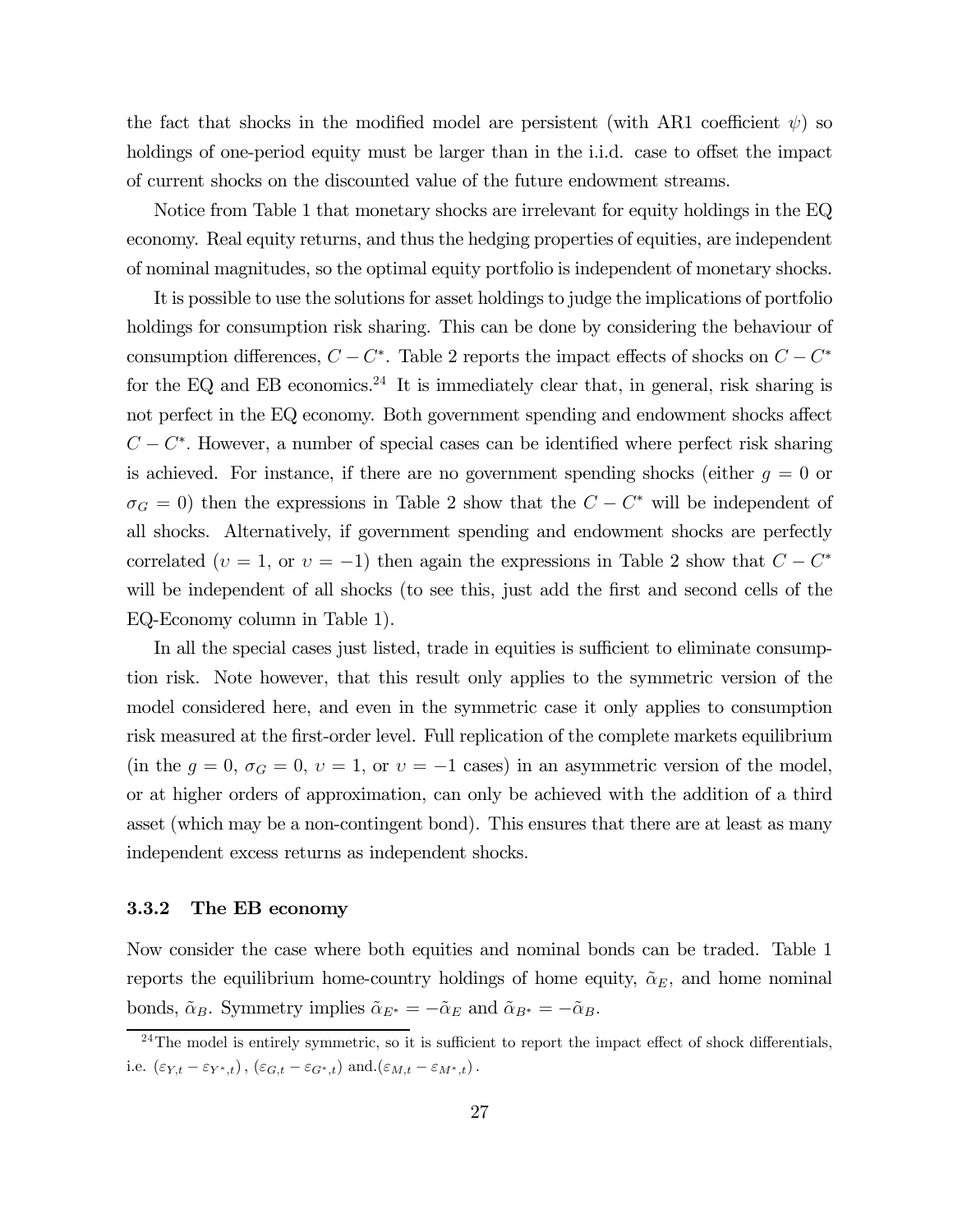| <b>Shocks</b>                                             | <b>EQ-Economy</b>                                                                                                   | <b>EB-Economy</b>                                                                                                                                                                                           |
|-----------------------------------------------------------|---------------------------------------------------------------------------------------------------------------------|-------------------------------------------------------------------------------------------------------------------------------------------------------------------------------------------------------------|
| Endowment<br>$(\varepsilon_{Y,t} - \varepsilon_{Y^*,t})$  | $\frac{[1-\overline{\beta}(1-\eta)]g\nu\sigma_G/\sigma_Y}{2(1-\overline{\beta}\psi)(1-g)}$                          | $[1-\bar{\beta}(1-\eta)](1-\bar{\beta}\psi)gv\sigma_M^2\sigma_G/\sigma_Y$<br>$\sqrt{(1-g)[(1-\bar{\beta}\psi)^2\sigma_M^2+g^2\bar{\beta}^2(1-v^2)(1-\psi-\eta)^2\sigma_G^2]}$                               |
| Gov spending<br>$(\varepsilon_{G,t}-\varepsilon_{G^*,t})$ | $\frac{[1-\overline{\beta}(1-\eta)]g}{[1-\overline{\beta}(1-\eta)]g}$<br>$\frac{1}{2(1-\overline{\beta}\psi)(1-g)}$ | $\left[1-\overline{\beta}(1-\eta)\right](1-\overline{\beta}\psi)\sigma_M^2$<br>$\sqrt{(1-g)[(1-\bar{\beta}\psi)^2\sigma_M^2+g^2\bar{\beta}^2(1-v^2)(1-\psi-\eta)^2\sigma_G^2]}$                             |
| Money supply<br>$(\varepsilon_{M,t}-\varepsilon_{M^*,t})$ | $\Omega$                                                                                                            | $\frac{[1-\bar{\beta}(1-\eta)]\bar{\beta}(1-v^2)(1-\psi-\eta)g^2\sigma_G^2}{[1-\bar{\beta}(1-\psi)]^2}$<br>$\sqrt{(1-q)[(1-\bar{\beta}\psi)^2\sigma_M^2+g^2\bar{\beta}^2(1-v^2)(1-\psi-\eta)^2\sigma_G^2]}$ |

Table 2: Impact effects of shocks on C-C\*

The first point to note from these expressions is that monetary shocks now have an impact on equilibrium portfolio holdings. This is because monetary shocks have an impact on the real returns on nominal bonds and thus affect their hedging properties.

The implications of monetary shocks are illustrated more clearly in Table 2, which shows how all shocks affect  $C - C^*$  in the EB economy. It is immediately obvious that, in general, risk sharing is not perfect in the EB economy. This is despite the addition of two new assets compared to the EQ economy. Nominal bonds provide an extra means for hedging government spending and endowment shocks. But their efficacy as hedging instruments is partly undermined by monetary shocks.

Table 2 shows, however, that there are a number of special cases where perfect risk sharing can be achieved in the EB economy. The first case obviously arises when there are no monetary shocks ( $\sigma_M = 0$ ). In this case nominal bonds offer a good hedge for government spending shocks, while equities provide a good hedge for endowment shocks. Other special cases are similar to those identified for the EQ economy (i.e. the absence of government spending shocks or perfect correlation between government spending and endowment shocks). These special cases arise even when there are monetary shocks.

Note again that, in all these special cases, perfect risk sharing is only achieved in the symmetric version of the model considered here, and even in the symmetric case it is only achieved when consumption risk measured at the first-order level. Full replication of the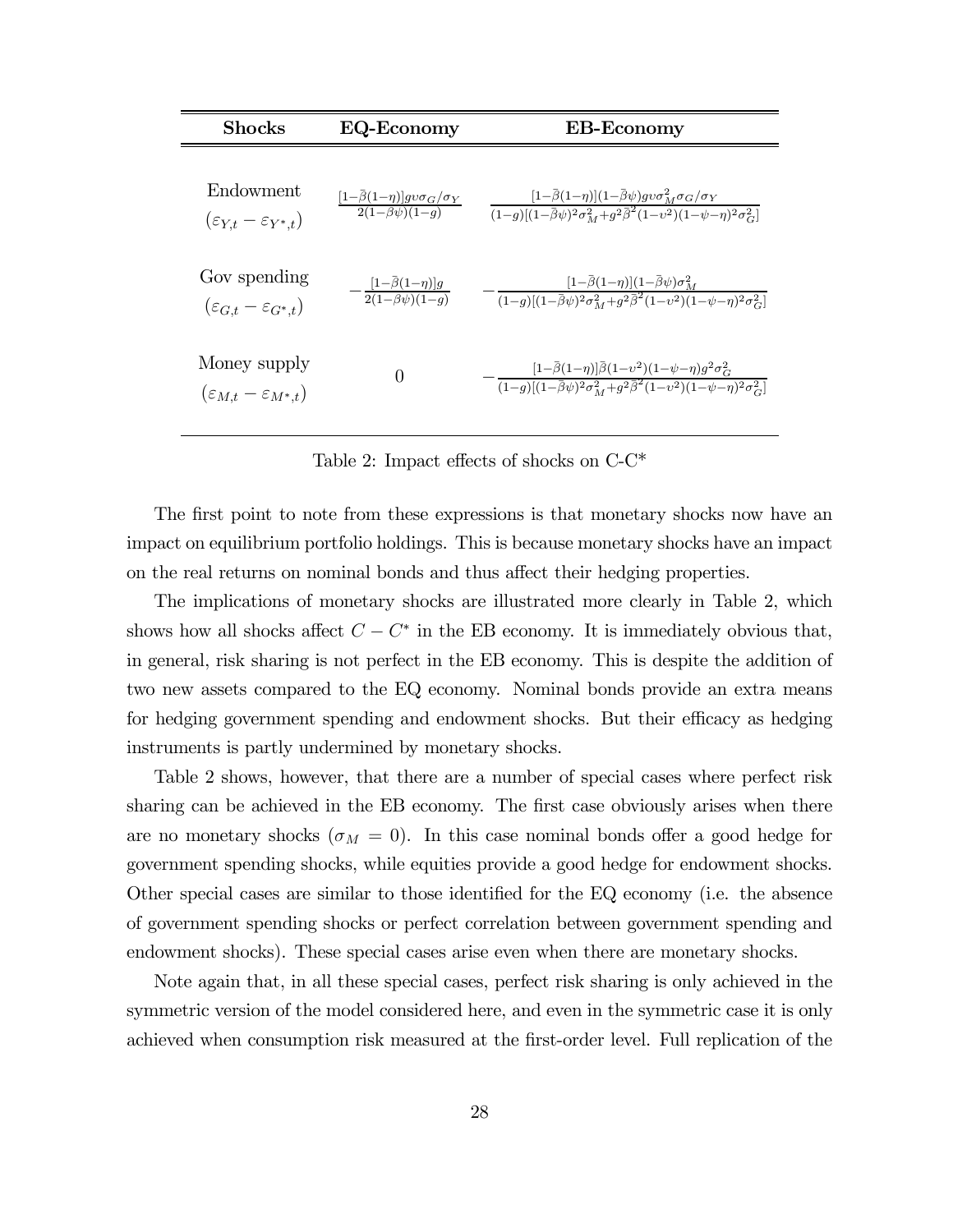complete markets equilibrium (in the  $\sigma_M = 0$ ,  $g = 0$ ,  $\sigma_G = 0$ ,  $v = 1$ , or  $v = -1$  cases) requires the addition of a fifth asset (which again may be a non-contingent bond). This ensures that there are at least as many independent excess returns as independent shocks.

## 4 Solving for the First-Order Portfolio

The analysis presented above shows how a second-order approximation of the portfolio optimality condition provides a sufficient condition to tie down the zero-order component of the portfolio,  $\bar{\alpha}$ . We have shown that, from Property 2, the solution for  $\bar{\alpha}$  is all that is required to derive first-order accurate solutions for all other variables of a model. Thus, if the objective is to analyse the impulse responses of variables such as output or consumption (or indeed any variable other than  $\alpha$ ), or if one is primarily interested in the business cycle properties of a model, then there is no need to go any further than obtaining a solution for  $\bar{\alpha}$ . It is likely however that the first-order dynamic behaviour of  $\alpha$  will also prove to be an interesting topic of research in its own right. For instance, we might like to analyze the separate movement in different types of assets and gross portfolio positions following macro shocks. In addition, to conduct welfare analysis, we would generally need to evaluate the model up to a second-order approximation, which would require incorporating the dynamic properties of  $\alpha$ . We therefore now briefly outline how the solution approach can be extended to solve for the first-order component of  $\alpha$ .

The general principles that underlie an extension of the procedure are simply stated. In line with Samuelson (1970) it is necessary to approximate the portfolio problem up to the third order. In the context of the simple model this involves a third-order approximation of the portfolio optimality condition, as follows

$$
E_t \left[ \begin{array}{c} -\rho(\hat{C}_{t+1} - \hat{C}_{t+1}^*)\hat{r}_{x,t+1} + \frac{\rho^2}{2} (\hat{C}_{t+1}^2 - \hat{C}_{t+1}^*)\hat{r}_{x,t+1} \\ -\frac{\rho}{2} (\hat{C}_{t+1} - \hat{C}_{t+1}^*) (\hat{r}_{1,t+1}^2 - \hat{r}_{2,t+1}^2) \end{array} \right] = 0 + O\left(\epsilon^4\right) \tag{50}
$$

It is now possible to show, using modified versions of Properties 1 and 2, that (50) provides a sufficient condition to tie down the first-order component of  $\alpha$ .

A modified version of Property 1 states that the expression on the left hand side of (50) can be evaluated up to third-order accuracy using first and second-order accurate expressions for  $\hat{C} - \hat{C}^*$ ,  $\hat{r}_1$ ,  $\hat{r}_1$  and  $\hat{r}_x$ . Thus it is, at most, necessary to evaluate these variables up to second order.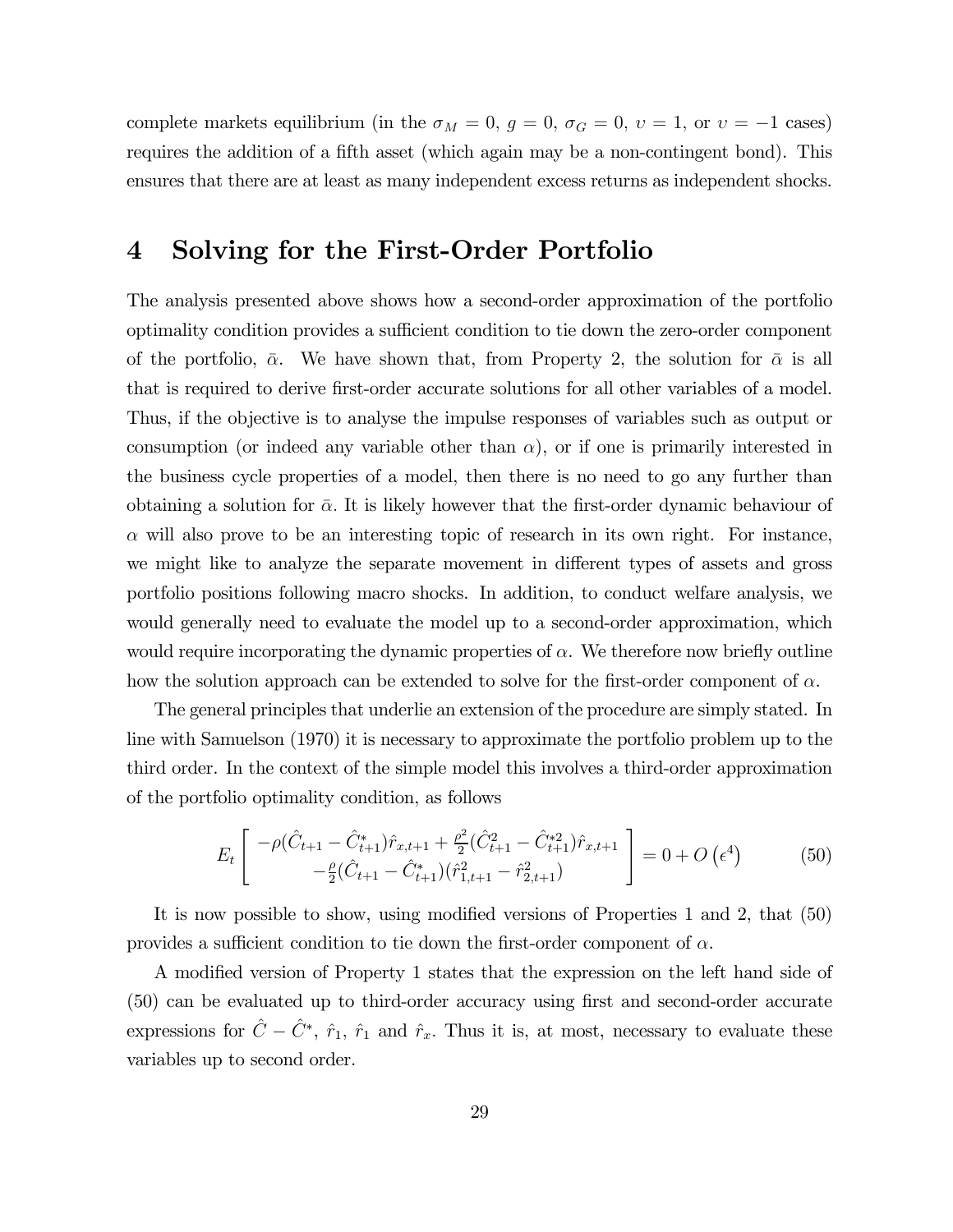A modified version of Property 2 states that only the zero and first-order components of  $\alpha$  enter a second-order approximation of the model. This is simple to show by taking a second-order approximation of the portfolio excess return,  $\alpha_{1,t-1}r_{x,t}$ , as follows

$$
\bar{\alpha}\hat{r}_{x,t} + \bar{r}_x\hat{\alpha}_{1,t-1} + \frac{1}{2}\bar{\alpha}(\hat{r}_{1,t}^2 - \hat{r}_{2,t}^2) + \hat{\alpha}_{t-1}\hat{r}_{x,t} + O\left(\epsilon^3\right)
$$
(51)

where  $\hat{\alpha}_t = (\alpha_t - \bar{\alpha})$ . As before  $\bar{r}_x = 0$ , so only the zero and first-order components of  $\alpha$ are necessary to evaluate (51).

The general solution strategy can now be described. First, postulate that, up to firstorder accuracy,  $\hat{\alpha}_t$  is a linear function of the state variables of the model. Thus postulate  $\hat{\alpha}_{t-1} = \gamma' z_t$  where z is the vector of state variables and  $\gamma$  is a vector of coefficients which are to be determined. The modified version of Property 2 shows that it possible to evaluate the first and second-order behaviour of  $\hat{C} - \hat{C}^*$ ,  $\hat{r}_1$ ,  $\hat{r}_2$  and  $\hat{r}_x$  conditional on a value for  $\gamma$ , and hence, from the modified version of Property 1, it is possible to evaluate the left hand side of (50) conditional on  $\gamma$ . The equilibrium  $\gamma$  is the one which ensures (50) is satisfied.<sup>25</sup>

The details of the solution procedure for  $\gamma$  are presented in Devereux and Sutherland (2007), where we derive a closed-form solution which is applicable to a wide class of models.

## 5 Conclusion

Portfolio structure has become a central issue in open economy macroeconomics and international finance. Despite this, existing models and solution methods are not well-suited to analyzing portfolio choice in policy-relevant general equilibrium environments. This paper develops a simple approximation method for portfolio choice problems in dynamic general equilibrium models. Our approach is extremely easy to implement and can be used in any of the existing models that rely on first-order approximation methods. If the researcher is primarily interested in the implications of portfolio choice for the first-order properties of macro variables (such as GDP, consumption, or the real exchange rate), either through impulse response analysis or by computing second moments so as to describe

<sup>&</sup>lt;sup>25</sup>Note that the conditional third moments in  $(50)$  are time varying and depend on state variables. The fact that (50) must be satisfied for all values of state variables and in all time periods provides just enough equations to tie down all the elements of  $\gamma$ .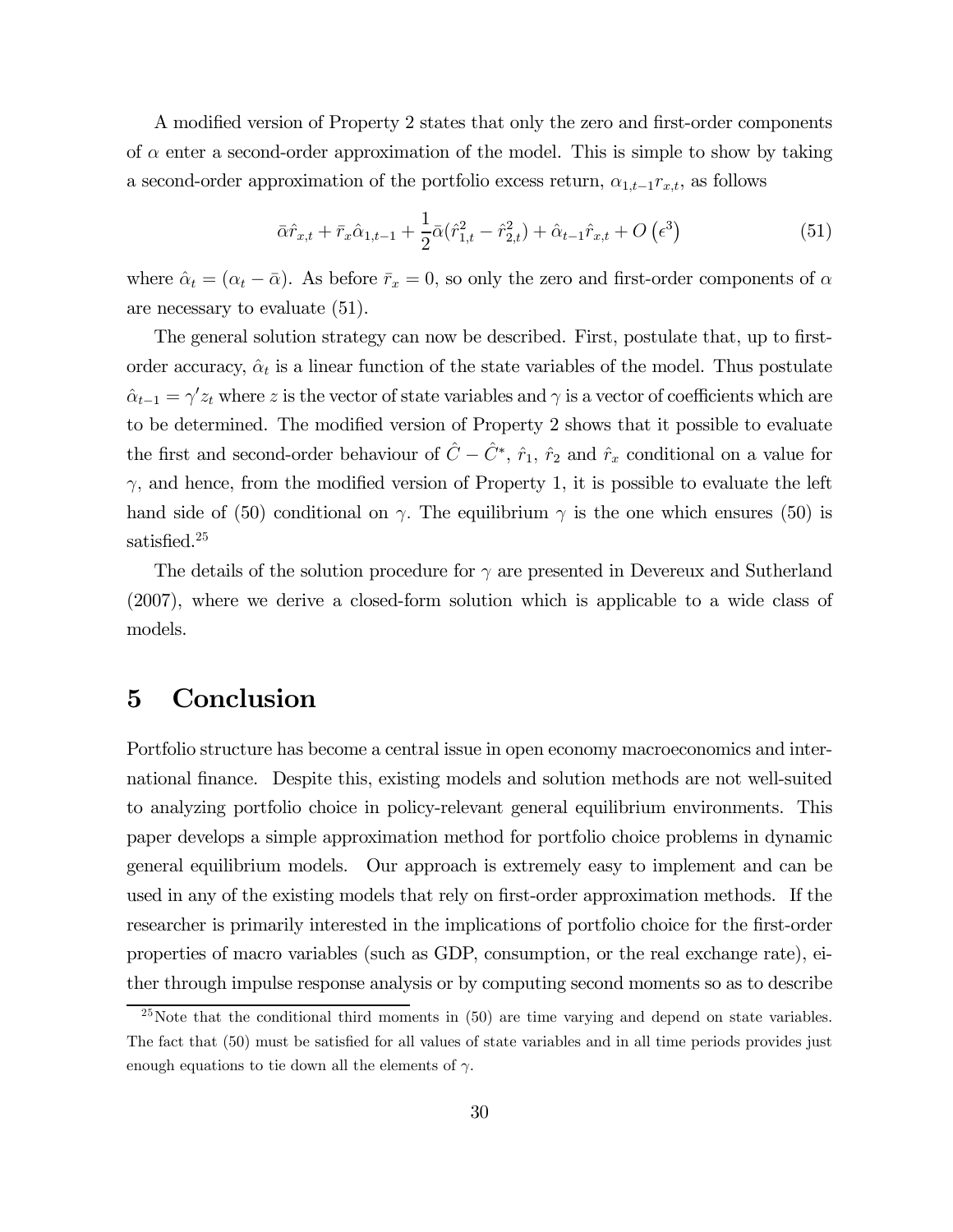volatility and comovement, then the solution method outlined here allows a full answer to these questions. Since the overwhelming majority of the research in international finance and macroeconomics is carried out at the level of first-order approximation, the method is widely applicable. It can be used to study many empirical questions in the interface between international finance and macroeconomics. Moreover, the method allows us to study the macroeconomic determinants of optimal steady-state portfolio holdings for any asset or combination of assets, whether markets are complete or incomplete.

We note that, although the motivation and applications discussed in the paper pertain to open economy macro models, there is nothing inherent in the solution approach which restricts the application to open economies. The method applies to portfolio choice in any heterogeneous agent models dynamic general equilibrium models. This is true for both the zero-order portfolio solution, as well as the first-order solution for portfolio dynamics. Taken in combination, the methods described here offer a tractable approach to incorporating financial structure into a wide class of stochastic dynamic general equilibrium models.

### Appendix 1: Solving the n-asset model

In this Appendix, we show how to derive (43) in the text. The first-order approximation of the model can be summarised in a matrix equation of the form

$$
A_1\left[\begin{array}{c} s_{t+1} \\ E_t\left[c_{t+1}\right] \end{array}\right] = A_2\left[\begin{array}{c} s_t \\ c_t \end{array}\right] + A_3x_t + B\xi_t + O\left(\epsilon^2\right) \tag{52}
$$

where s is the vector of predetermined variables, c is the vector of jump variables,  $x$  is defined in  $(33)$  and B is a column vector with unity in the row corresponding to  $(40)$  and zero in all other rows. The state-space solution to (52) can be derived using any standard solution method for linear rational expectations models. It can be written as follows

$$
s_{t+1} = F_1 x_t + F_2 s_t + F_3 \xi_t + O(\epsilon^2)
$$
  
\n
$$
c_t = P_1 x_t + P_2 s_t + P_3 \xi_t + O(\epsilon^2)
$$
\n(53)

By extracting the appropriate rows from (53) it is possible to write the following expression for the first-order accurate relationship between excess returns,  $\hat{r}_{xt+1}$ , and  $\varepsilon_{t+1}$ and  $\xi_{t+1}$ 

$$
\hat{r}_{xt+1} = R_1 \xi_{t+1} + R_2 \varepsilon_{t+1} + O\left(\epsilon^2\right) \tag{54}
$$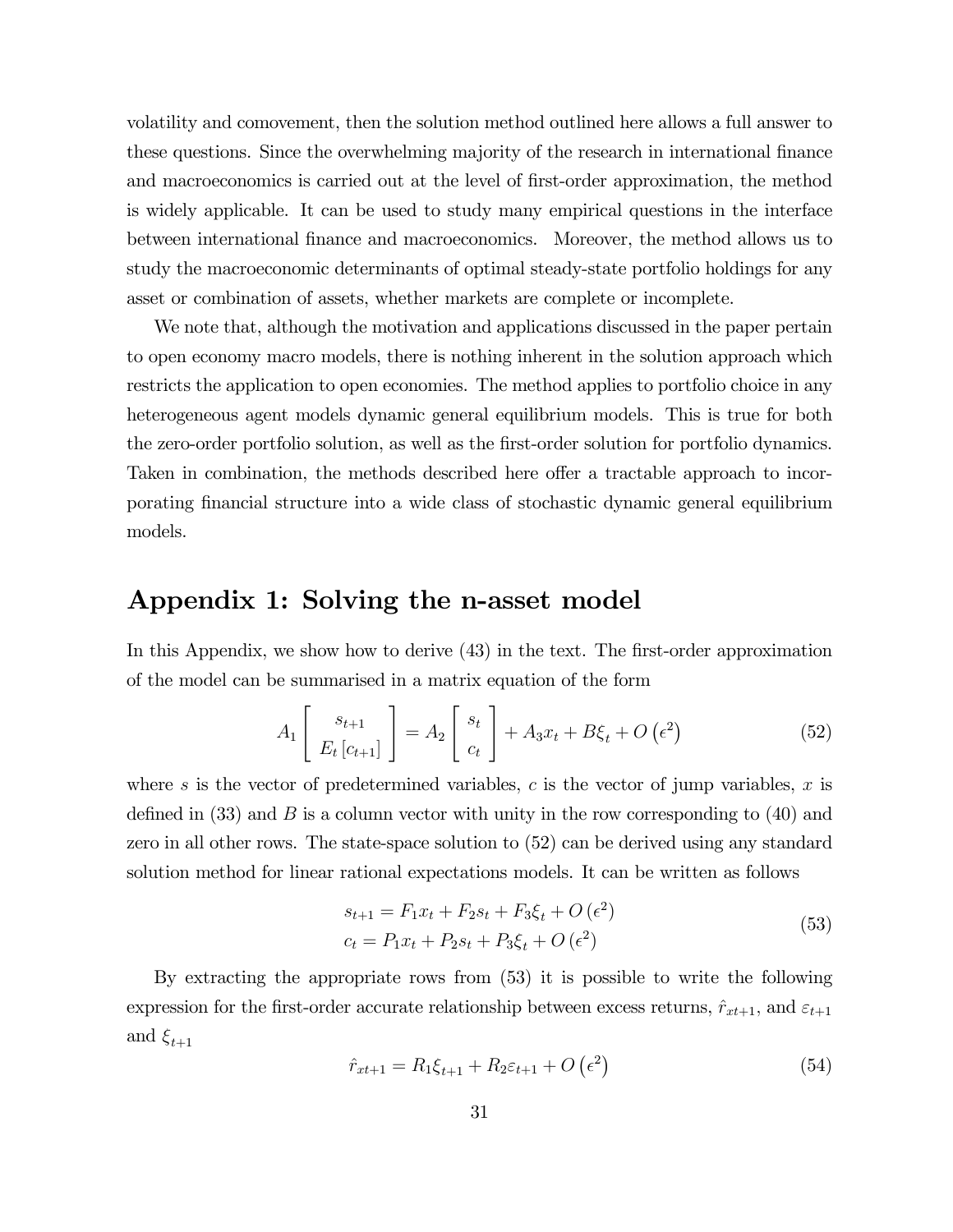where the matrices  $R_1$  and  $R_2$  are formed from the appropriate rows of (53). Equation (54) shows how first-order accurate realised excess returns depend on exogenous i.i.d. shocks,  $\varepsilon_{t+1}$  and  $\xi_{t+1}$ . In particular, it shows how  $\hat{r}_{xt+1}$  depends on i.i.d. shocks to wealth. This completes the first stage in solving for the first-order behaviour of  $\hat{C} - \hat{C}^* - \hat{Q}/\rho$  and  $\hat{r}_x$ .

Now we impose the condition that, rather than being exogenous, the innovations to wealth,  $\xi_{t+1}$ , are endogenously determined by excess portfolio returns via the relationship

$$
\xi_{t+1} = \tilde{\alpha}' \hat{r}_{xt+1} \tag{55}
$$

where the vector of portfolio allocations,  $\tilde{\alpha}$ , is yet to be determined. This equation, together with (54), can be solved to yield expressions for  $\xi_{t+1}$  and  $\hat{r}_{xt+1}$  in terms of the exogenous innovations as follows

$$
\xi_{t+1} = \tilde{H}\varepsilon_{t+1} \tag{56}
$$

$$
\hat{r}_{xt+1} = \tilde{R}\varepsilon_{t+1} + O\left(\epsilon^2\right) \tag{57}
$$

where

$$
\tilde{H} = \frac{\tilde{\alpha}' R_2}{1 - \tilde{\alpha}' R_1}, \qquad \tilde{R} = R_1 \tilde{H} + R_2 \tag{58}
$$

Equation (57), which shows how realised excess returns depend on the exogenous i.i.d. innovations of the model, provides one of the relationships necessary to evaluate the lefthand side of (37). The other relationship required is the link between  $\hat{C}_{t+1} - \hat{C}_{t+1}^* - \hat{Q}_{t+1}/\rho$ and the vector of exogenous innovations,  $\varepsilon_{t+1}$ . This relationship can derived in a similar way to (57). First extract the appropriate rows from (53) to yield the following

$$
\hat{C}_{t+1} - \hat{C}_{t+1}^* - \hat{Q}_{t+1}/\rho = D_1 \xi_{t+1} + D_2 \varepsilon_{t+1} + D_3 \begin{bmatrix} x_t \\ s_{t+1} \end{bmatrix} + O\left(\epsilon^2\right) \tag{59}
$$

where the matrices  $D_1$ ,  $D_2$  and  $D_3$  are formed from the appropriate rows of (53). After substituting for  $\xi_{t+1}$  using (56) this implies

$$
\hat{C}_{t+1} - \hat{C}_{t+1}^* - \hat{Q}_{t+1}/\rho = \tilde{D}\varepsilon_{t+1} + D_3 \begin{bmatrix} x_t \\ s_{t+1} \end{bmatrix} + O\left(\epsilon^2\right) \tag{60}
$$

where

$$
\tilde{D} = D_1 \tilde{H} + D_2 \tag{61}
$$

Equations (57) and (60) show the first-order accurate behaviour of  $\hat{r}_{xt+1}$  and  $\hat{C}_{t+1}$  –  $\hat{C}_{t+1}^* - \hat{Q}_{t+1}/\rho$  and they can be used to evaluate the second-order accurate behaviour of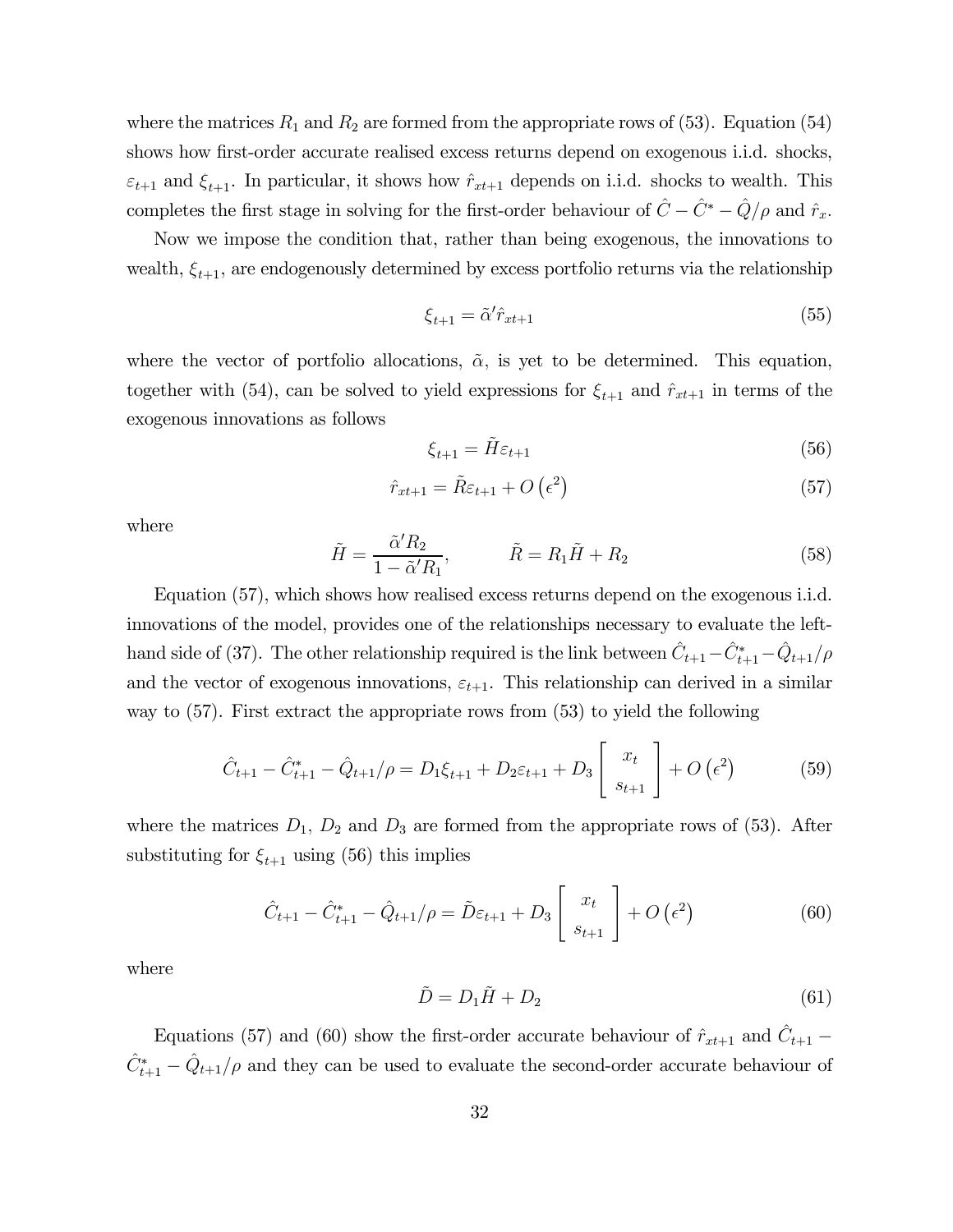the left hand side of equation (37), as follows

$$
E_t \left[ (\hat{C}_{t+1} - \hat{C}_{t+1}^* - \hat{Q}_{t+1}/\rho) \hat{r}_{x,t+1} \right] = \tilde{R} \Sigma \tilde{D}' + O\left(\epsilon^3\right)
$$
 (62)

where  $\Sigma$  is the covariance matrix of  $\varepsilon^{26}$ . The equilibrium value of  $\tilde{\alpha}$  satisfies the following equation

$$
\tilde{R}\Sigma \tilde{D}' = 0\tag{63}
$$

This matrix equation defines  $(n-1)$  equations in the  $(n-1)$  elements of  $\tilde{\alpha}$ .

To solve for  $\tilde{\alpha}$  first substitute for  $\tilde{R}$  and  $\tilde{D}$  in (63) and expand to yield

$$
R_1\widetilde{H}\Sigma\widetilde{H}'D_1' + R_2\Sigma\widetilde{H}'D_1' + R_1\widetilde{H}\Sigma D_2' + R_2\Sigma D_2' = 0 + O\left(\epsilon^3\right)
$$
\n
$$
(64)
$$

Substituting for  $\tilde{H}$  and  $\tilde{H}'$  and multiplying by  $(1 - \tilde{\alpha}' R_1)^2$  yields

$$
R_1 \tilde{\alpha}' R_2 \Sigma R_2' \tilde{\alpha} D_1' + R_2 \Sigma R_2' \tilde{\alpha} D_1' (1 - \tilde{\alpha}' R_1) + R_1 \tilde{\alpha}' R_2 \Sigma D_2' (1 - \tilde{\alpha}' R_1) + R_2 \Sigma D_2' (1 - \tilde{\alpha}' R_1)^2 = 0 + O\left(\epsilon^3\right)
$$
(65)

Note that  $\tilde{\alpha}'R_1$ ,  $(1 - \tilde{\alpha}'R_1)$  and  $D_1$  are all scalars. It therefore follows that  $\tilde{\alpha}'R_1 = R'_1\tilde{\alpha}$ and  $D'_1 = D_1$ . Using these facts (65) simplifies to

$$
\Lambda \left[ D_1 R_2 \Sigma R_2' \tilde{\alpha} - R_2 \Sigma D_2' R_1' \tilde{\alpha} + R_2 \Sigma D_2' \right] = 0 + O\left(\epsilon^3\right) \tag{66}
$$

where  $\Lambda = R_1 \tilde{\alpha}' + I(1 - R_1' \tilde{\alpha})$  and I is the identity matrix. In the case where there are two assets  $(n = 2)$   $R_1$  and  $\tilde{\alpha}$  are scalars and  $\Lambda$  is equal to unity. In this case equation (66) can be solved to yield the following expression for the equilibrium  $\tilde{\alpha}$ 

$$
\tilde{\alpha} = [R_2 \Sigma D_2' R_1' - D_1 R_2 \Sigma R_2']^{-1} R_2 \Sigma D_2' + O(\epsilon)
$$
\n(67)

This is also a solution in the case where  $n > 2$ . However, while the solution given in (67) is unique in the  $n = 2$  case, other solutions for  $\tilde{\alpha}$  may exist if  $n > 2$ . It is a wellestablished result that multiple equilibria may exist when markets are incomplete, so it is not surprising that (66) may have multiple solutions. However, the solution given in (67) has an obvious claim to be the first focus of analysis, since it always exists and it corresponds to the unique solution in the two-asset case. Equation (67) is reported as equation (43) in the main text.

<sup>&</sup>lt;sup>26</sup>Notice  $D_3$  does not appear in this expression because, by assumption,  $E_t(\varepsilon_{t+1}x_t) = E_t(\varepsilon_{t+1}s_{t+1})=0$ .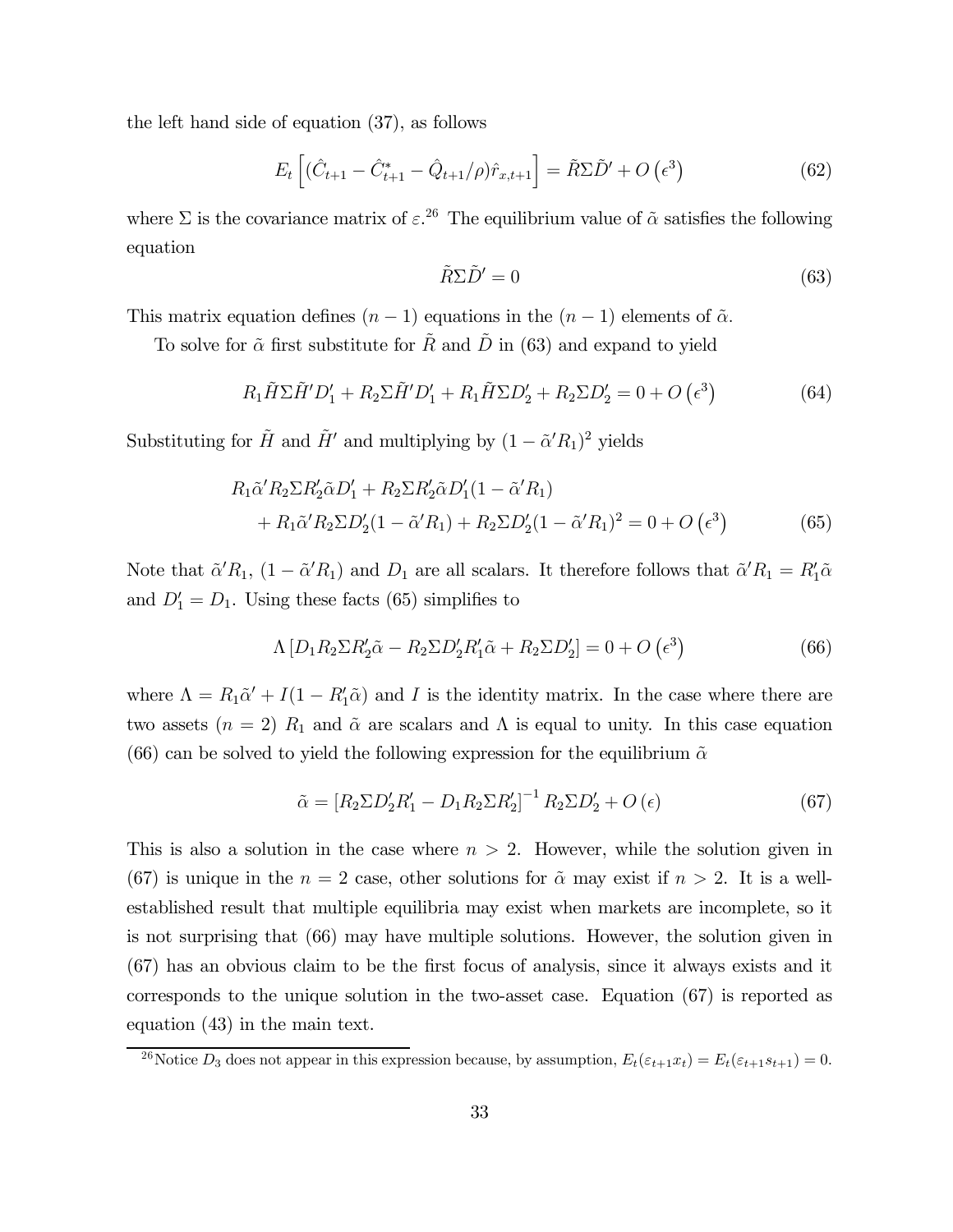### Appendix 2: Solving the example model

Here we present the details for the derivation of the example in Section 3. In order to derive the solution for  $\tilde{\alpha}$  it is necessary to solve for the first-order accurate behaviour of  $(\hat{C}_{t+1} - \hat{C}_{t+1}^*)$  and  $\hat{r}_{x,t+1}$  conditional on  $\xi_t$ . This solution yields the coefficient matrices  $D_1, D_2, R_1$  and  $R_2$ .

First-order approximation of the consumption optimality conditions, the resource constraint and the quantity theory equations imply

$$
E_{t+1}[\hat{C}_{t+1} - \hat{C}_{t+1}^*] = (1 - \eta)(\hat{C}_{t+1} - \hat{C}_{t+1}^*) + O\left(\epsilon^2\right)
$$
\n(68)

$$
(1-g)\hat{C}_t + (1-g)\hat{C}_t^* + g\hat{G}_t + g\hat{G}_t^* = \hat{Y}_t + \hat{Y}_t^* + O\left(\epsilon^2\right)
$$
(69)

$$
\hat{M}_t - \hat{P}_t = (1 - g)\hat{C}_t + g\hat{G}_t + O\left(\epsilon^2\right) \qquad \hat{M}_t^* - \hat{P}_t^* = (1 - g)\hat{C}_t^* + g\hat{G}_t^* + O\left(\epsilon^2\right) \tag{70}
$$

A first-order approximation of the budget constraint for home agents is given by

$$
\hat{W}_t = \frac{1}{\beta} \hat{W}_{t-1} + \hat{Y}_t - (1 - g)\hat{C}_t - g\hat{G}_t + \tilde{\alpha}' \hat{r}_{xt} + O\left(\epsilon^2\right)
$$
\n(71)

where  $\tilde{\alpha} = \bar{\alpha}/(\beta \bar{Y})$  and  $\bar{\alpha}' = [\bar{\alpha}_E]$  and  $\hat{r}'_x = [(\hat{r}_E - \hat{r}_{E^*})]$  for the EQ economy and  $\bar{\alpha}' = [\bar{\alpha}_B, \bar{\alpha}_{B^*}, \bar{\alpha}_E]$  and  $\hat{r}'_x = [(\hat{r}_E - \hat{r}_{E^*}), (\hat{r}_B - \hat{r}_{E^*}), (\hat{r}_{B^*} - \hat{r}_{E^*})]$  for the EB economy. The budget constraint can now be written in the form

$$
\hat{W}_t = \frac{1}{\beta} \hat{W}_{t-1} + \hat{Y}_t - (1 - g)\hat{C}_t - g\hat{G}_t + \xi_t + O\left(\epsilon^2\right)
$$
\n(72)

where  $\xi_t$  is treated as an exogenous i.i.d. random variable.

First-order approximations for asset returns satisfy

$$
\hat{r}_{E,t+1} = \hat{Y}_{t+1} - \hat{Z}_{E,t} + O\left(\epsilon^2\right) \qquad \hat{r}_{E^*,t+1} = \hat{Y}_{t+1}^* - \hat{Z}_{E^*,t} + O\left(\epsilon^2\right)
$$
\n
$$
\hat{r}_{B,t+1} = -\hat{P}_{t+1} - \hat{Z}_{B,t} + O\left(\epsilon^2\right) \qquad \hat{r}_{B^*,t+1} = -\hat{P}_{t+1}^* - \hat{Z}_{B^*,t} + O\left(\epsilon^2\right)
$$

while asset prices are given by

$$
\hat{Z}_{E,t} = E_t[\hat{Y}_{t+1}] - E_t[\hat{r}_{E,t+1}] + O(\epsilon^2) \qquad \hat{Z}_{E^*,t} = E_t[\hat{Y}_{t+1}^*] - E_t[\hat{r}_{E^*,t+1}] + O(\epsilon^2)
$$
  

$$
\hat{Z}_{B,t} = -E_t[\hat{P}_{t+1}] - E_t[\hat{r}_{B,t+1}] + O(\epsilon^2) \qquad \hat{Z}_{B^*,t} = -E_t[\hat{P}_{t+1}^*] - E_t[\hat{r}_{B^*,t+1}] + O(\epsilon^2)
$$

Note also that, up to a first-order approximation, the following holds

$$
E_t[\hat{r}_{E,t+1}] = E_t[\hat{r}_{E^*,t+1}] = E_t[\hat{r}_{B,t+1}] = E_t[\hat{r}_{B^*,t+1}]
$$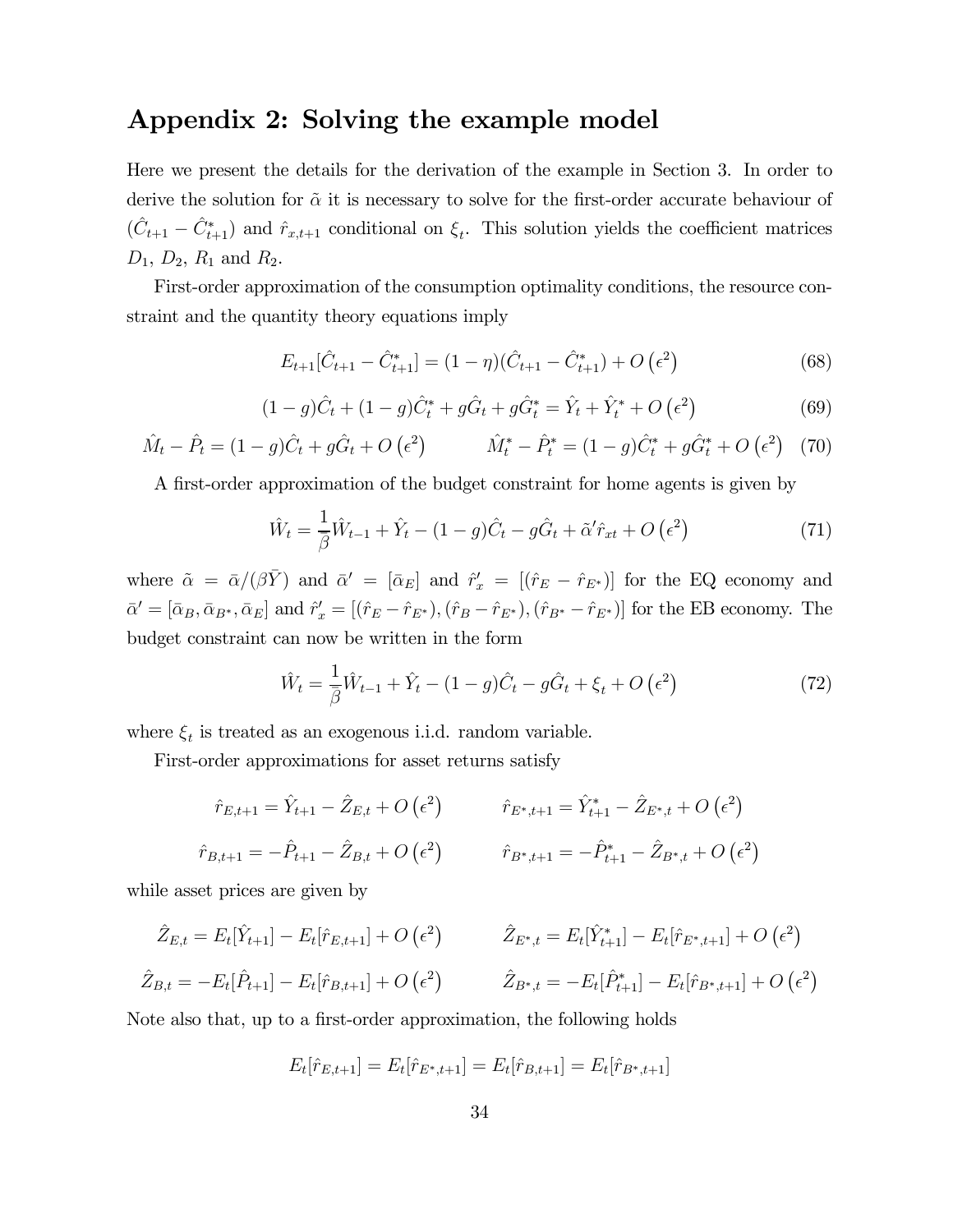The above equations can be solved to yield expressions for the first-order behaviour of  $(\hat{C}_{t+1} - \hat{C}_{t+1}^*)$  and  $\hat{r}_{x,t+1}$ . The solution for  $(\hat{C}_{t+1} - \hat{C}_{t+1}^*)$  implies that, for both the EQ and EB economies,  $D_1$  and  $D_2$  are given by

$$
D_1 = \begin{bmatrix} 2[1 - \overline{\beta}(1 - \eta)] \\ 1 - g \end{bmatrix}, \quad D_2 = \begin{bmatrix} \frac{\Delta}{(1 - g)} & -\frac{\Delta}{(1 - g)} & -\frac{\Delta g}{(1 - g)} & \frac{\Delta g}{(1 - g)} & 0 & 0 \end{bmatrix}
$$

where  $\Delta = [1 - \bar{\beta}(1 - \eta)]/(1 - \bar{\beta}\psi)$ . The solution for  $\hat{r}_{x,t+1}$  implies that  $R_1$  and  $R_2$  for EQ economy are given by

$$
R_1 = [0], \quad R_2 = [1 \ -1 \ 0 \ 0 \ 0 \ 0]
$$

while for EB economy  $R_1$  and  $R_2$  are given by

$$
R_1 = \begin{bmatrix} 0 \\ 1 - \beta(1 - \eta) \\ -[1 - \beta(1 - \eta)] \end{bmatrix}, \quad R_2 = \begin{bmatrix} 1 & -1 & 0 & 0 & 0 & 0 \\ 1 - \Theta & \Theta - 1 & g\Theta & -g\Theta & -1 & 0 \\ \Theta & -\Theta & -g\Theta & g\Theta & 0 & -1 \end{bmatrix}
$$

where  $\Theta = (1/2)\overline{\beta}(1-\psi-\eta)/(1-\overline{\beta}\psi)$ .

### References

- [1] Baxter, M and U Jermann (1997) "The International Diversification Puzzle is Worse than you Think" American Economic Review, 87, 170-180.
- [2] Benigno, G and P Benigno (2003) "Price Stability in Open Economies" Review of Economics Studies, 70, 743-764.
- [3] Campbell, J and L Viceira (2002) Strategic Asset Allocation Oxford, Oxford University Press.
- [4] Corsetti, G and P Pesenti (2005) "International Dimensions of Optimal Monetary Policy" Journal of Monetary Economics, 52, 281-305.
- [5] Coeurdacier, N (2008) "Do trade costs in goods market lead to home bias in equities?", unpublished manuscript, London Business School.
- [6] Coeurdacier, N, R Kollmann and P Martin (2008) "International Portfolios, Capital Accumulation and Foreign Assets Dynamics", unpublished manuscript, London Business School.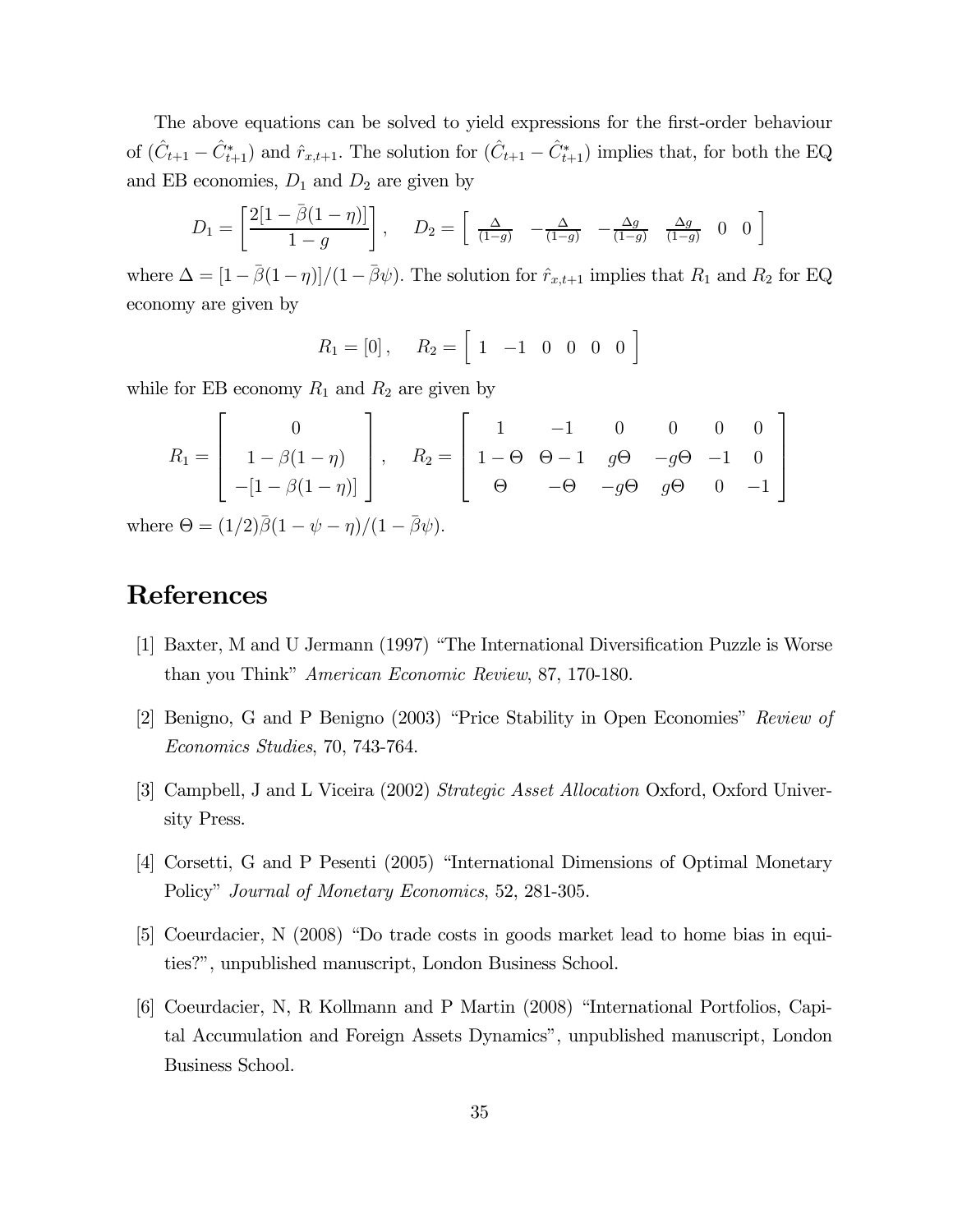- [7] Devereux, M and C Engel (2003) "Monetary Policy in an Open Economy Revisited: Price Setting and Exchange Rate Flexibility" Review of Economic Studies, 70,765- 783.
- [8] Devereux, M and M Saito (2005) "A Portfolio Theory of International Capital Flows" unpublished manuscript, UBC.
- [9] Devereux, M and A Sutherland (2007) "Country Portfolio Dynamics" CEPR Discussion Paper No 6208.
- [10] Devereux, M and A Sutherland (2008) "A Portfolio Model of Capital Flows to Emerging Markets" forthcoming in the Journal of Development Economics.
- [11] Engel, C and A Matsumoto (2005) "Portfolio Choice in a Monetary Open-Economy DSGE Model" unpublished manuscript, University of Wisconsin and IMF.
- [12] Evans, M and V Hnatkovska (2005) "International Capital Flows, Returns and World Financial Integration" NBER Working Paper 11701.
- [13] Ghironi, F, J Lee and A Rebucci (2005) "The Valuation Channel of External Adjustment" unpublished manuscript, Boston College.
- [14] Gourinchas, P and H Rey (2005) "International Financial Adjustment" NBER Working Paper no. 11155.
- [15] Heathcote, J and F Perri (2004) "The International Diversification Puzzle is Not as Bad as You Think" unpublished manuscript, Georgetown University and New York University.
- [16] Judd, K L (1998) Numerical Methods in Economics Cambridge: MIT Press.
- [17] Judd, K L and S-M Guu (2001) "Asymptotic Methods for Asset Market Equilibrium Analysis" Economic Theory, 18, 127-157.
- [18] Judd, K L, F Kubler and K Schmedders (2002) "A Solution Method for Incomplete Asset Markets with Heterogeneous Agents" unpublished manuscript, Stanford University.